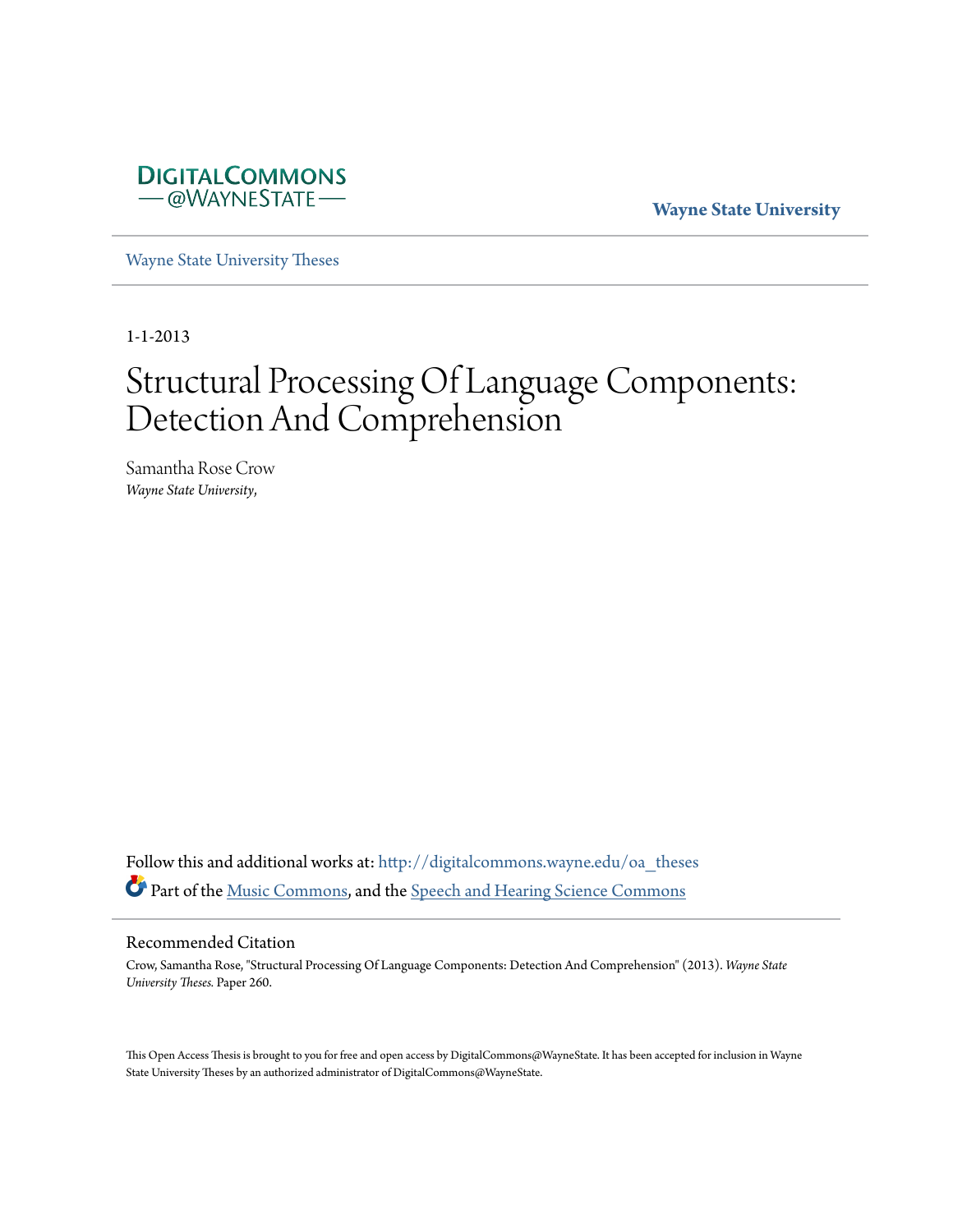# **STRUCTURAL PROCESSING OF LANGUAGE COMPONENTS: DETECTION AND COMPREHENSION**

by

# **SAMANTHA R. CROW**

# **THESIS**

Submitted to the Graduate School

of Wayne State University,

Detroit, Michigan

in partial fulfillment of the requirements

for the degree of

# **MASTER OF ARTS**

2013

MAJOR: SPEECH-LANGUAGE PATHOLOGY

Approved by:

Advisor Date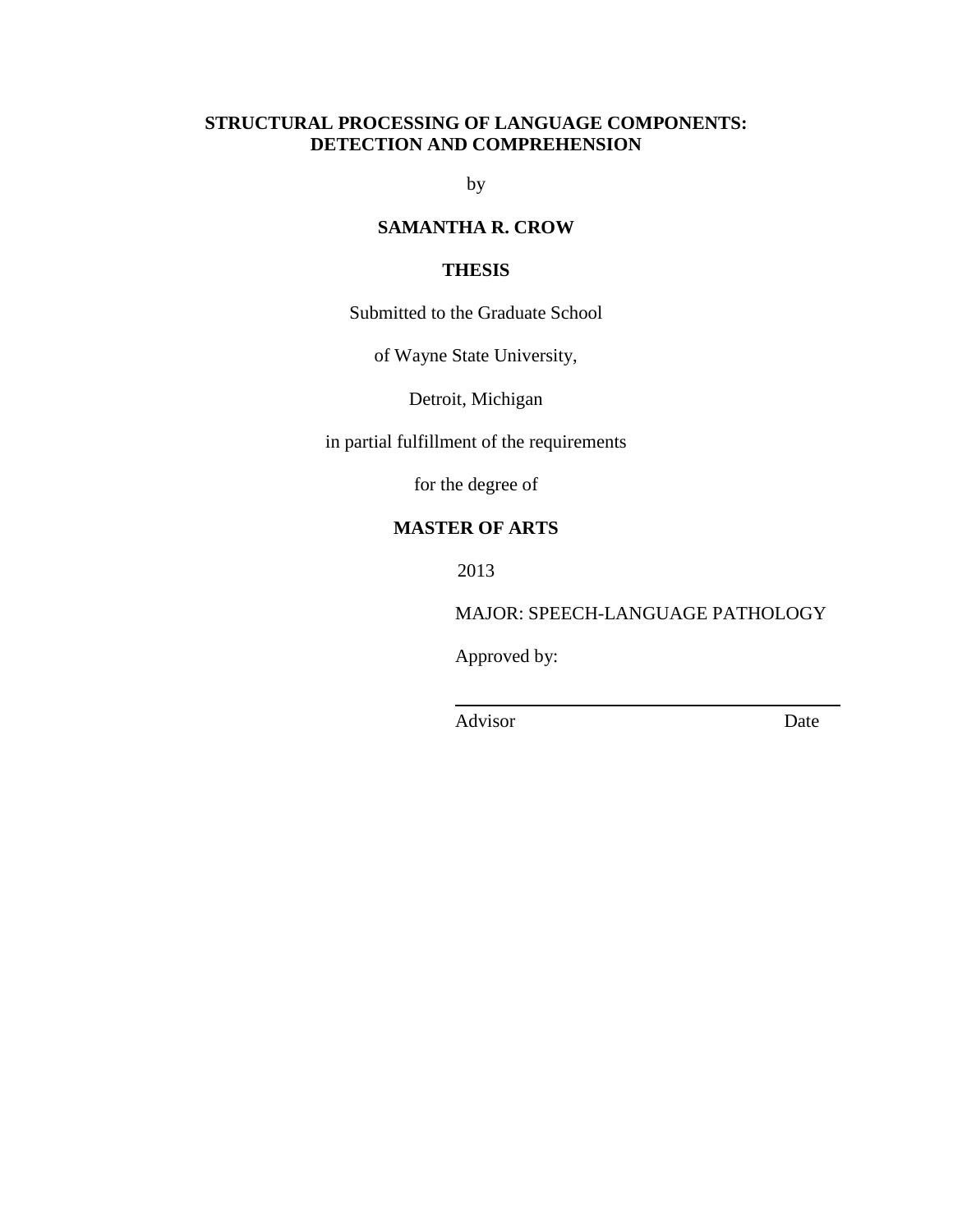# **© COPYRIGHT BY**

# **SAMANTHA R. CROW**

**2013**

**All Rights Reserved**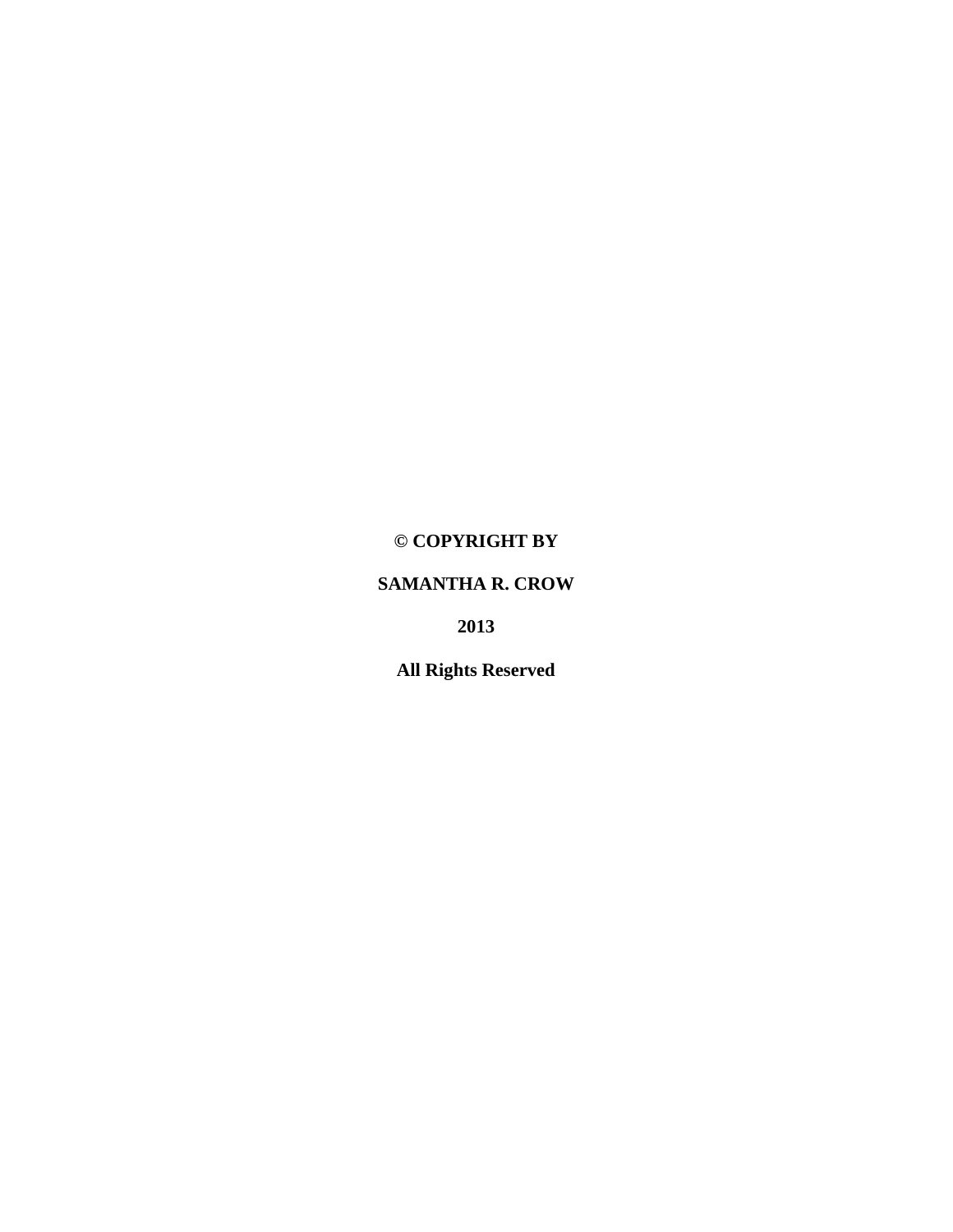# **ACKNOWLEDGEMENTS**

<span id="page-3-0"></span>I would like to thank the thesis committee whom assisted in the preparation, execution, and revision of this manuscript. My thesis advisor, Dr. Li Hsieh of Wayne State University, was of critical importance throughout the duration of this process. Dr. Susan Bowyer of Henry Ford Hospital and Dr. Margaret Greenwald of Wayne State University were indispensable assets throughout the process, particularly during the experimental methods preparation and data analysis aspects. I would also like to thank Dr. Sean Seaman of Wayne State University, for his endless assistance during experimental trials and compilation of data for analysis.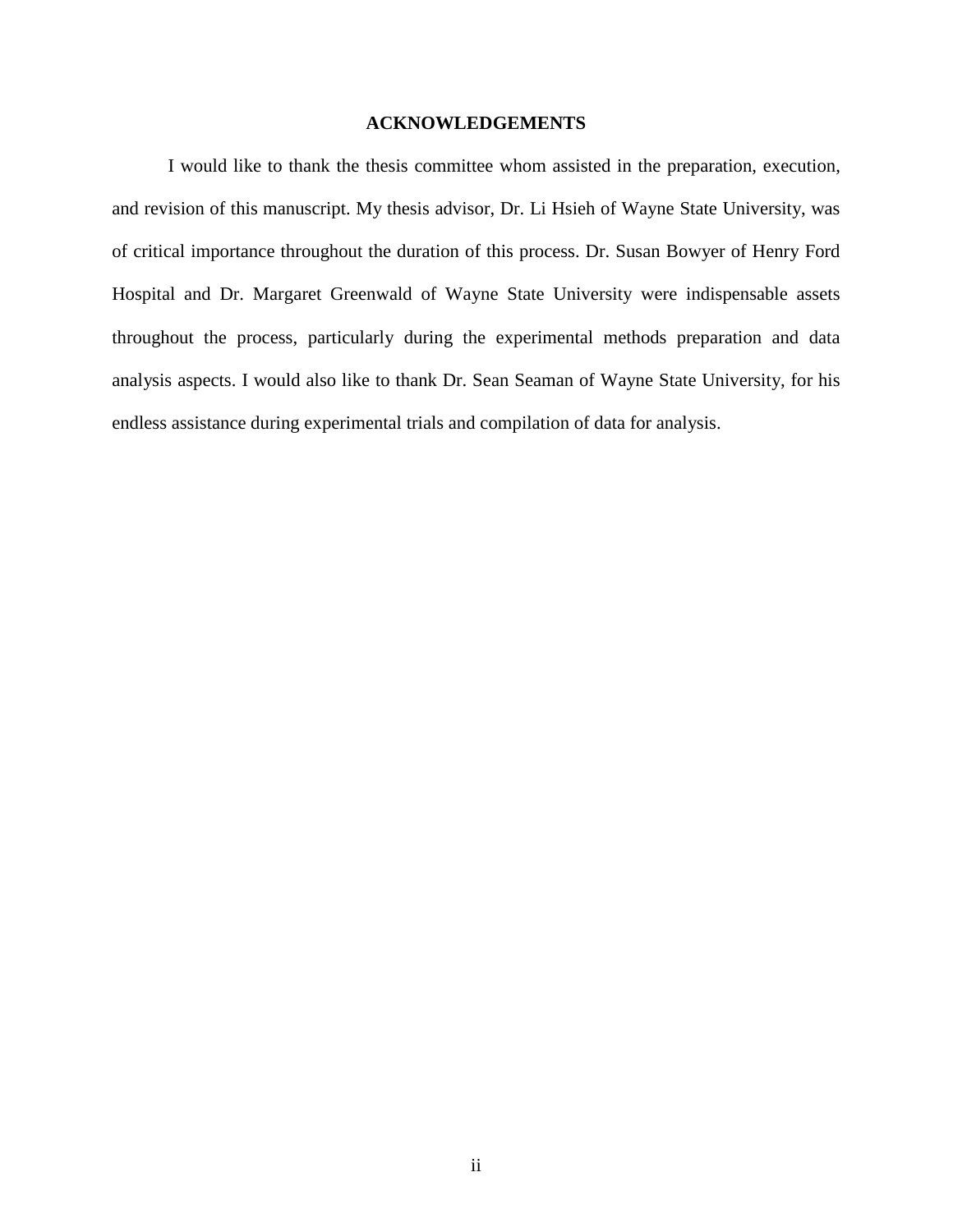# **TABLE OF CONTENTS**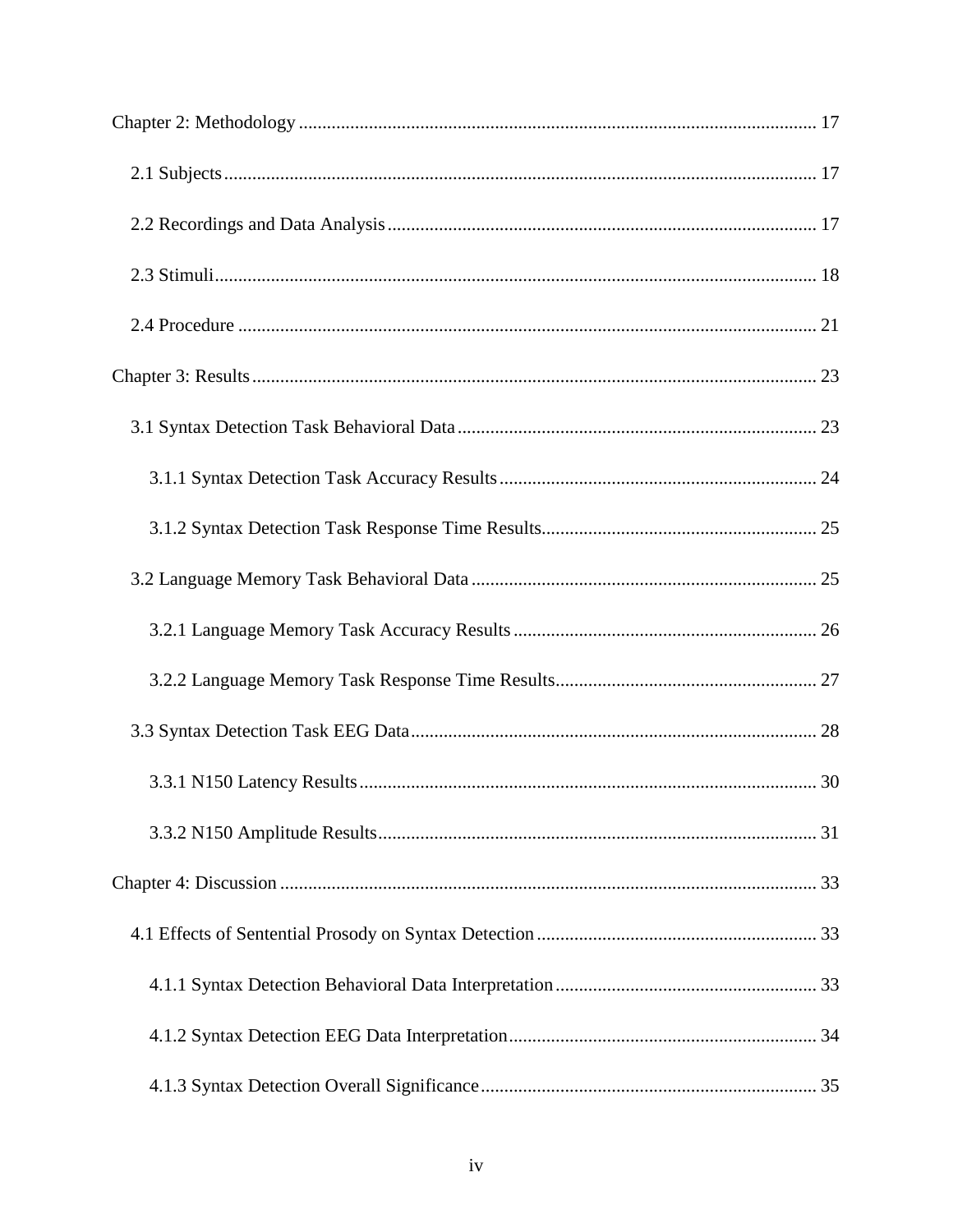| 4.3 Interaction Effects of Sentential Prosody on Syntax Detection and Language Memory  36 |  |
|-------------------------------------------------------------------------------------------|--|
|                                                                                           |  |
|                                                                                           |  |
|                                                                                           |  |
|                                                                                           |  |
|                                                                                           |  |
|                                                                                           |  |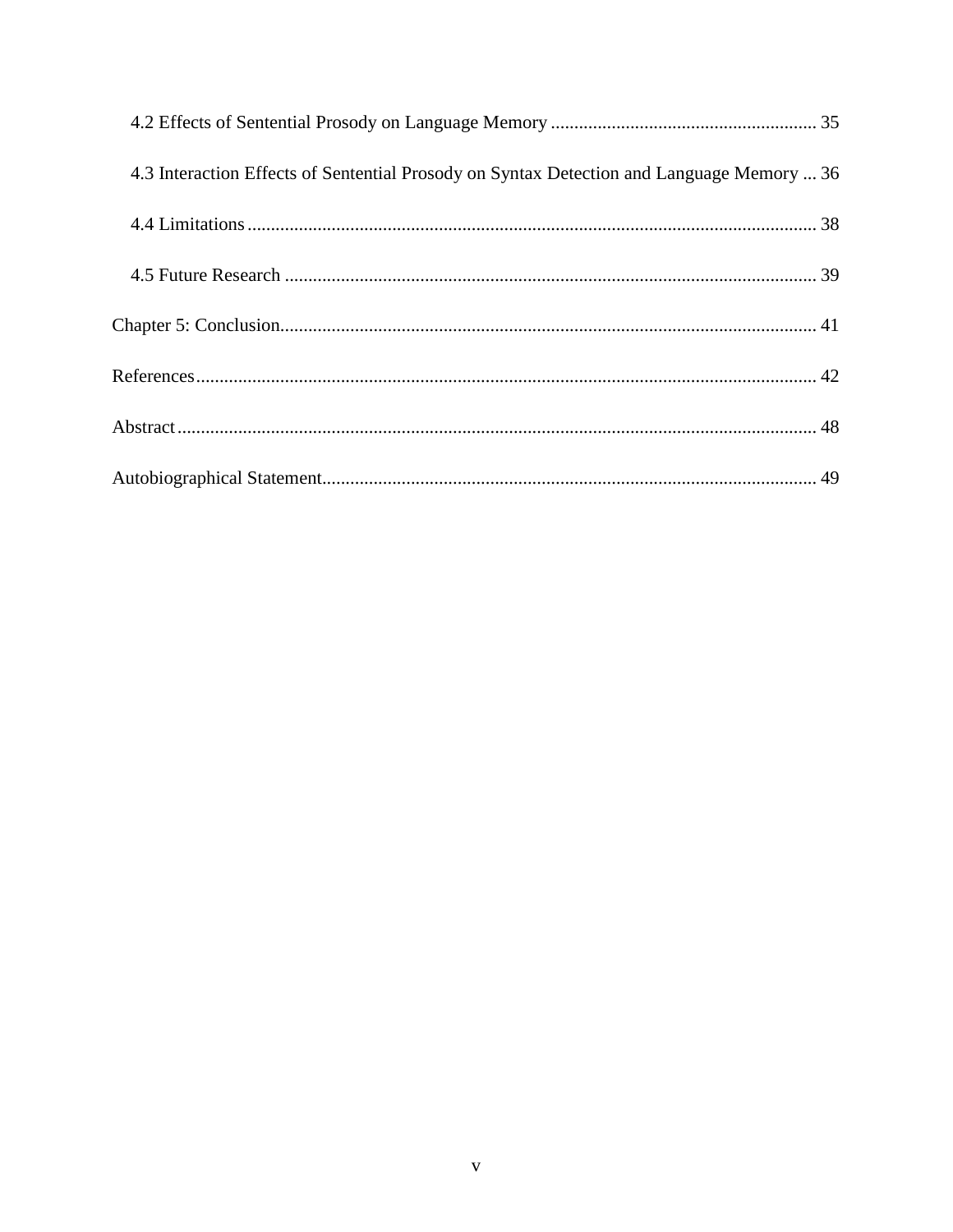# **LIST OF TABLES**

<span id="page-7-0"></span>

| Table 4. Average EEG Peak Score Amplitudes for Specified ERPs based on ROI 30 |  |
|-------------------------------------------------------------------------------|--|
|                                                                               |  |
|                                                                               |  |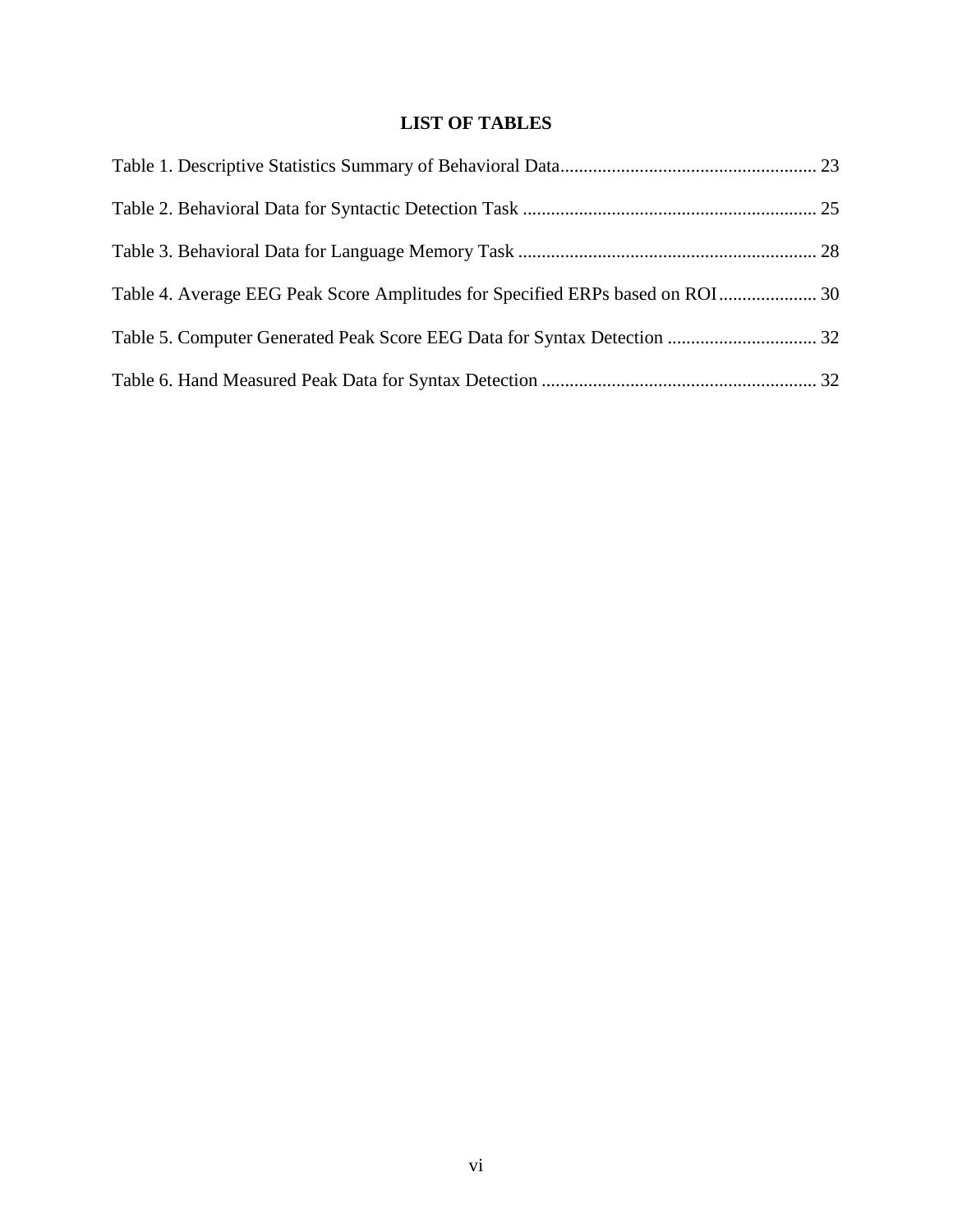# **LIST OF FIGURES**

<span id="page-8-0"></span>

| Figure 2. Comparison of prosodic condition response time of syntax detection task 24         |
|----------------------------------------------------------------------------------------------|
|                                                                                              |
| Figure 4. Comparison of prosodic condition response time of language memory task 26          |
| Figure 5. Waveform depicting peak 90 msec after stimulus onset across all six experimental   |
|                                                                                              |
| Figure 6. Waveform depicting peak 150 msec after stimulus onset in the left anterior ROI  29 |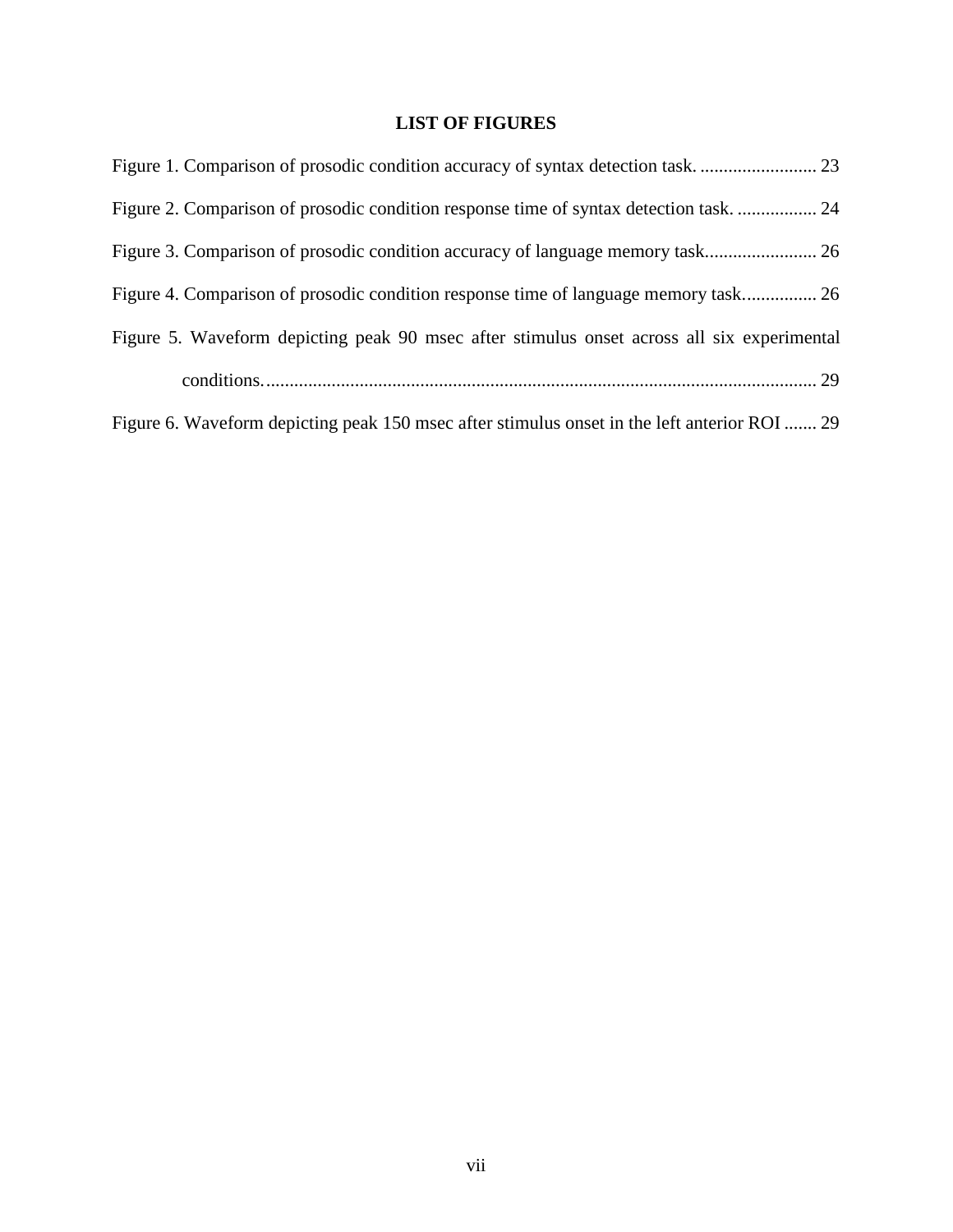#### <span id="page-9-0"></span>**CHAPTER 1: REVIEW OF LITERATURE**

## <span id="page-9-1"></span>*1.1 Introduction: Language and Music Characteristics*

Language and music are functionally and cognitively similar in many ways. First, both music and language use sound as a medium to convey information, contain ubiquitous elements in all cultures, and are intentional acts requiring proficient theory of mind and memory use developed through specific learning. Second, they are both rule-based systems composed of basic elements combined into higher-order structures using harmony and syntax rules. Third, language and music consist of two similar components: rhythm or formalized segmented time and discrete pitches. Sharing of these basic characteristics has led researchers to examine other possible overlaps.

Furthering our understanding of the relationship between language and music, researchers began examining these communication modalities through potential parallel subcategories. Depending on the source, language consists of four or five processing levels including phonetic-phonological, morphosyntactic, syntactic, lexicosemantic, and/or pragmatic. Music consists of three processing levels including temporal, melodic, and harmonic (Besson & Schön, 2001). Although language and music do not have the same number of processing levels, the levels are not well defined, requiring further investigation to define the boundaries between each. Patel (2003) hypothesized that both linguistic and musical syntax potentially share specific syntactic processes that then apply to separate and different domain-specific syntactic representations, particularly in the posterior brain regions. The 'Shared Syntactic Integration Resource Hypothesis' (SSIRH) is the current working hypothesis used when studying the effects of syntax on music and language processing (Patel, 2003). Delineation of the intricacies existing between language and music requires that researchers search for specific areas in the brain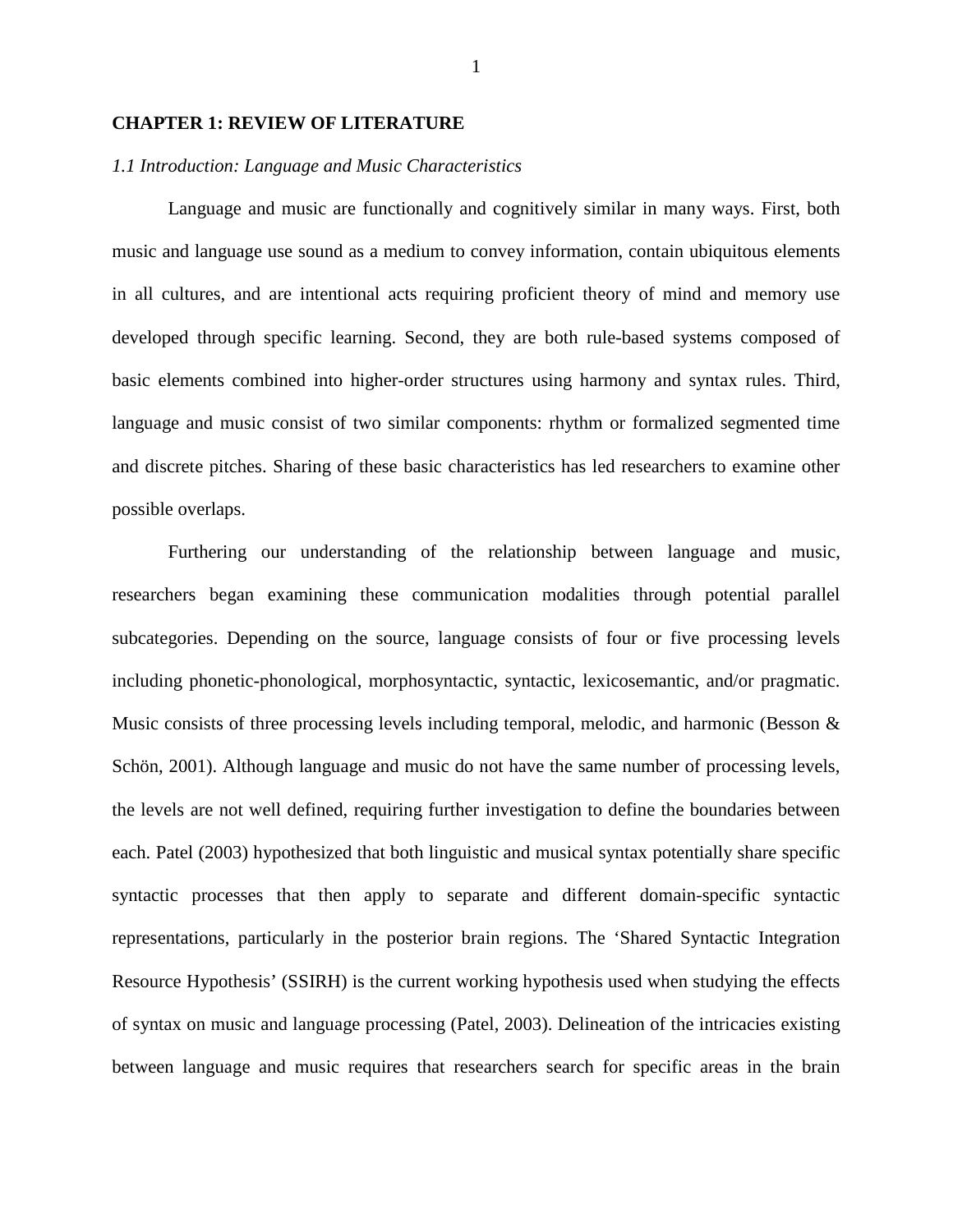dedicated to processing language components, music components, and components of both domains.

# <span id="page-10-0"></span>*1.1.1 Relating Music and Language*

Recent studies have discovered an interconnectivity of language and music, indicating a relationship between these two domains. According to Koelsch (2005), language and music are intimately connected in early life and musical elements may act as a bridge to understanding and deciphering linguistic capacities. In utero, infants hear the prosodic or melodic aspects of speech, similar to an adult speaker listening to extremely muffled speech. This may indicate the earliest associations an infant has between sound patterns and meaning, or sound patterns and syntactic structure (Koelsch, 2005). Later in life, researchers have discovered that the prosody of a cultures' spoken language has a significant effect on the structural and expressive components of that cultures' music (Patel & Daniele, 2003). In essence, a culture's music mimics and exaggerates the typical fluctuations observed in the culture's pitch and rhythm of speech. If these two domains unique to humans can have such immense effects on the perception, expression, and interpretation of the other, then language and music must share some of the same underlying processes.

#### <span id="page-10-1"></span>*1.2 Localizing Brain Function for Auditory Stimulus Processing*

Researchers have made great strides in the field of neuroscience identifying varying responsibilities of different areas of the brain based on functionality. Cytoarchitecture has been the most commonly used differentiation technique for the past century. Invented by Korbinian Brodmann, cytoarchitecture defines areas of the brain with numerical representation based on the cellular composition of the cortex layers. Named after the inventor, the Brodmann Areas (BA) were hypothesized to support similar functions within each designated numbered region based on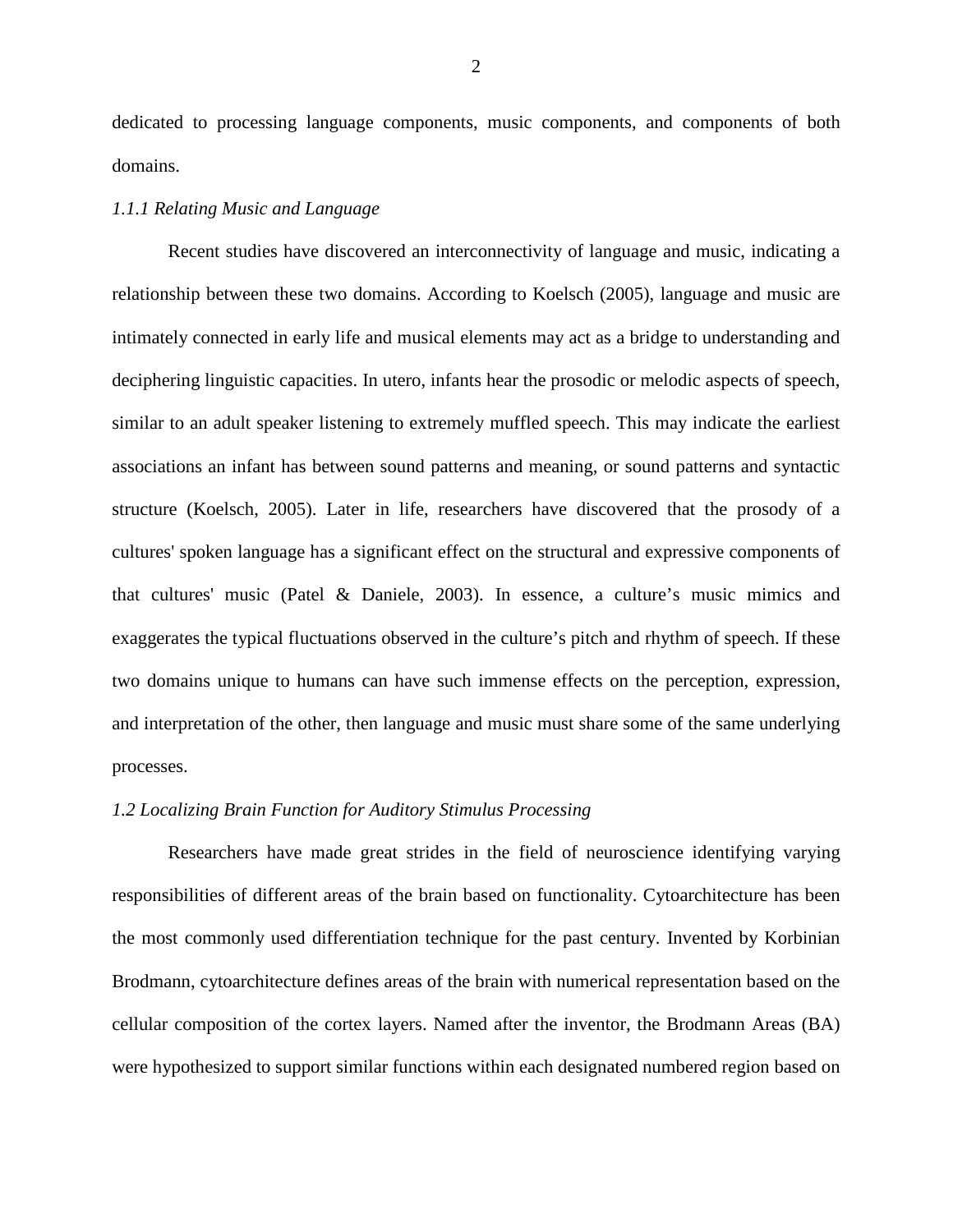the assumption that similar cortex cellular compositions would indicate similar function performance. These identifications have led to knowledge of typical outcomes if brain lesions occur in specific areas and, consequently, helped shape therapy interventions to improve patient compensation and recovery from trauma.

While details about the brain and the localization of specific functions continue emerging, a massive amount of information regarding function specificity in the brain remains unknown. Delineating specific areas of the brain for specific types of functions continues to increase current knowledge and understanding of different disorders in numerous fields. Language localization studies (e.g. Broca and Wernicke) provide excellent examples of recent discoveries in areas designated for specific functions as well as answering some of the remaining questions. With these areas isolated, multiple divisions of the medical field have been able to tailor diagnostic and intervention efforts to patients with lesions in these particular areas. While these areas were previously associated with specific language acts, new research has indicated that these areas are possibly associated with specific tasks that commonly occur within several skills. Up-and-coming research has also indicated activation of other brain areas during the processing of these linguistic skills.

#### <span id="page-11-0"></span>*1.2.1 Brain Structures Associated with Language*

Previous research has indicated that lesions in the inferior frontal gyrus, or Broca's area (BA 45), can result in effortful and telegraphic speech, impairment in articulation and melodic line, and semantic or phonemic paraphasias. Recently, Amunts et al. (2010) began further parcellating BA 45 and functionally similar surrounding areas into smaller, more specific areas by receptor-based architecture as opposed to cytoarchitecture. The authors concluded that a simple subdivision based solely on the cellular consistency of a brain region was not sufficient.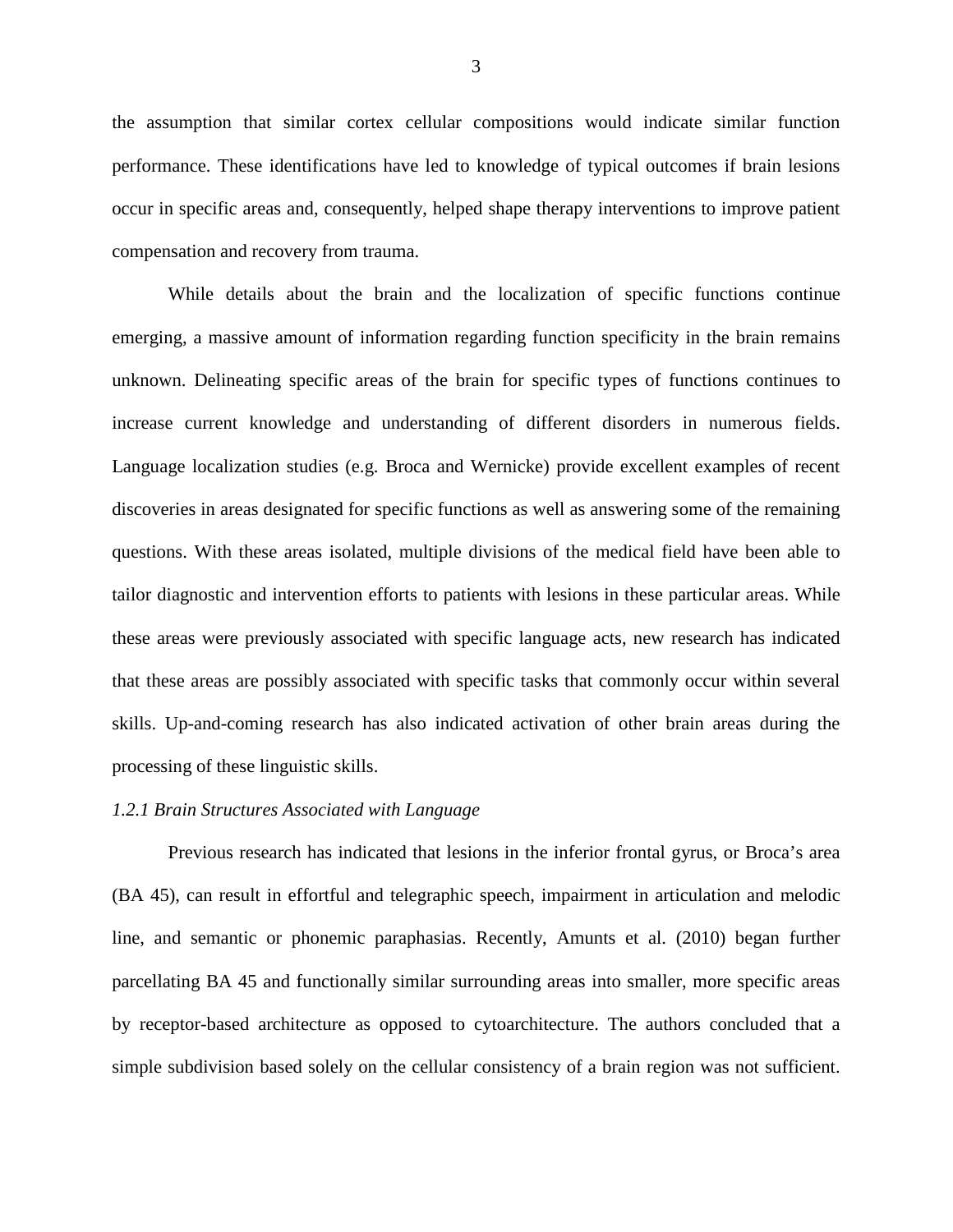By examining different neurotransmitters and their associated receptor sites, Amunts and colleagues found that areas performing similar functions also contained similar receptor patterns, which differed from other areas performing other different and independent functions.

Specifically, the authors identified that the frontal operculum (BA 44) had a particular sensitivity to syntactic processing (Amunts et al., 2010). The authors also found that the BA 44 and BA 45 were structurally and functionally closely related, containing the same receptor types and responding to similar functions. While further research in the area of receptor-based architectonic separation is warranted to better delineate boundaries, this new leading research provides great support for the notion that specific aspects of syntactic processing occurs in the inferior frontal lobe, more commonly known as Broca's area and may include the frontal operculum.

# <span id="page-12-0"></span>*1.2.2 Brain Structures Associated with Music*

The processing of music has also undergone investigation by researchers interested in both functional isolation of musical skills and functional isolation of language skills (Stewart et al., 2006). The ability to play a musical instrument has the capacity to involve all known human cognitive processes, making music an ideal medium for investigating cognition and underlying brain mechanisms (Koelsch, 2005). Previous literature on musical processing has indicated specialization of the left hemisphere in rhythm and access to semantic representations, while the right hemisphere engages in melodic perception and timbre (Platel, 1997). Usually, language tends to favor left hemisphere lateralization. However, if the left hemisphere also engages in rhythm and semantic representation for music, then it is possible that language and music share an underlying functional process. Recent research has even gone as far as to suggest that language encompasses musical processes as well as cognitive function and we engage this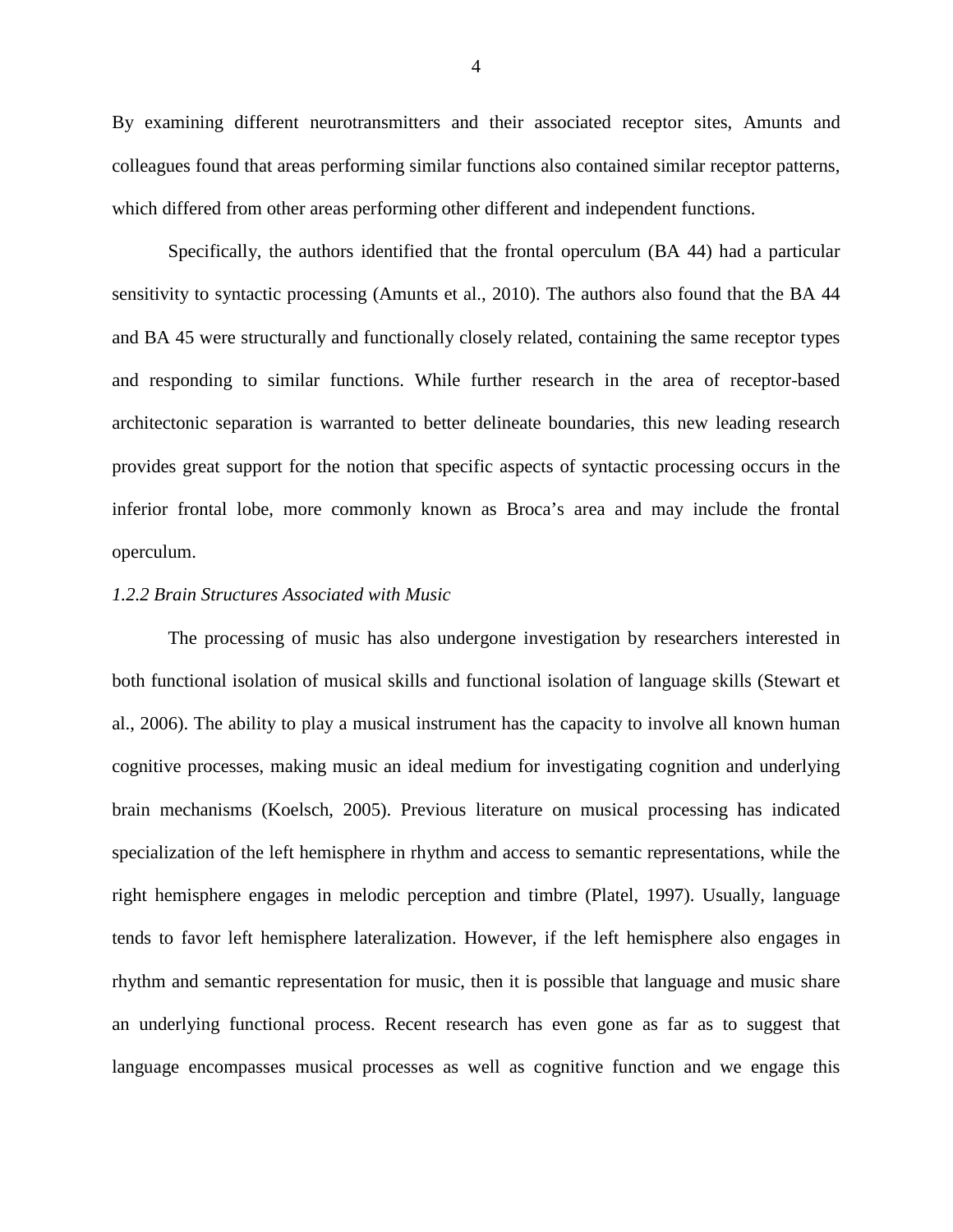process in every communicative interaction (Loewy, 2004). These predictions provide support for the 'Shared Syntactic Integration Resource Hypothesis' (SSIRH), indicating similar processing pathways.

# <span id="page-13-0"></span>*1.2.3 Linguistic and Musical Shared Structures*

Prosody encompasses the suprasegmental information conveyed in speech and thought to be a musical component of language. Suprasegmental information implies that the information supplied by these components is superimposed on top of the lexical components (i.e., main "segment") of information. The suprasegments convey non-linguistic information including emotional state, talker identity, intensity, and duration (Arimitsu et al., 2011). Previous studies have found that music and language overlap in areas of brain activation, particularly when examining prosodic components of speech or tonal components of music (Arimitsu et al., 2011; Brown, Martinez, & Parsons, 2006; Gandour et al., 2002; Koelsch, 2005; Schultz et al., 2010; Tervaniemi et al., 2000; Tillmann, Janata, & Bharucha, 2003; Watanabe, Yagishita, & Kikyo, 2008; Zatorre & Gandour, 2008; Zhang et al., 2010). Theories about this overlap include the notion that language and music share common structural elements requiring the involvement of functionally similar brain areas, especially with attentional and auditory components (Schellenberg & Peretz, 2007).

In a phonological units experiment, participants were asked to focus attention on either segmental or suprasegmental information during each trial. Using functional magnetic resonance imaging (fMRI) scans, Li et al. (2010) examined speech prosody perception when contrasting segmental and suprasegmental components of phonological units. The authors found a consistent rightward asymmetry in frontoparietal regions when focusing specifically on suprasegmental information. Therefore, the authors concluded that during phonological processing the neural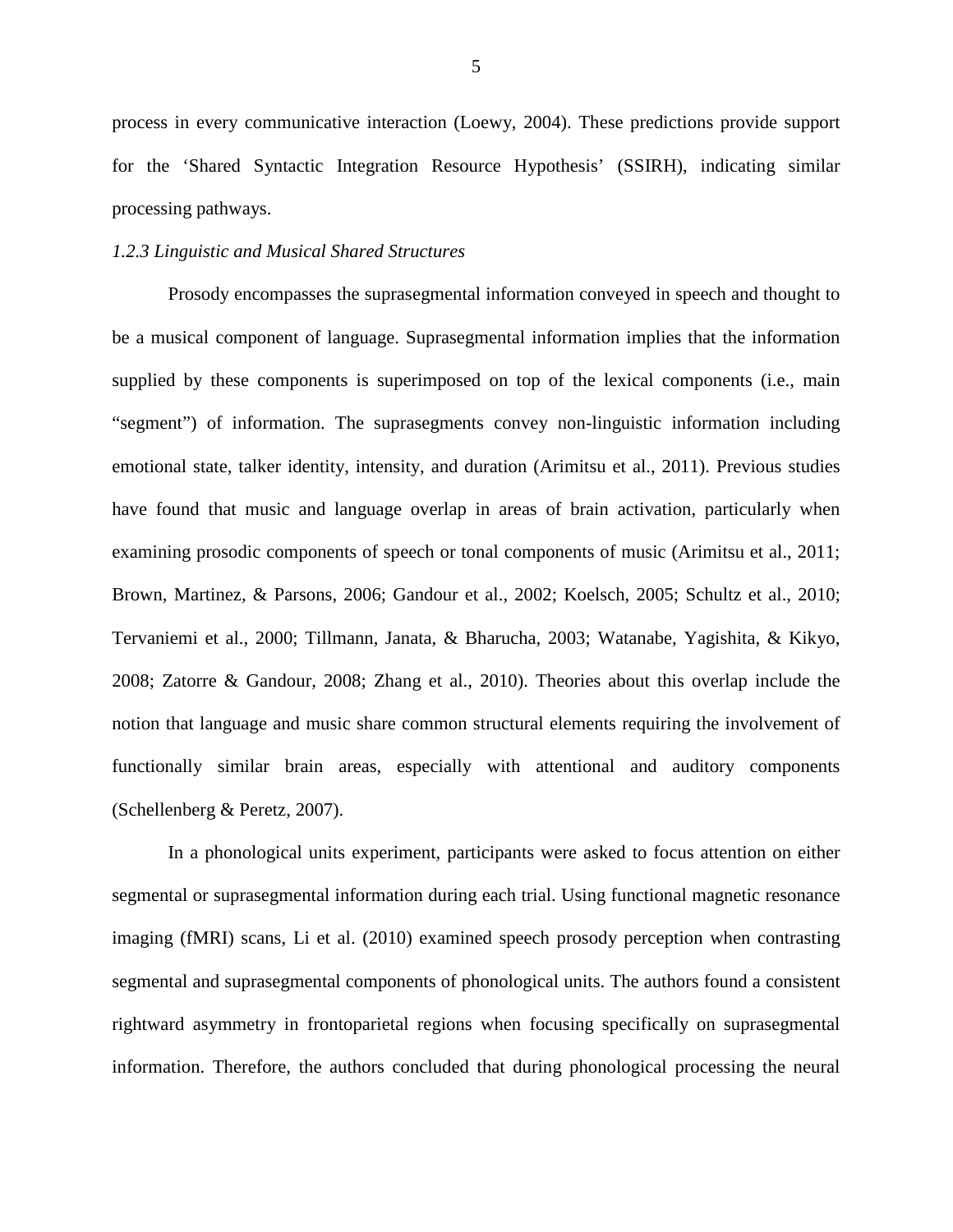circuitry involved in the perception of speech prosody differentially engages depending on attentional demands and perceptual cues (Li et al., 2010). Interestingly, this brain region's functionality and location in the right hemisphere could imply a counterpart relationship to the left hemisphere Broca's area.

The notion that language and music occupy homologous regions of opposite hemispheres encourages the idea that these two domains are features of a single function rather than completely different or unrelated functions. Further research along the line of thought delineating hemispheric dominance and homologous regions of activation led Brown, Martinez, and Parsons (2006) to examine the activation of specific cortical regions associated with language and music generation tasks. Sentence generation tasks observed a strong preference to left-lateralization regarding both motor and sensory areas. Music generation tasks observed a strong preference to the anterior superior temporal pole (BA 22) and the right frontal operculum (BA 44). Evidenced areas of overlap included: premotor cortex, sensory-motor area, presensory-motor area, anterior insula, somatosensory cortex, putamen, globus pallidus, ventral thalamus, and posterior cerebellum. The authors believed these areas represent a sharing of neural resources for control of phonation and articulation during both singing and speaking, concluding that phonological generation uses parallel cognitive operations occurring on different semantic bases (Brown, Martinez, & Parsons, 2006). Therefore, recent research efforts support the 'Shared Syntactic Integration Resource Hypothesis' (SSIRH) hypothesizing that music and language are functionally similar and share similar early resources before diverging to different brain areas for further specialization.

Continuing along this line of thought, Sammler et al. (2010) further investigated the involvement of the corpus callosum in the processing of prosody and syntax. The authors

6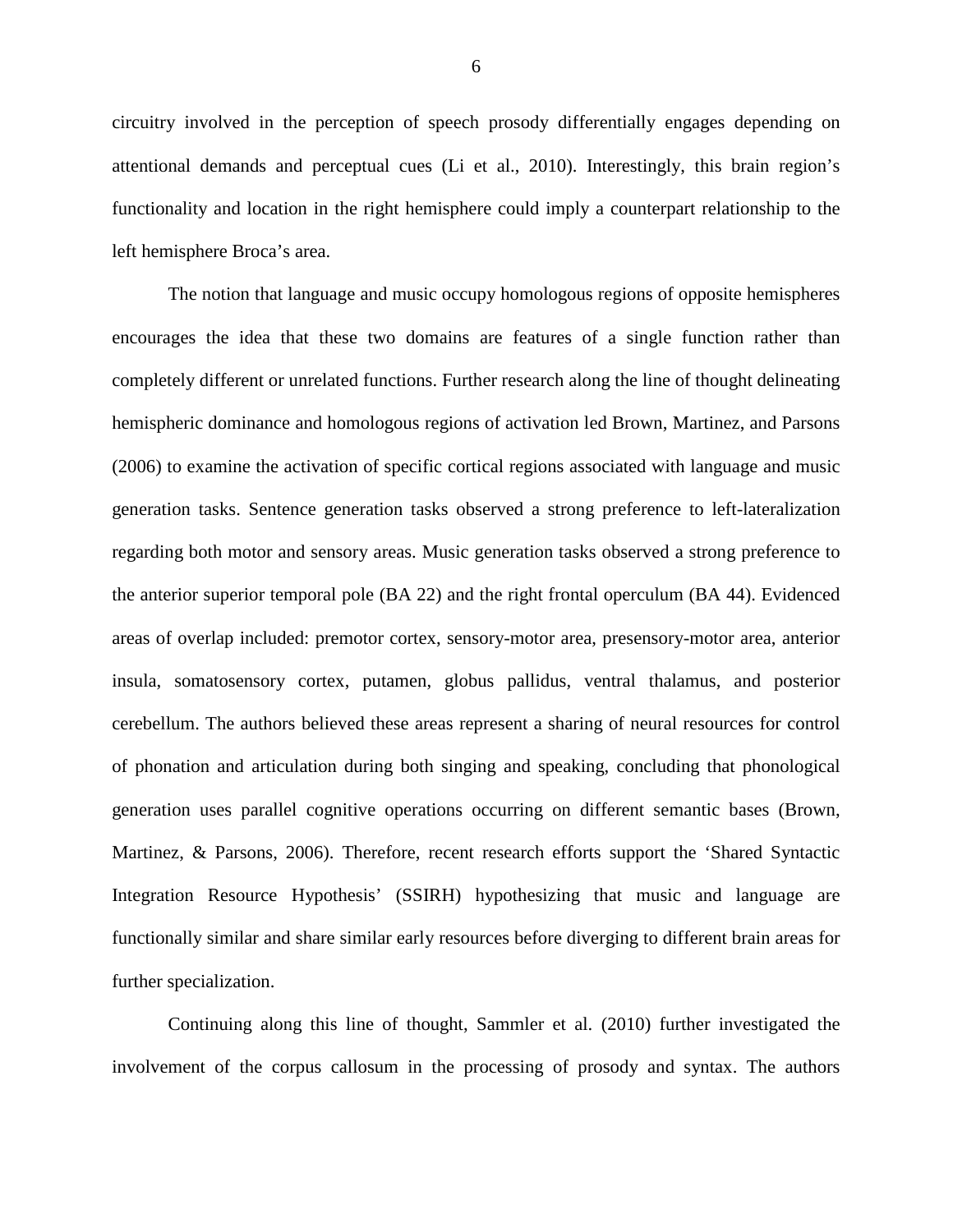described a division of the corpus callosum into thirds based on topographical organization of fiber tracts. The anterior two-thirds of the corpus callosum are believed to connect the orbital and frontal lobes, while the posterior one-third is assumed to connect the temporal, parietal, and occipital lobes. Sammler et al. (2010) discovered the lateralized prosody and syntax processing streams are able to communicate through the posterior corpus callosum fiber tracts in the auditory areas of the temporal lobes. This interaction between the left and right hemispheres through the posterior corpus callosum extends current research by exploring the integration and coordination of syntactic and prosodic elements during auditory comprehension of speech.

# <span id="page-15-0"></span>*1.2.4 Brain Structures Associated with Working Memory*

Auditory sensory memory is connected with working memory and long-term memory. Regarding structure building, auditory memory requires both for discerning syntactic regularities and for the use of mental and musical lexicons. However, the extent of the interconnectedness between the memory functions requires further investigation (Koelsch & Siebel, 2005). Specifically, the lateral prefrontal cortex bilaterally has been identified as a main region of activation in working memory studies involving language (Schulze, Mueller, & Koelsch, 2011). Stronger activation of this area was witnessed with structured sequences of stimuli, indicating that the presented stimuli were remembered more easily when grouped together in specific ways. Schulze, Mueller, and Koelsch (2011) designed a study explicitly isolating the areas of working memory associated with musical tonal tasks. The authors found that the lateral prefrontal-parietal cortex was strongly associated with strategy-based working memory processing for non-verbal auditory stimuli. Providing further support for the 'Shared Syntactic Integration Resource Hypothesis' (SSIRH) and indicating a modality-independent network designed for strategybased working memory function.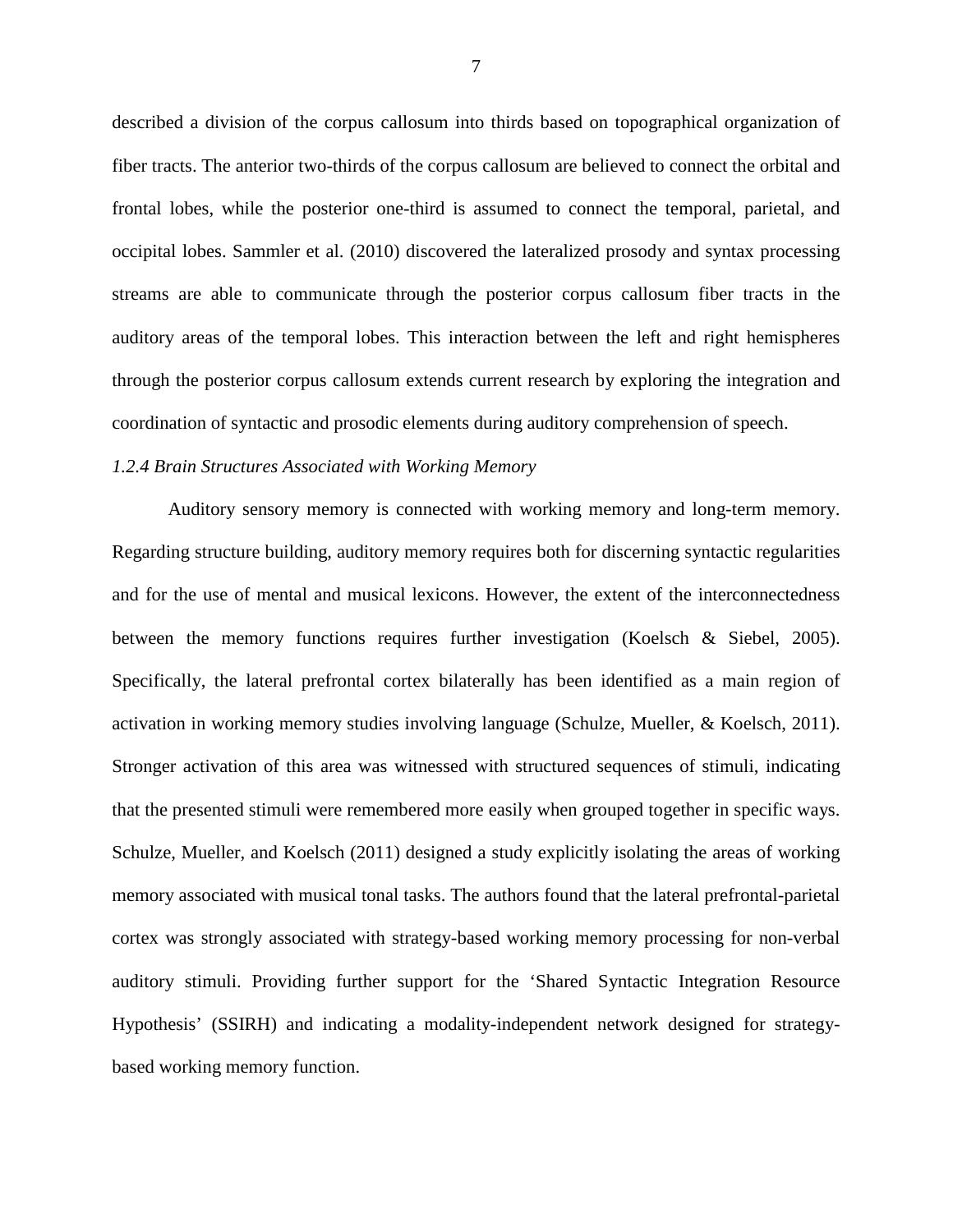# <span id="page-16-0"></span>*1.3 Cue and Task Dependent Hypotheses*

Previous research on prosody has focused on experiments testing two specific processing hypotheses (Hsieh, Gandour, Wong, & Hutchins, 2001). The task-dependent hypothesis focuses on the functional properties associated with prosody, tone versus intonation. The cue-dependent hypothesis focuses on the physical properties associated with prosody, temporal versus spectral information. Determining a type of hypothesis that explains music and language processing would benefit future research by unifying the experimental designs and methods.

#### <span id="page-16-1"></span>*1.3.1 Cue-Dependent Hypothesis*

Aligning with the cue-dependent hypothesis, Arimitsu et al. (2011) investigated potential innate hemispheric lateralization of suprasegmental information in neonates according to changes in spectral frequency of acoustic information. The authors found a functional lateralization to the right temporal area regarding prosodic processing. Specifically examining vowel contrast, the authors discovered bilateral engagement of auditory areas when discerning suprasegmental elements. Arimitsu et al. (2011) also noted activation around the inferior parietal region, which they attributed to the processing of auditory-verbal short-term memory. According to this research with neonatal infants, prosodic information is innately processed in the right hemisphere prior to the development of language abilities.

# <span id="page-16-2"></span>*1.3.2 Task-Dependent Hypothesis*

Other research has examined the intricacies of prosody within speech using the taskdependent hypothesis. Tracy et al. (2011) further subdivided prosody into linguistic and emotional subcomponents and examined studies associated with this hypothesis. Emotional prosody is the mechanism used by individuals to convey attitudes and emotions in speech. Linguistic prosody is the medium used to convey information about semantic meaning including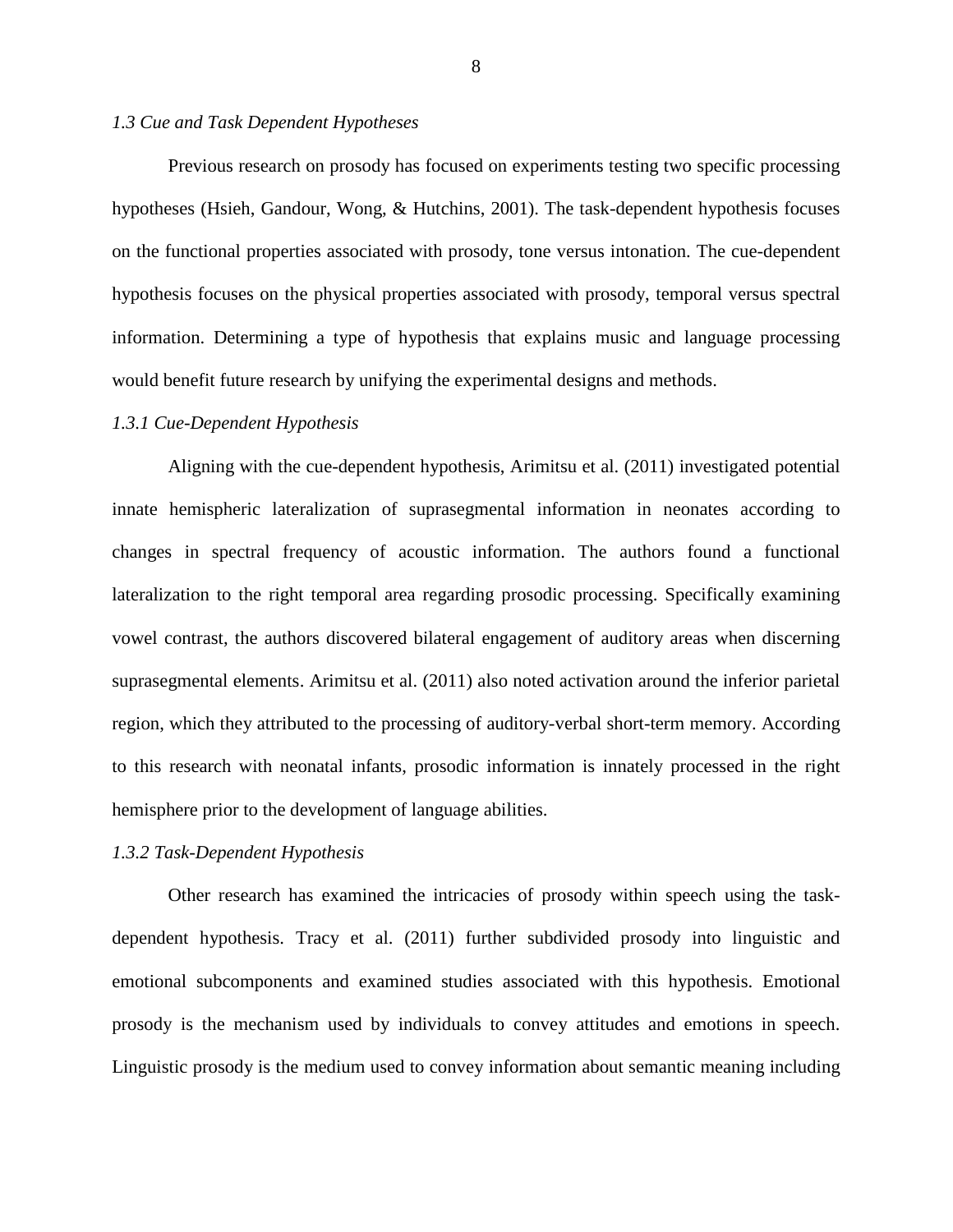pragmatic category and syntactic relations. Focusing on linguistic prosody, the authors' research found that the left frontotemporal regions of the brain are heavily involved in simple short syntactic and lexical segments of speech, while the right frontotemporal regions are involved in larger suprasegmental elements at the sentence level (Tracy et al., 2011). Further support for the task-dependent hypothesis comes from Tong et al. (2005). The authors determined that speech prosody involves multiple hemispheric and regional asymmetries that enable different weighting of brain areas based upon language experience, auditory stimulus properties, and cognitive processes evoked by the task demands (Tong et al., 2005; Angenstein, Schiech, & Brechmann, 2012).

Tracy et al. (2011) examined internal pitch changes, or emphasis shifts, occurring within the middle of a sentence using fMRI. The authors found that pitch processing across both sentence and tone-sequence stimuli activated bilaterally the medial temporal gyrus (MTG) and the superior temporal gyrus (STG), with more prominent activation in the right inferior frontal cortex. Bilateral activation in the inferior parietal lobule was associated with storage within the working memory system. The sentence stimuli, or prosodic pitch perception, had significant activation bilaterally in the frontal and temporal cortices. The degree of involvement of the STG, inferior frontal gyrus (IFG), and medial frontal gyrus (MFG) was dependent on the task, as predicted by the hypothesis. Therefore, Tracy et al. (2011) provided support for the conclusion of the task-dependent hypothesis indicating the left hemisphere specializes in lexical and short syntactic aspects of pitch, whereas the right hemisphere specializes in processing of suprasegmental pitch.

Gandour et al. (2004) focused on the task-dependent hypothesis and attempted to determine whether the type of auditory stimulus (tone or intonation) influenced prosodic

9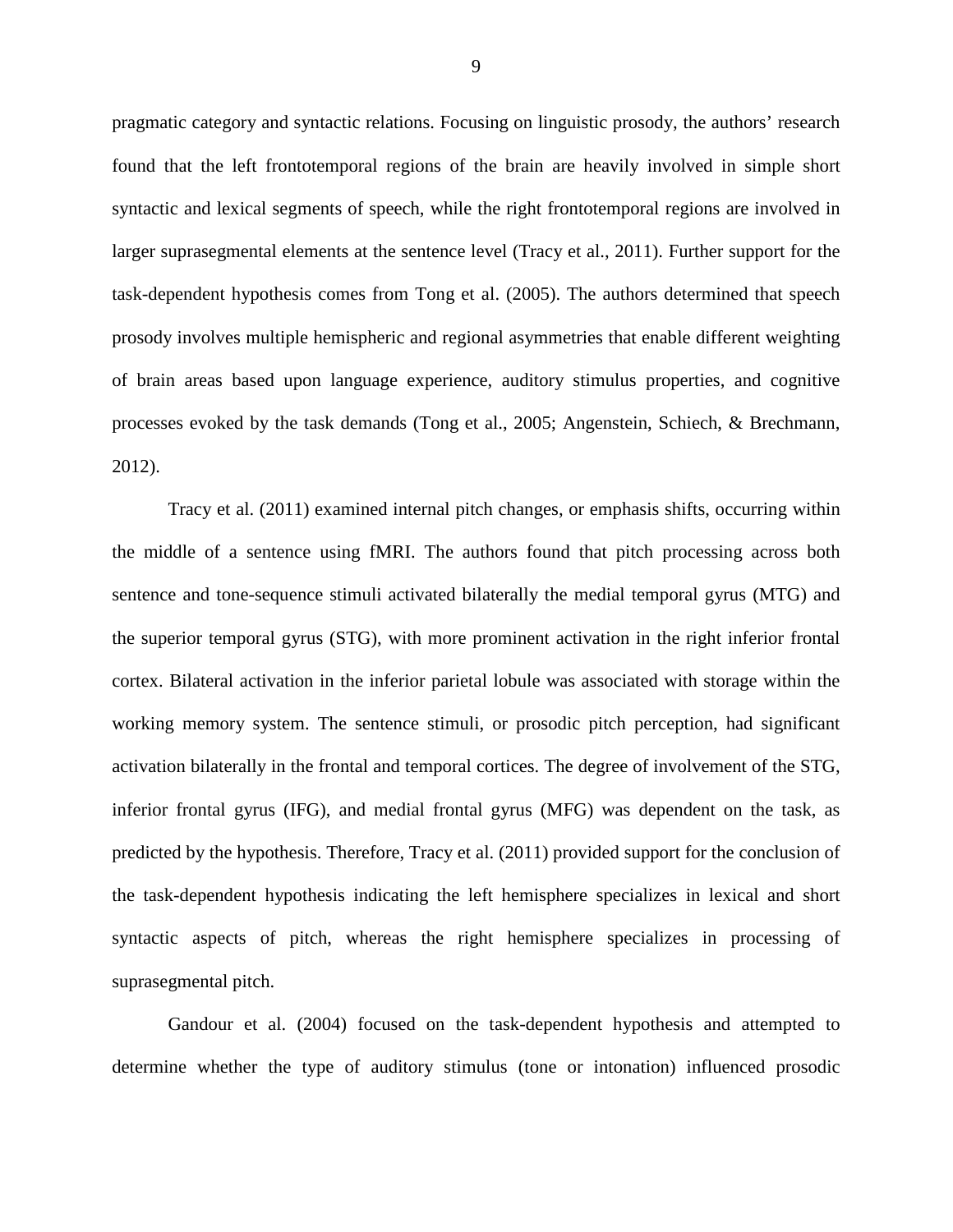processing. The authors also attempted to compare homologous regions in both hemispheres to assess the extent of lateralization regarding stimulus type, prosodic unit, or both. Generally, the study found the left hemisphere appeared more sensitive to linguistic levels of processing (intonation), while the right hemisphere appeared more sensitive to acoustical processing (tone). Speech prosody perception appeared to be primarily mediated by right hemisphere regions when analyzing complex sounds (tone); but switches to left hemisphere lateralization when language processing is required for task-dependent regions (Gandour et al., 2004). However, the authors hypothesize a close interaction between the two hemispheres by connection of the corpus callosum, later supported by Sammler et al. (2010).

# <span id="page-18-0"></span>*1.4 Language and Music: Event-Related Potentials*

Event-related potentials (ERPs) are commonly used in brain localization research to identify functionally similar brain areas by degree of activation or response to specified stimuli. These potentials are measured from brain waves collected by electrodes placed at precise locations on the scalp, corresponding to specific areas of the brain. In previous research, several late-occurring ERPs appear consistently during specific language and music tasks. More recently, research has also identified early-occurring ERPs that appear consistently during specific language and music tasks.

#### <span id="page-18-1"></span>*1.4.1 ERPs and Semantics*

Two well-known and heavily researched late-occurring ERPs are related to linguistic tasks involving semantics. A negative potential occurring approximately 400 msec after the presentation of a stimulus containing semantic violations is more commonly known as the N400. A positive potential occurring approximately 600 msec after the presentation of a stimulus containing harmonic violations is more commonly known as the P600. Besson and Schön (2001)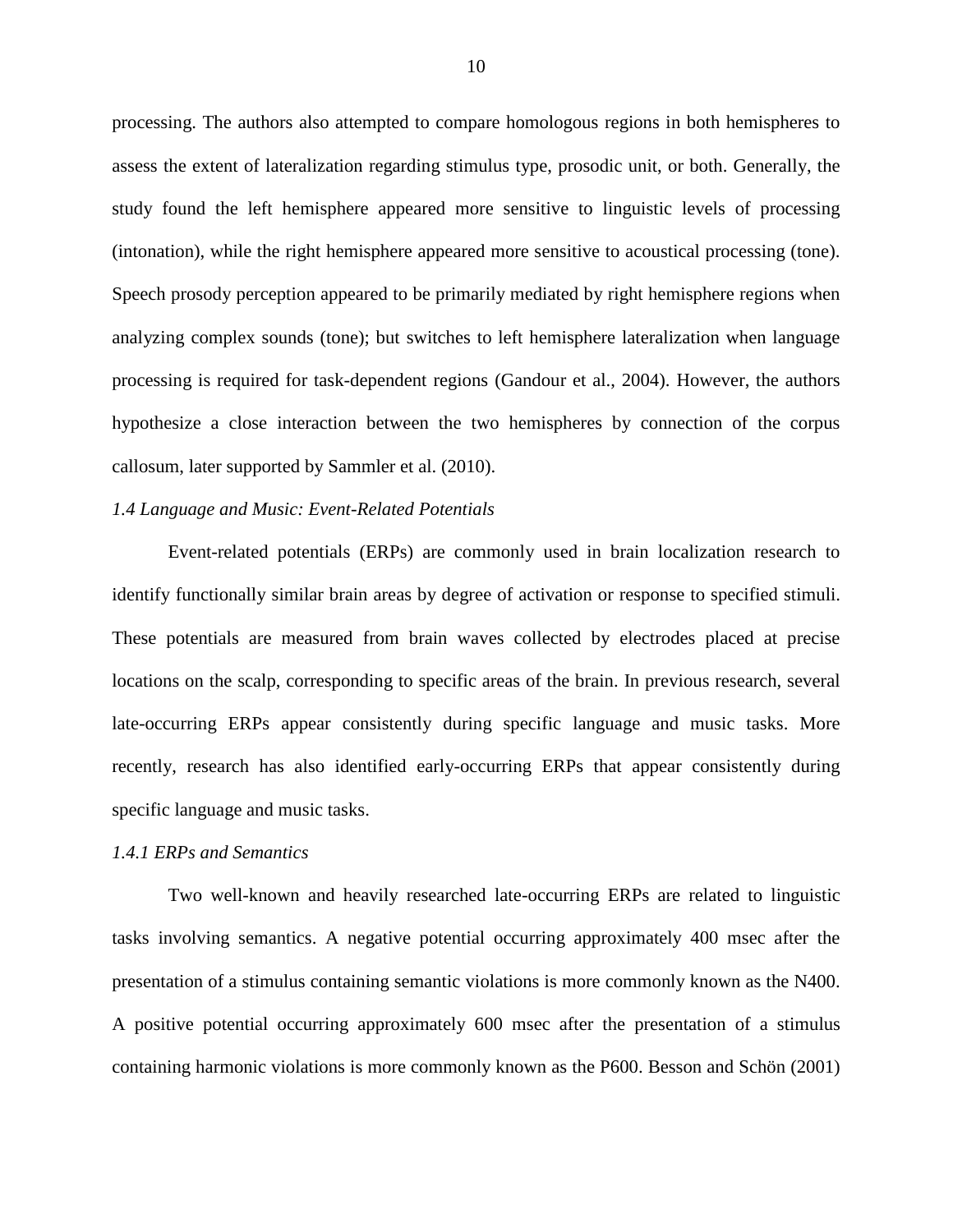came across research that cross-examined the processing of lexicosemantic components against melodic components. The researchers found that semantically unexpected and incongruous words elicited the N400, while musical incongruity with unexpected and nondiatonic wrong notes elicited the P600. Due to the different potentials elicited, researchers proposed that these results argue in favor of processing specificity in relation to semantic aspects of language and melodic aspects of music (Besson & Schön, 2001). However, melody of music is typically considered a parallel process of syntax in language and harmony of music is typically considered a parallel process of semantics in language.

Another study looked at the processing relation between semantics and harmony. Researchers discovered that when semantically wrong words were sung and certain words were sung out of tune, both a N400 and a P600 were elicited. This finding indicated that words are processed faster than music and provided evidence that independent computations are required for semantic aspects of language and for harmonic aspects of music (Besson & Schön, 2001). Remarkably, these recorded ERPs diminished when participants paid attention to the non-target aspect of the presented stimuli (i.e. focused attention on the music when presented with incongruous word stimuli). Contrarily, syntax and harmony evoked similar ERPs indicating they may share the same underlying processes. Similarly, the temporal structure of language and music also appear to share similar neuronal processes, supported by the biphasic ERPs elicited in both conditions (Besson & Schön, 2001)*.*

While investigating all these comparisons between language and music, one major question arose around the issue of semantics. Although language has a definite semantic component, researchers are still unsure of whether music contains this component. Musical research has focused on discerning certain ERPs associated with the syntax or the melodic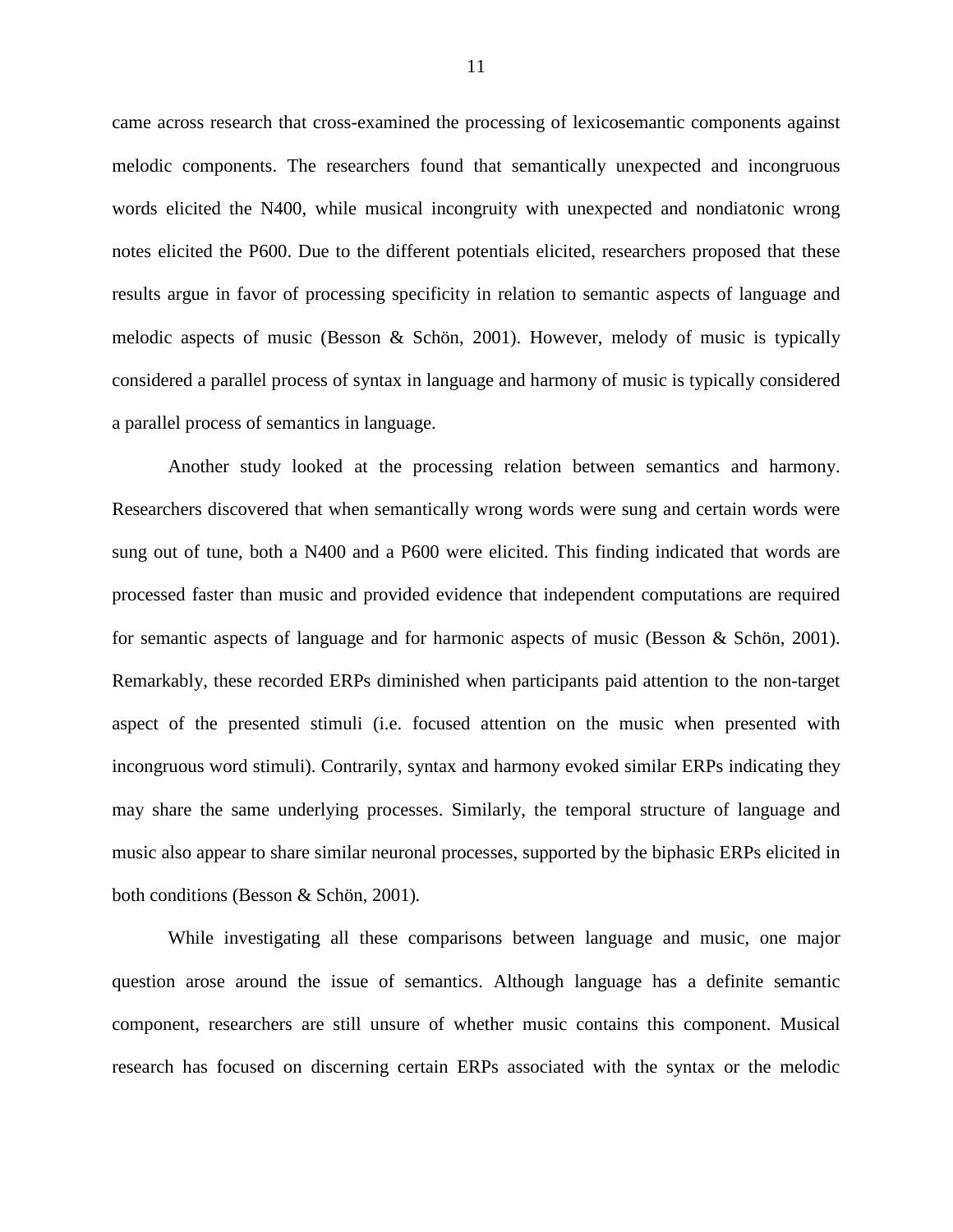structure of the music, rather than the semantic or the harmonic meaning of the music. Using the N400 ERP to identify semantic transference, the authors played musical excerpts in an effort to elicit associations with specific words. Results of the study indicated that auditory perception of language and music had the same effect on the processes of semantic analysis. Therefore, both music and language can affect the meaning of a word and that music can manipulate and shape semantic processing (Koelsch et al., 2004).

#### <span id="page-20-0"></span>*1.4.2 ERPs and Structure*

Earlier examination of the P600 component revealed some contrasting findings to the more recent research. Patel et al. (1998) found an inverse relationship between the P600 component and the ease of integration of linguistic elements into an existing set of syntactic relations. The authors also found that out-of-key target chords in a musical sequence also elicited a P600 potential, which suggests that the P600 potential is unlikely to be language specific. More likely, the P600 potential reflects the more general processes of knowledge-based structure integration.

Consistently, musically-syntactic irregular chords have produced an early right anterior negative (ERAN) potential that has a maximal peak around 200 msec after the onset of a chord and is strongest over the right frontal electrode leads (Koelsch, 2005; Koelsch, 2009). Current research has shifted to focusing on an early left anterior negative (ELAN) potential that has a maximal peak around 170 msec after the onset of a word and is strongest over the left frontal electrode leads. With these ERPs identified, it would provide support for the 'Shared Syntactic Integration Resource Hypothesis' (SSIRH) and indicate that both components receive information from the same brain regions in the inferior frontal cortex with an overlap of neural resources engaged in early processing of syntax in music and language (Koelsch, 2005).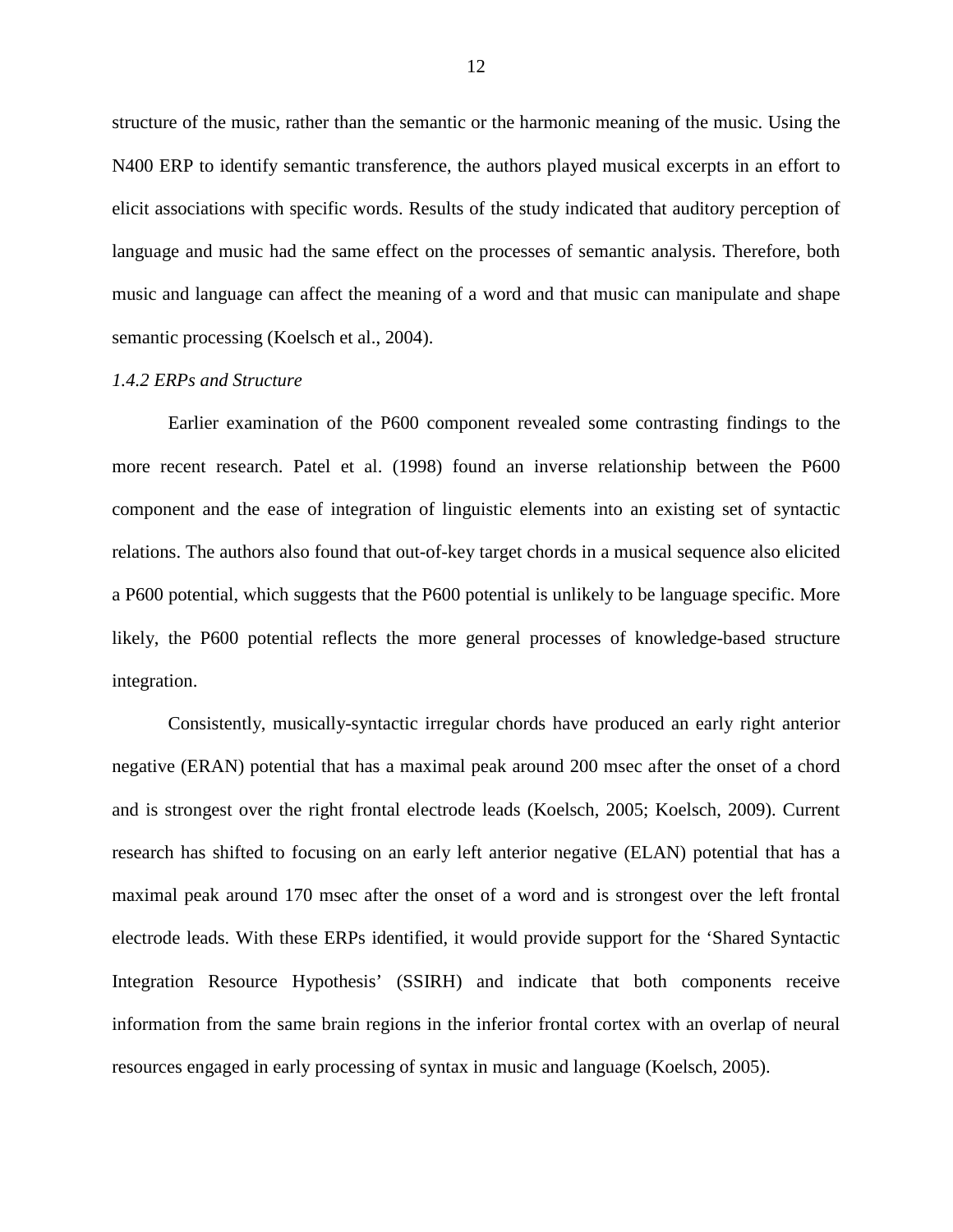The ERAN reflects music-syntactic processing of acoustic information according to abstract and complex regularities that usually have representation in long-term memory. Although the ERAN resembles the mismatch negativity (MMN) potential, there are several differences between the two potentials (Koelsch, 2009). The MMN compares regularities that are established on an intersound relationship, which are extracted online from the acoustic environment. While the ERAN compares syntactic regularities extracted from the acoustic environment to a reference existing in long-term memory. Therefore, the MMN appears to involve more temporal activation with a focus on sensory aspects in speech, whereas the ERAN appears to involve more frontal activations with a focus on cognitive aspects in speech. Recent brain-imaging studies located a different ERP related to language and music function (Koelsch et al., 2005). The left anterior negative (LAN) potential emerged when subjects experienced syntactically incorrect words in a syntactically irregular chord. Therefore, linguistic syntax interacts with the processing of musical syntax. This postulated overlap of language and music provides support for the 'Shared Syntactic Integration Resource Hypothesis' (SSIRH) (Koelsch et al., 2005).

Maidhof and Koelsch (2011) developed a study to examine the effects of selective attention to syntactic processing in a complex auditory environment. These effects were measured by specific time-coded ERPs during an electroencephalography (EEG) behavioral experiment. The ERAN was selected to measure the automaticity of music-syntactic processing. While the ELAN, was selected to measure the automaticity of linguistic-syntactic processing. The authors found that both the ERAN and the ELAN share overlapping neural resources; demonstrate a similar time course and comparable scalp distribution particularly in the inferior frontolateral cortex and the planum polare of the superior temporal gyrus. Both the ERAN and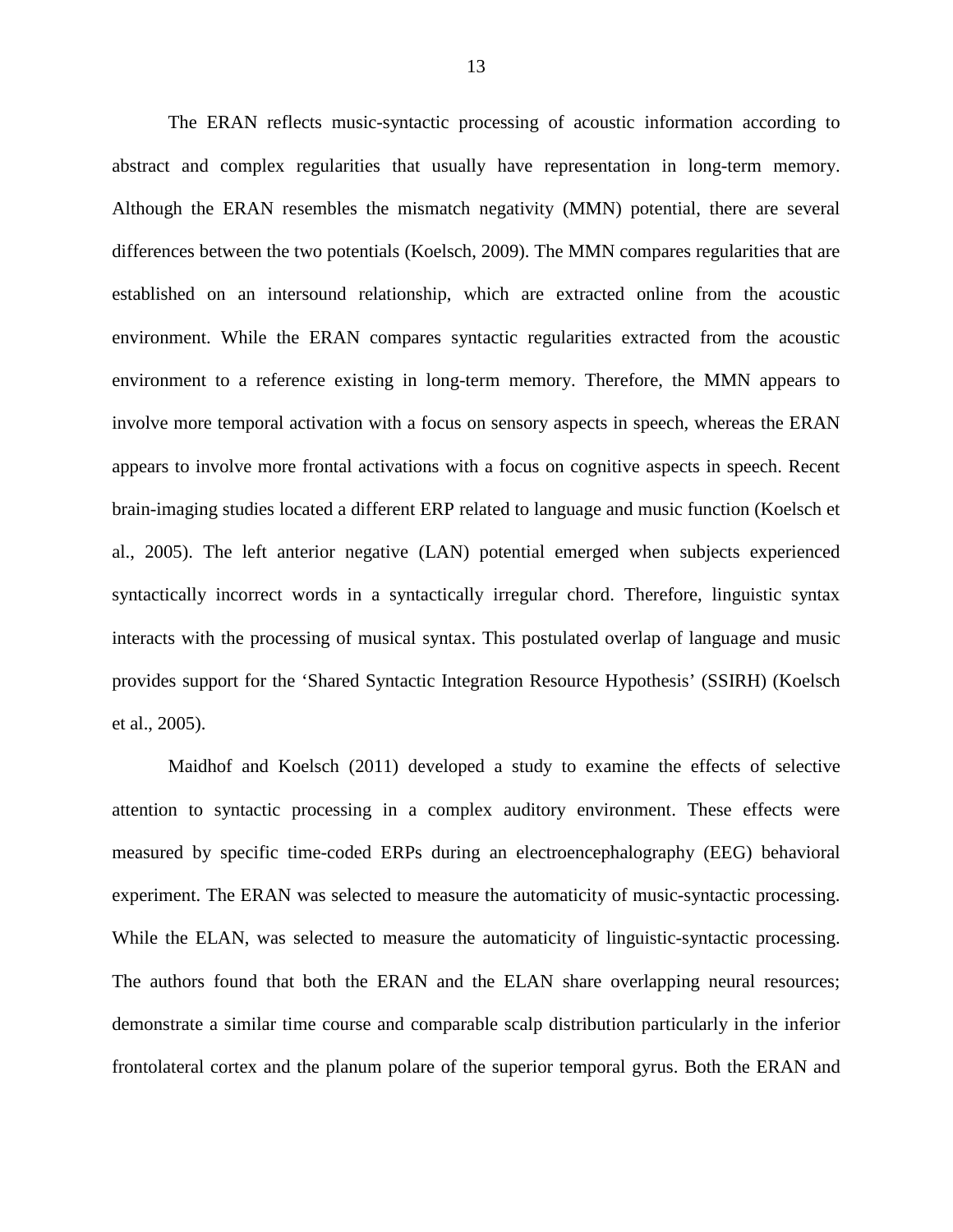ELAN were found to be partially automatic, indicating that both potentials are influenced by attentional demands. However, the ELAN is influenced by attentional demands to a lesser degree than the ERAN. Therefore, syntactic structure of music is processed even when attention is focused on another auditory stimulus, and syntactic structure of language is processed even when attention is focused on another auditory stimulus.

Syntactic knowledge is implicitly acquired and formal training is not required for either music or language. Few studies have investigated an interaction during simultaneous processing of music and language. Carrus, Koelsch, and Bhattacharya (2011) examined EEG oscillatory patterns during presentation of musical and linguistically syntactic stimuli. The authors found that theta power decreased for syntactically irregular chord sequences presented on syntactically correct sentences during the ERAN time window. Low frequency bands were predominantly involved during language syntactic and semantic processing. Therefore, the authors were able to conclude that large-scale oscillatory brain responses are complementary to ERP responses providing a more comprehensive view of syntactic processing of music and language. This study supports the efficacy and validity of conducting EEG studies using either ERPs or oscillatory brain responses (Carrus, Koelsch, & Bhattacharya, 2011).

#### <span id="page-22-0"></span>*1.5 Present Study*

The first purpose of this study was to determine whether prosodic elements of spoken language effect syntactic language detection. We predict that the melodic intonation productions will have the most significant effect on syntactic language detection. In theory, the melodic intonation trials should partially automatically engage both inferior frontolateral brain regions associated with structural processing. The second purpose of this study was to determine whether prosodic elements of spoken language effect working memory of language. We predict that the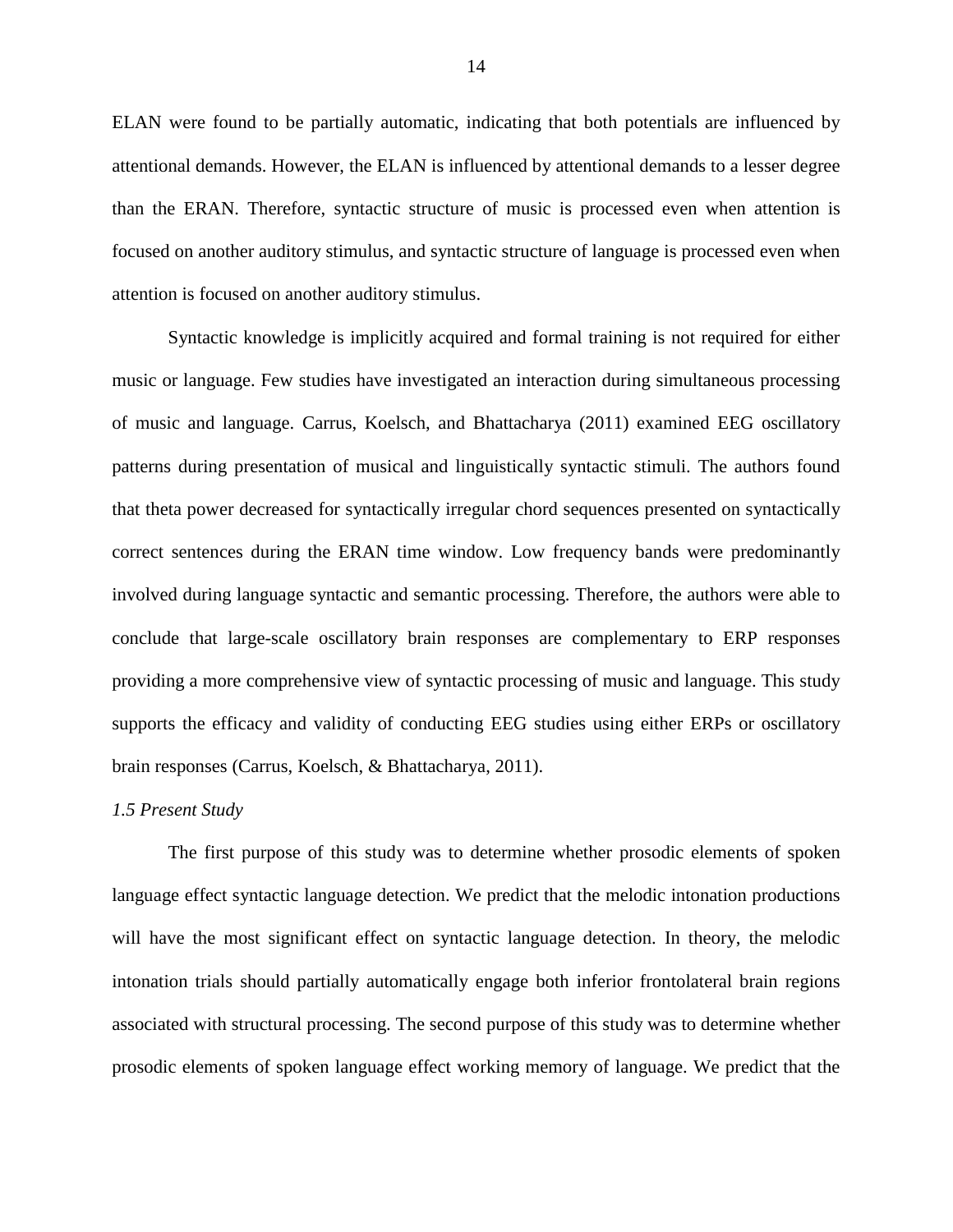melodic intonation productions will again have the most significant effect on working memory of language. With two types of auditory input theoretically activating homologous bilateral areas of the frontal lobe, the retention of stimuli in the working memory of language should increase. The third purpose of this study was to determine whether a possible interaction between syntactic language detection and working memory of language exists. Finally, when the detection of syntactic structure of language is aided by prosodic elements of spoken language, we predict this will in turn aid the working memory of language. We expect that, efforts from this study will provide further support for the 'Shared Syntactic Integration Resource Hypothesis' (SSIRH).

# <span id="page-23-0"></span>*1.6 Clinical Application*

If sentential prosody has significant effects on early structural syntactic processing and working memory of language, then therapy could incorporate the most beneficial sentential prosody to increase the generalizability of new speech and language skills acquired during the rehabilitation process. Previous research has shown that musical training can influence the perception of pitch contour in spoken language; indicating that there is a direct link between some music and language skills that could directly influence the outcomes of therapy (Schön, Magne, & Besson, 2004). According to Zoller (1991), music can be an added touch of creativity that serves as a crucial link between a therapist and client to achieve communication even when the individual may seem unreachable through multiple barriers including physical, intellectual, social, or emotional.

Music is a natural medium evident in many cultures and does not require explicit understanding in order to connect with others and enjoy. In a review performed by Wigram and Gold (2006), the authors concluded that music therapy promotes interpersonal communication, social reciprocity, and relationship skills. The underlying similarity of musical understanding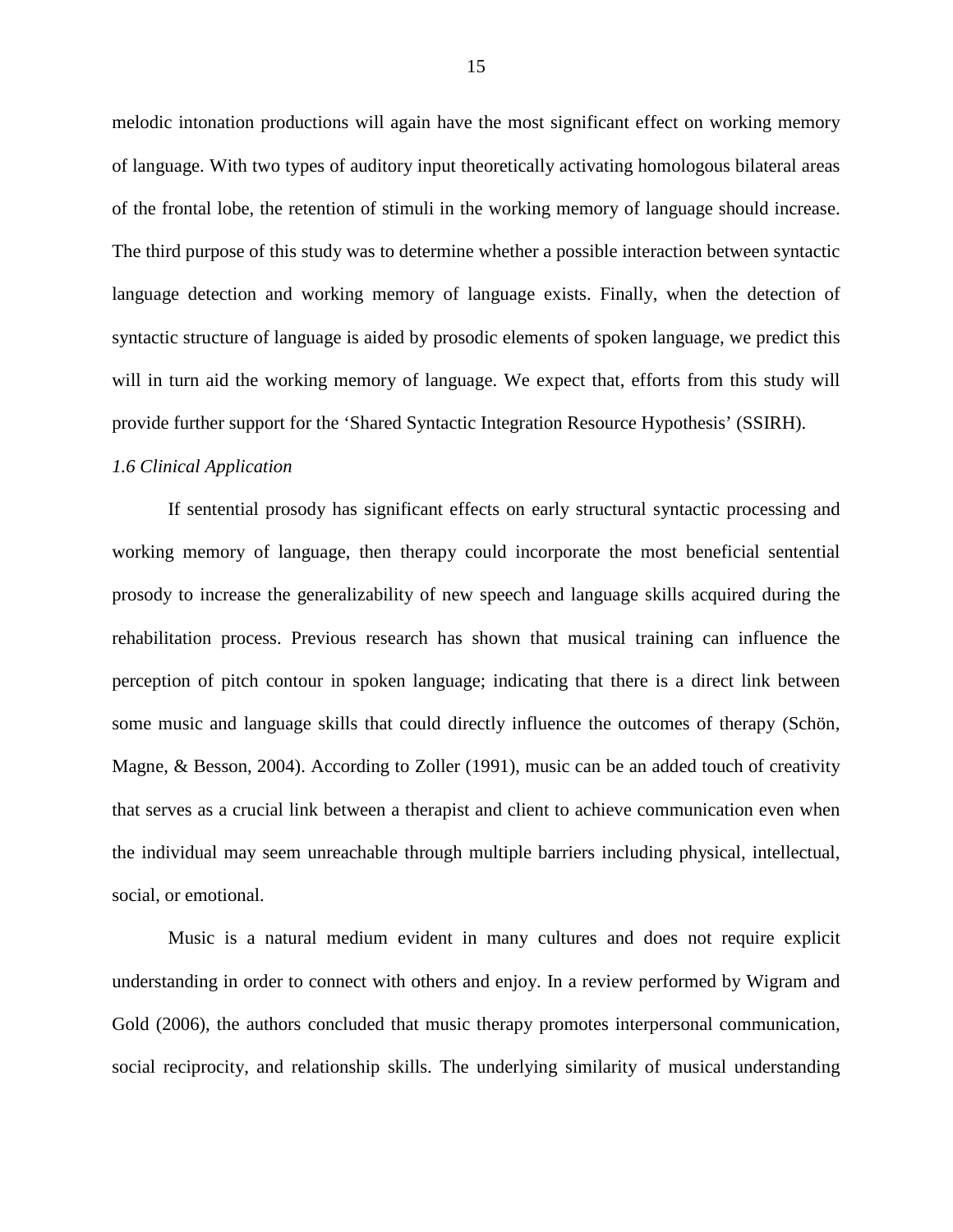across individuals provides an optimal foundation for development of pragmatic skills. Further support for musical integration in speech therapy arises from the possibility that musical and linguistic stimuli are processed differently for these individuals. Mottron, Peretz, & Ménard (2000) suggest that a portion of those individuals with autism spectrum disorders possessing special "savant" musical abilities demonstrate outstanding pitch-processing skills. Therefore, music integrated into speech therapy may aid the language impaired by building skills in another related domain.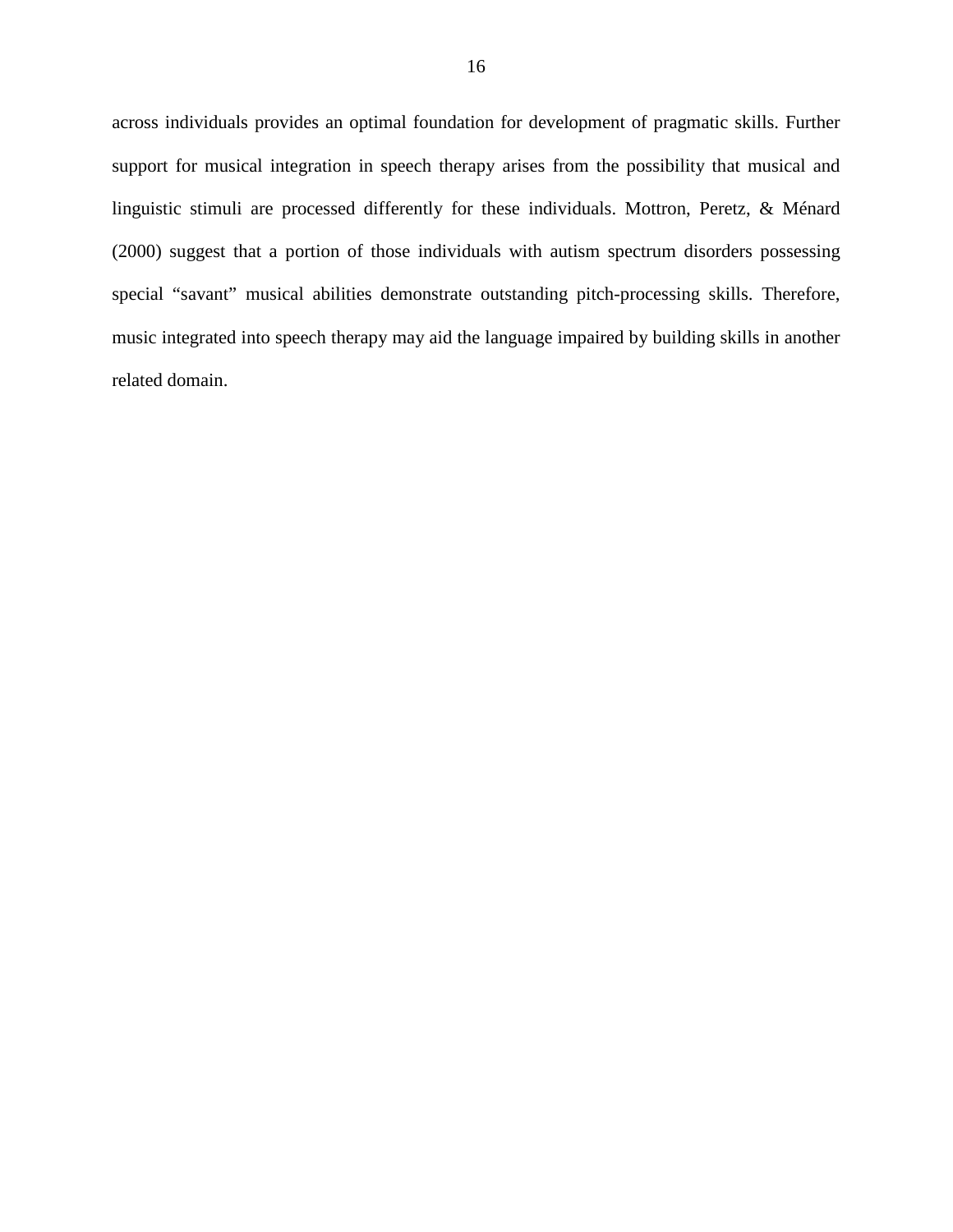## <span id="page-25-0"></span>**CHAPTER 2: METHODOLOGY**

# <span id="page-25-1"></span>*2.1 Subjects*

Sixteen subjects (8 female, 8 male, average 24.4 years of age) participated in the experiment. All participants completed a questionnaire indicating their age, gender, handedness, vision and hearing function, native language, and extent of musical training (both vocal and instrumental). Informed written consent was obtained and questionnaire completed before participation in the EEG study.

## <span id="page-25-2"></span>*2.2 Recordings and Data Analysis*

Behavioral data (i.e., reaction times and accuracy) and electroencephalography (EEG) data were recorded from subjects in the Speech Language Neuroscience Lab at Wayne State University (WSU) using a 64-channel Waveguard cap referenced by a ground electrode in the cap. This system uses an average of all 64 channels at the reference. The participants arrived in the lab and a cap was placed over their hair. Gel was injected into each channel location to ensure contact between skull and EEG electrode. Impedances were checked to ensure they were below 50k ohms. If they were above this threshold, the subjects skin was abraded with the blunt end of the needle used to inject the gel. Subjects were seated at a desk in front of a computer screen.

Participants completed a practice trial before beginning the experimental blocks. Raw EEG data was collected and recorded for analysis without any filtering or artifact correction performed. After completion of all data collection, the EEG data were filtered using a bandpass filter of 15-100 Hz with a notch at 60 Hz to filter out any artifact from the power lines. Behavioral data was measured as the time elapsed between stimuli offset and participant button press. Using hit trials and excluding miss trials, the response times and accuracies were divided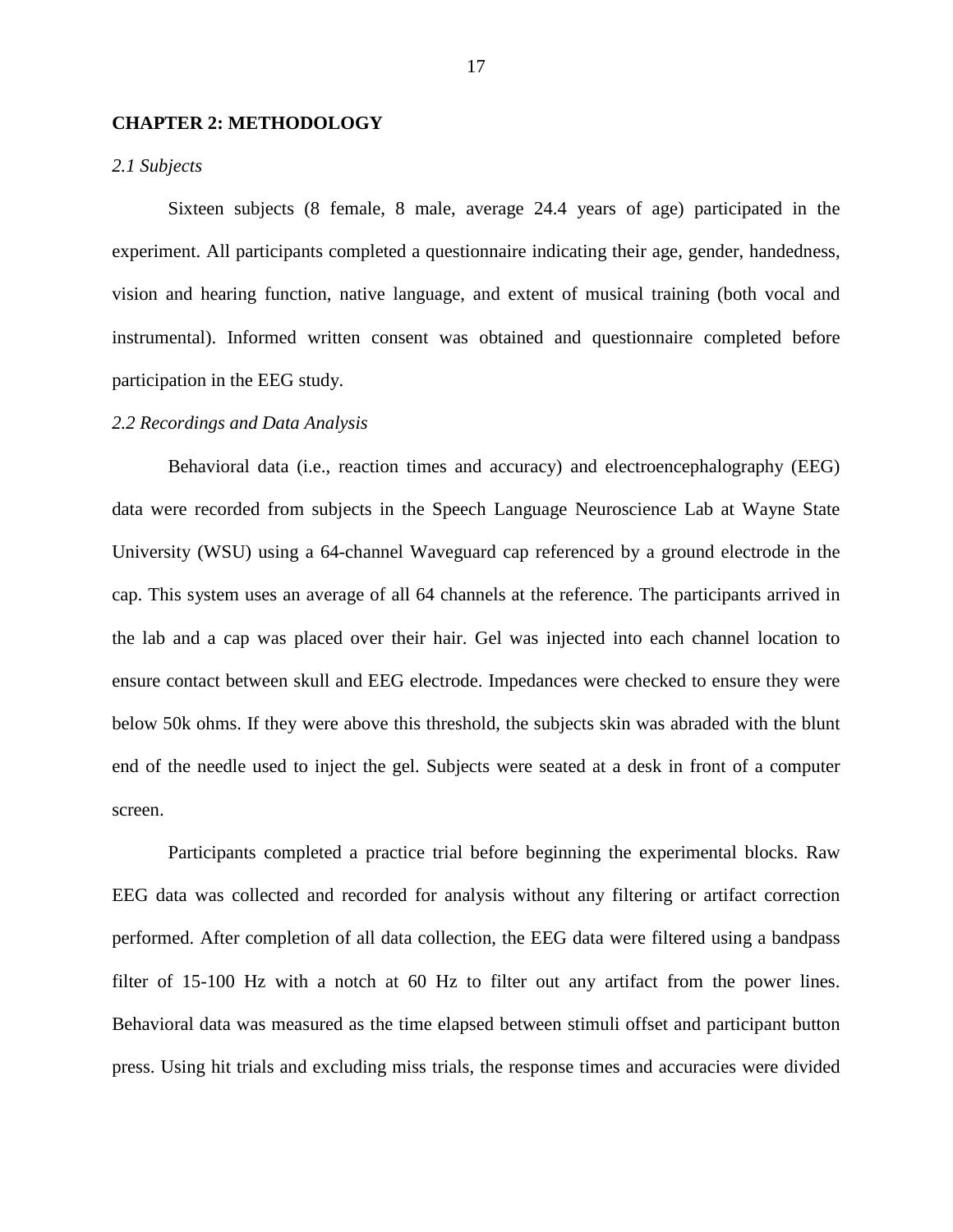by detection (grammatical vs. ungrammatical) and prosodic condition (monotone, child-directed, melodic). Any stimuli that yielded less than 50% accuracy across participants (i.e. less than eight individuals answered correctly) was eliminated from the analysis process. In addition, any individual accuracy, response time, or amplitude in either the syntax detection or language memory task that exceeded three standard deviations were removed before performing statistical analysis on the collected data. Table 1 provides a summary of the total number of behavioral data stimuli used in the analysis, the average of the stimuli, and the standard deviation.

For statistical analysis, subject behavioral data and ERPs were analyzed using Analysis of Variance Tests (ANOVAs), univariate tests of hypotheses for within-subject effects. Brain electrical signals were analyzed across brain locations and by grouping six separate regions of interest (ROI). These ROIs included: left anterior (AF7, AF3, F7, F5, F3, FC3, FC1, Fp1), right anterior (AF8, AF4, F8, F6, F4, FC4, FC2, Fp2), left middle (C5, C3, C1, CP5, FC5, FT7, T7, TP7), right middle (C6, C4, C2, CP6, FC6, FT8, T8, TP8), left posterior (CP3, CP1, P7, P5, P3, P1, PO7, PO5, PO3), and right posterior (CP4, CP2, P8, P6, P4, P2, PO8, PO6, PO4). The time window for statistical analysis of the ERPs *was* 130-170 msec, based on time windows used in previous studies (Carrus, Koelsch, & Bhattacharya, 2011; Friederici, von Cramon, & Kotz, 1999, Hahne & Friederici, 1999; and Maidhof & Koelsch, 2011;). Independent variables analyzed in the ANOVAs were: grammar (Grammatical x Ungrammatical), group (In-group x Out-group), prosody (Monotone x Child-directed x Melodic), position (Anterior ROIs x Middle ROIs x Posterior ROIs), and hemisphere (Left ROIs x Right ROIs).

# <span id="page-26-0"></span>*2.3 Stimuli*

The stimuli were recorded using Wavosaur Audio Editing program and a Shure SM58 high-grade low-noise microphone attached to a desk stand. The recording cell by Creative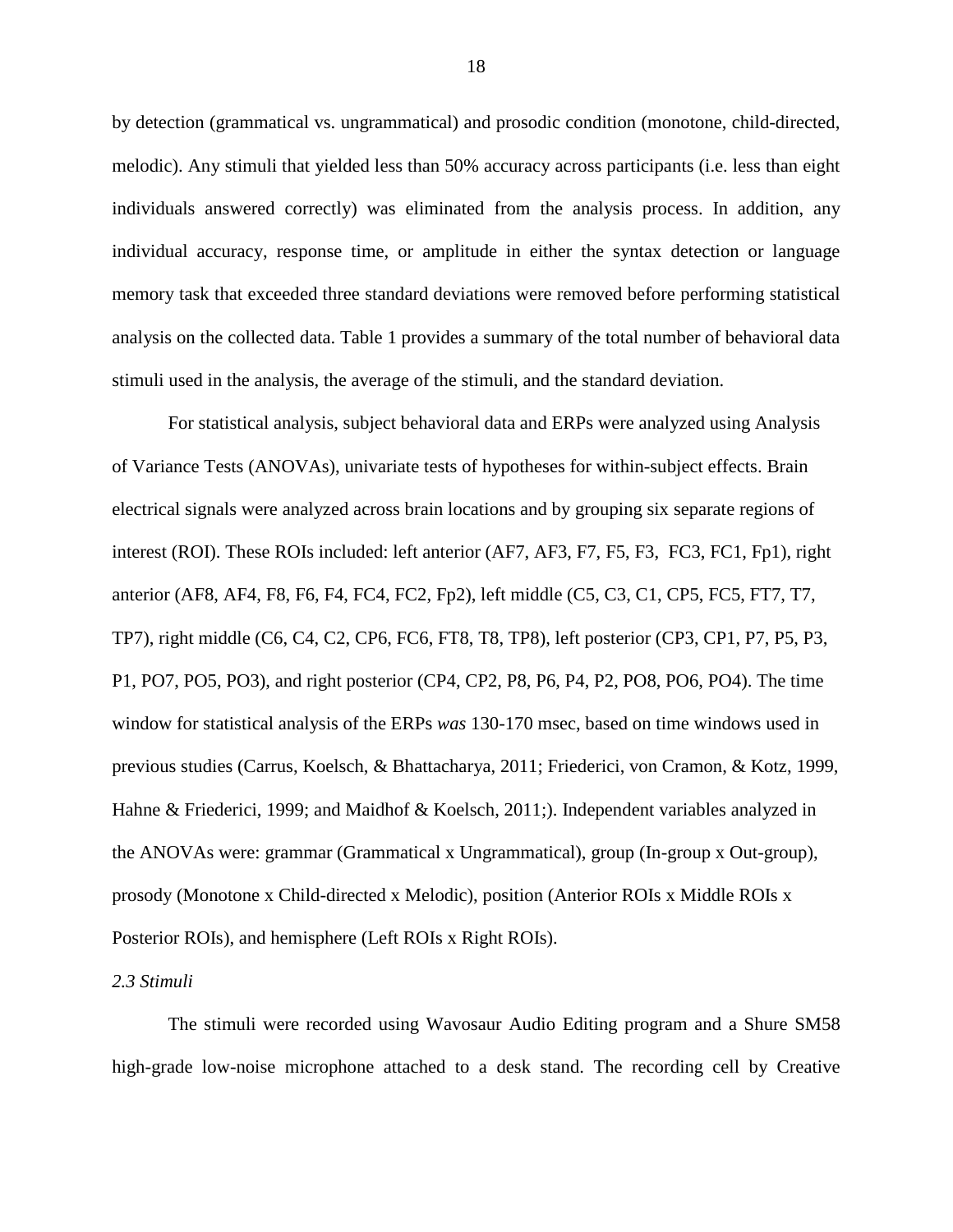Professional was an audio/MIDI interface consistently set at a power of 4 and an intensity level of +60 dB. Once recording was completed, the stimuli were edited using Cool Edit Pro 2.1 software by Syntrillium Software Corporation. The experimental stimuli were normalized individually, matched for volume by each prosodic condition, and enveloped for smooth onset and offset of auditory stimulus. The following are the average auditory stimuli length in seconds for each prosodic condition: monotone ( $M = 1.094$ ,  $SD = 0.093$ ), exaggerated ( $M = 1.101$ ,  $SD =$ 0.145), and melodic  $(M = 1.990, SD = 0.245)$ .

The experiment manipulated syntactic correctness using phrase structure violations occurring at the penultimate position of the phrase (second-to-last word). The language materials consisted of 240 total stimuli separated into 120 pairs of syntactically grammatical (e.g. "Jim bought her a gift") and ungrammatical (e.g. "Jim bought her to gift") phrases. Each phrase consisted of five monosyllabic words of simple construction, ensuring ease of prosodic manipulation. The phrase pairs were evenly distributed among three differing sentential prosody conditions: none (monotone), exaggerated (child-directed speech), and melodic (melodic intonation). Monotone productions consisted of one unvaried tone without harmony or pitch variation. Exaggerated productions consisted of excessive pitch variation and a normal speech rate; henceforth, exaggerated productions are referred to as child-directed productions. Melodic intonation productions consisted of fluid, connected speech with harmony and normal pitch variations with a slowed speech rate (similar to sung speech).

- (1) 40 syntactically grammatical monotone prosody sentences
- (2) 40 syntactically ungrammatical monotone prosody sentences
- (3) 40 syntactically grammatical child-directed prosody sentences
- (4) 40 syntactically ungrammatical child-directed prosody sentences
- (5) 40 syntactically grammatical melodic prosody sentences
- (6) 40 syntactically ungrammatical melodic prosody sentences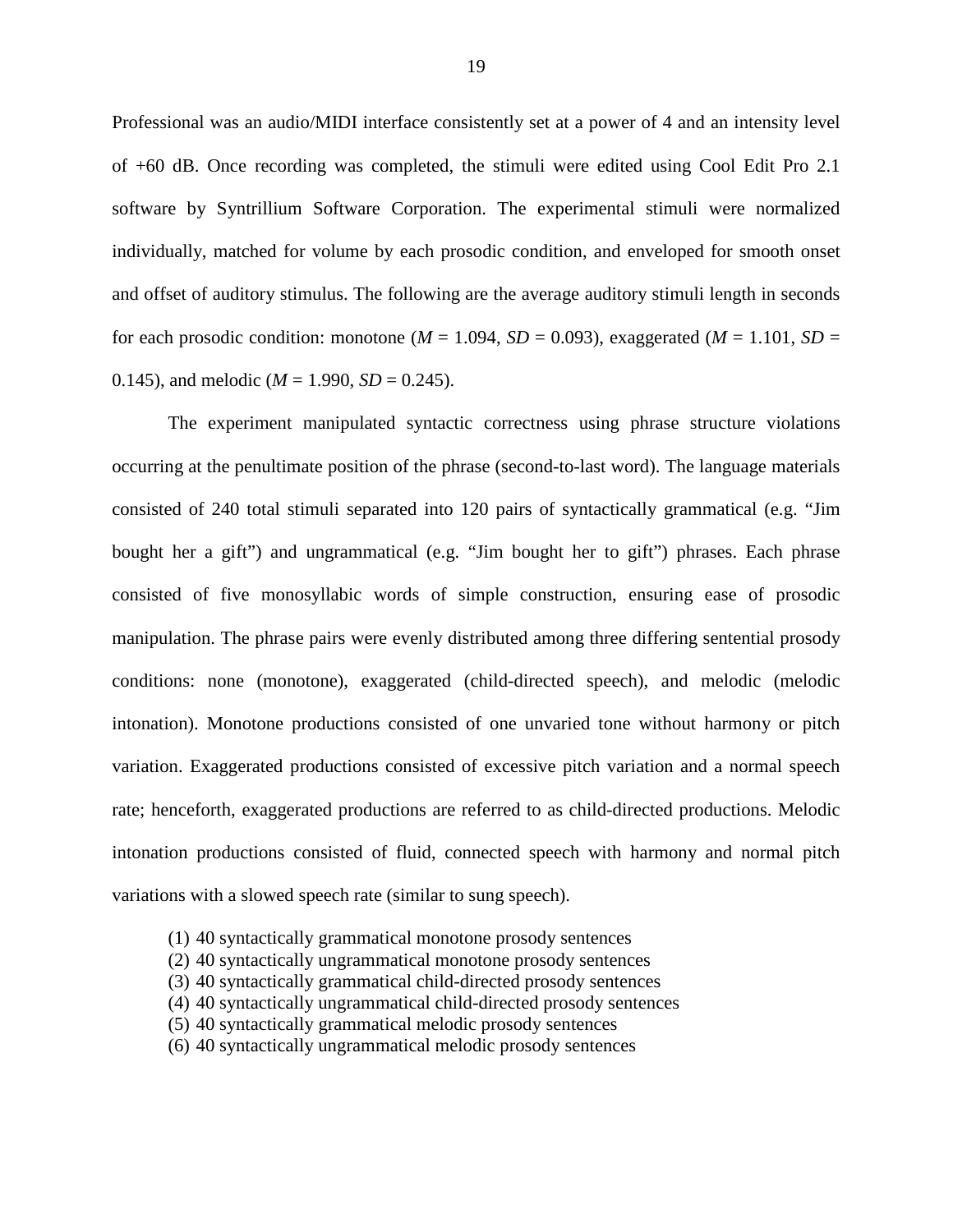There were six experimental blocks to account for two presentations of each prosodic condition that were randomly ordered for each participant, while syntactic detection stimuli were pseudorandomized to ensure each participant only heard one of the phrase pairs in one block. Each block contained phrases distributed in a 50/50 division between grammatical and ungrammatical syntax.

(1) Block 1

a. 20 syntactically grammatical monotone prosody sentences

b. 20 syntactically ungrammatical monotone prosody sentences

(2) Block 2

a. 20 syntactically grammatical child-directed prosody sentences

- b. 20 syntactically ungrammatical child-directed prosody sentences
- (3) Block 3

a. 20 syntactically grammatical melodic prosody sentences

- b. 20 syntactically ungrammatical melodic prosody sentences
- (4) Block 4

a. 20 syntactically grammatical monotone prosody sentences

- b. 20 syntactically ungrammatical monotone prosody sentences (5) Block 5
	- a. 20 syntactically grammatical child-directed prosody sentences
	- b. 20 syntactically ungrammatical child-directed prosody sentences

(6) Block 6

a. 20 syntactically grammatical melodic prosody sentences

b. 20 syntactically ungrammatical melodic prosody sentences

The experiment examined working memory of language using comprehension questions presented visually after completion of four syntactic detection phrase tasks. This pattern of four syntactic detection tasks followed by a language comprehension task occurred ten times within each block. For example, after the participant heard and responded to four syntactic detection phrases presented over the speakers, the phrase "Jim bought her a gift" would appear on the screen without any auditory accompaniment. The participant had to discern whether the visually presented phrase was one of the four auditory syntax detection phrases presented prior. Once the participant answered the comprehension question, another set of four auditory syntax detection tasks and one visual language comprehension task began. Participants were instructed to focus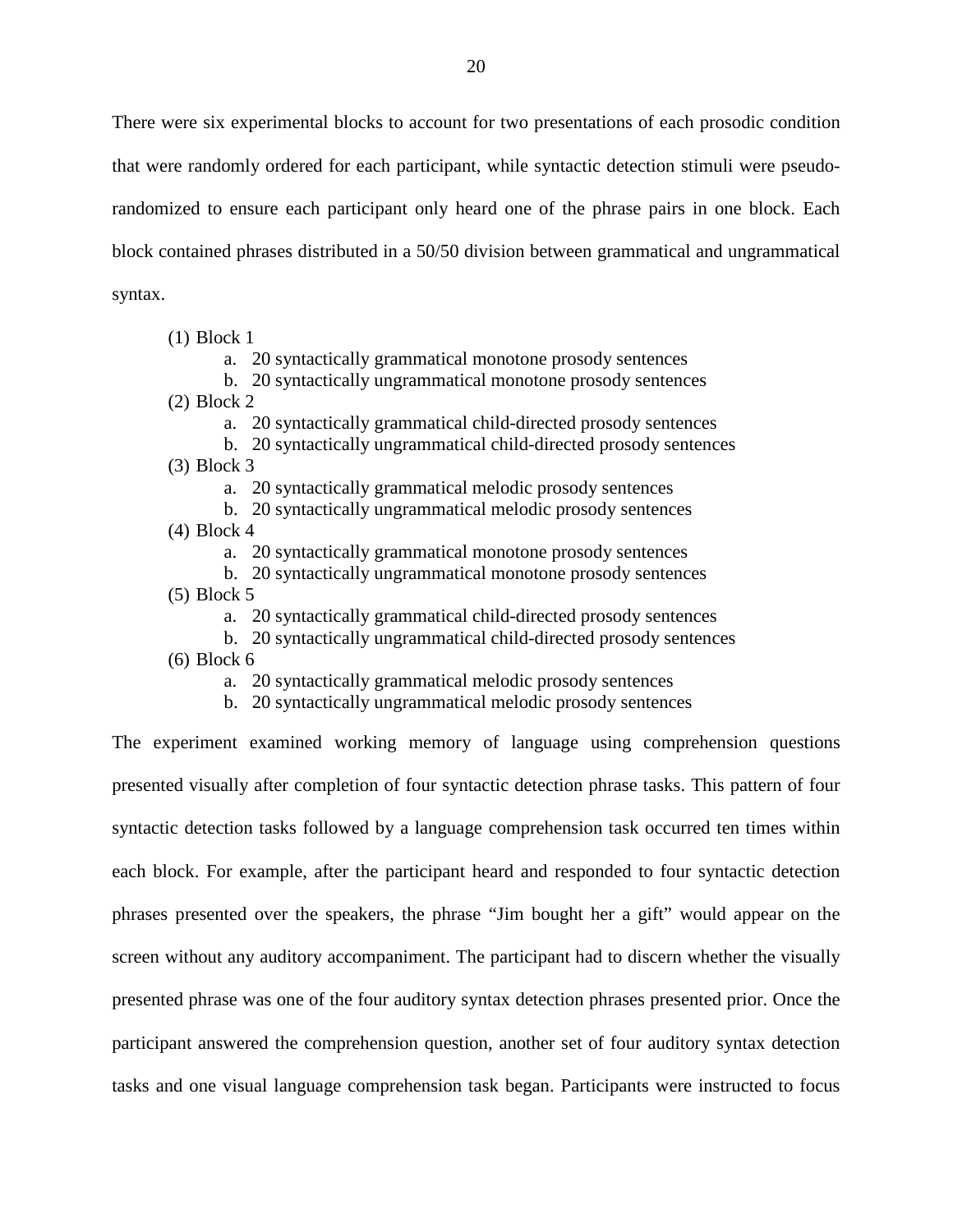only on the immediately previous four auditory stimuli when completing each language comprehension task.

Each visually presented phrase was the counterpart of an auditorily presented phrase at some point in the experiment. However, the pseudo-randomization of the syntax detection stimuli within each set and condition enabled appropriate manipulation of the language memory stimuli. The language memory stimuli were also pseudo-randomized to ensure that memory trials in one block were not either all in-group or all out-group stimuli. Each block contained random distribution between in-group and out-group phrases. Between each block, there was a short break and participants continued the experiment by button press whenever ready.

#### <span id="page-29-0"></span>*2.4 Procedure*

Stimuli were presented via desktop speakers at a comfortable listening level (55 dB). Participants were informed about irregular phrases, varying sentential prosody, familiarized with the task, and instructed to focus their attention on the syntax of the presented phrases regardless of the sentential prosody. The task blocks were self-paced and timed to continue with the participant's button press. Using the Presentation 16.3 software by Neurobehavioral Systems (NBS) (available at [http://www.neurobs.com\)](http://www.neurobs.com/), the experiment was presented to the participants. Each participant heard both versions, grammatical and ungrammatical, of each phrase; however, the paired phrases occurred in separate blocks as well as separate prosodic conditions. The stimuli were pseudorandomized separately for each participant.

Each trial began with the experiment instructions on the computer screen. Participants pressed the left arrow key to begin a block of the experiment. For the syntactic detection portion, the participants were asked to indicate whether an auditorily presented phrase was syntactically grammatical or ungrammatical by button press. For the language memory portion, the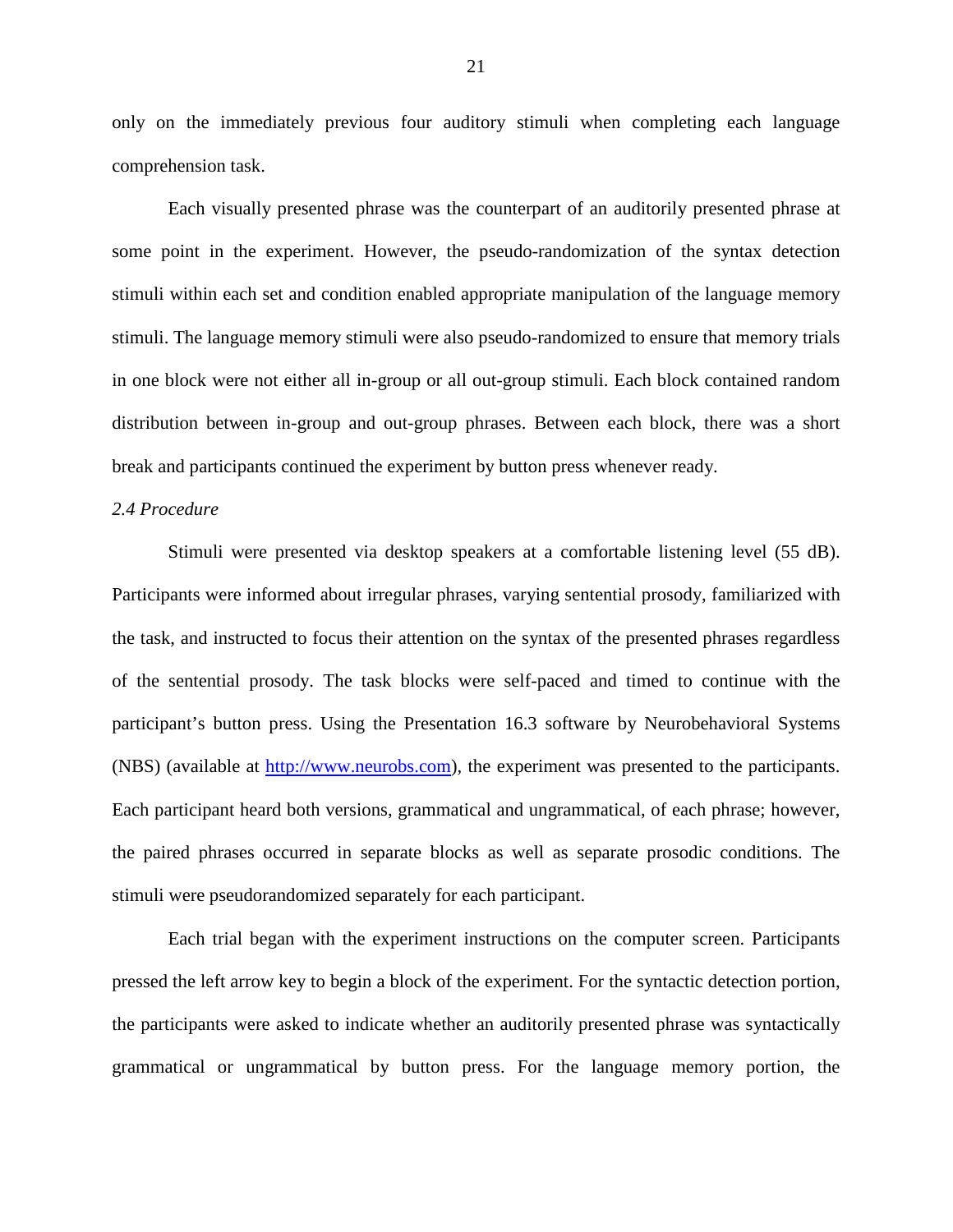participants were asked to indicate whether a visually presented phrase was one of the previous set of four phrases by button press. Participants were instructed to press one of two keys indicating "yes" or "no" in response to phrases they heard or saw while answering the questions as quickly and accurately as possible. A "yes" response indicated either "syntactically grammatical" or "part of the previous stimuli set". A "no" response indicated either "syntactically ungrammatical" or "not part of the previous stimuli set".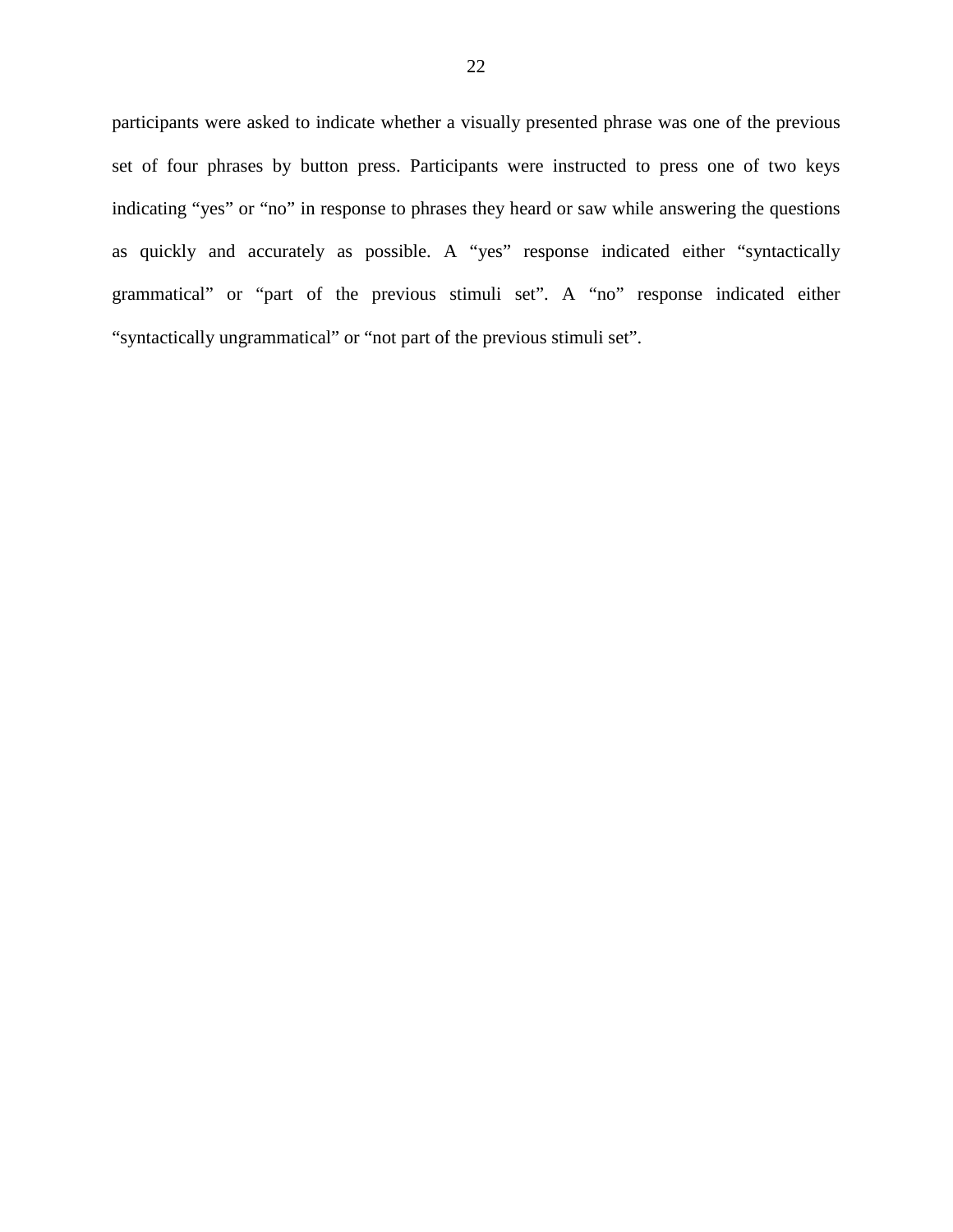#### <span id="page-31-0"></span>**CHAPTER 3: RESULTS**

Table 1 displays the total number, average, and standard deviation of stimuli including accuracy and response time for both the syntax detection task and the language memory task.

<span id="page-31-2"></span>

| <b>Table 1. Descriptive Statistics Summary of Behavioral Data</b> |      |         |         |  |  |  |  |  |  |
|-------------------------------------------------------------------|------|---------|---------|--|--|--|--|--|--|
| Task                                                              | n    | M       | SD      |  |  |  |  |  |  |
| <b>Syntax Detection</b>                                           |      |         |         |  |  |  |  |  |  |
| Accuracy                                                          | 48   | 0.93    | 0.04    |  |  |  |  |  |  |
| <b>Response Time</b>                                              | 3491 | 637.23  | 1070.05 |  |  |  |  |  |  |
| Language Memory                                                   |      |         |         |  |  |  |  |  |  |
| Accuracy                                                          | 45   | 0.92    | 0.06    |  |  |  |  |  |  |
| <b>Response Time</b>                                              | 824  | 1649.28 | 1041.07 |  |  |  |  |  |  |

#### <span id="page-31-1"></span>*3.1 Syntax Detection Task Behavioral Data*

Overall, participants answered the syntactic detection questions correctly 93.0% of the time. Figure 1 presents the mean accuracies across the six conditions. The grammatical condition yielded an average of 91.0% accuracy across prosodic conditions. Accuracy improved during the ungrammatical condition yielding an average of 95.0%. Regardless of grammar condition, the melodic intonation prosodic condition elicited the lowest accuracy. Figure 2 displays the mean response times across the six conditions. Typically, the grammatical condition generated a slower response time than the ungrammatical condition across prosodic conditions. However, the melodic intonation prosodic condition elicited an opposite effect. Table 2 displays the ANOVA values used for both accuracy and response time from the syntax detection task.



<span id="page-31-3"></span>**Figure 1. Comparison of prosodic condition accuracy of syntax detection task.**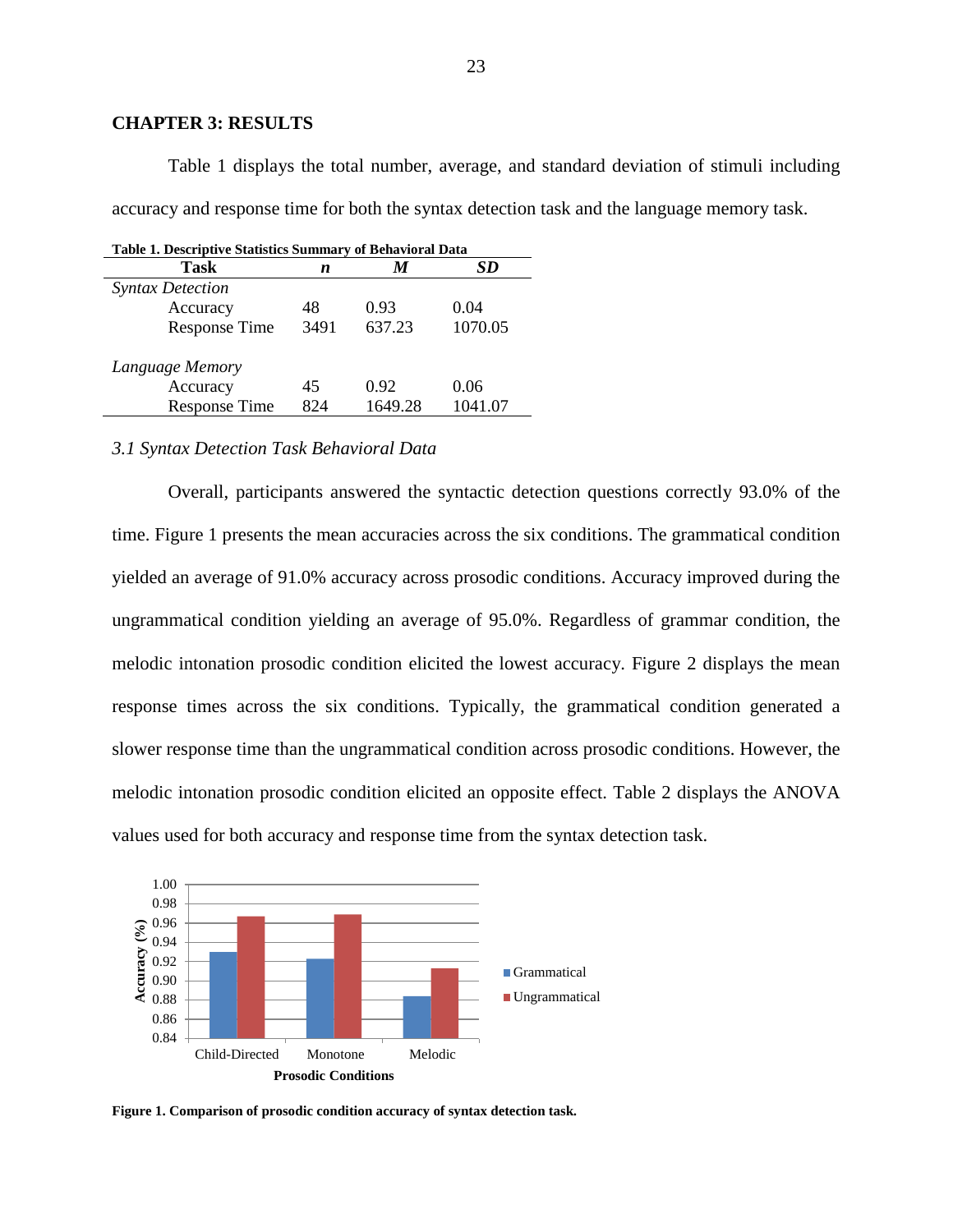

<span id="page-32-1"></span>**Figure 2. Comparison of prosodic condition response time of syntax detection task.**

#### <span id="page-32-0"></span>*3.1.1 Syntax Detection Task Accuracy Results*

Multiple ANOVAs were performed in an effort to identify the effects of accuracy on the detection task. The between-subjects analyses revealed significant results for prosodic condition  $[F = 18.454, p < 0.01]$ , grammar condition  $[F = 5.017, p < 0.05]$ , and the interaction between subject and grammar condition  $[F = 4.608, p < 0.01]$ . Across all subjects, this indicates that the prosodic condition and the grammar condition each individually influenced the accuracies achieved on the syntax detection task. The interaction effect generated indicates that the differences in accuracy observed were due to subject variability and grammatical stimuli. The within-subjects analyses revealed significant results for prosodic condition  $F = 18.260$ ,  $p <$ 0.01], grammar condition  $[F = 4.993, p < 0.05]$ , between monotone and melodic prosodic conditions  $[F = 26.690, p < 0.01]$ , and between child-directed and melodic prosodic conditions  $[F = 26.950, p < 0.01]$ . Both the prosodic and grammatical stimuli individually influenced the accuracies achieved on the syntax detection task. Examining the effects between prosodic conditions indicated significant differences in accuracy when comparing monotone and melodic conditions, and when comparing child-directed and melodic prosodic conditions.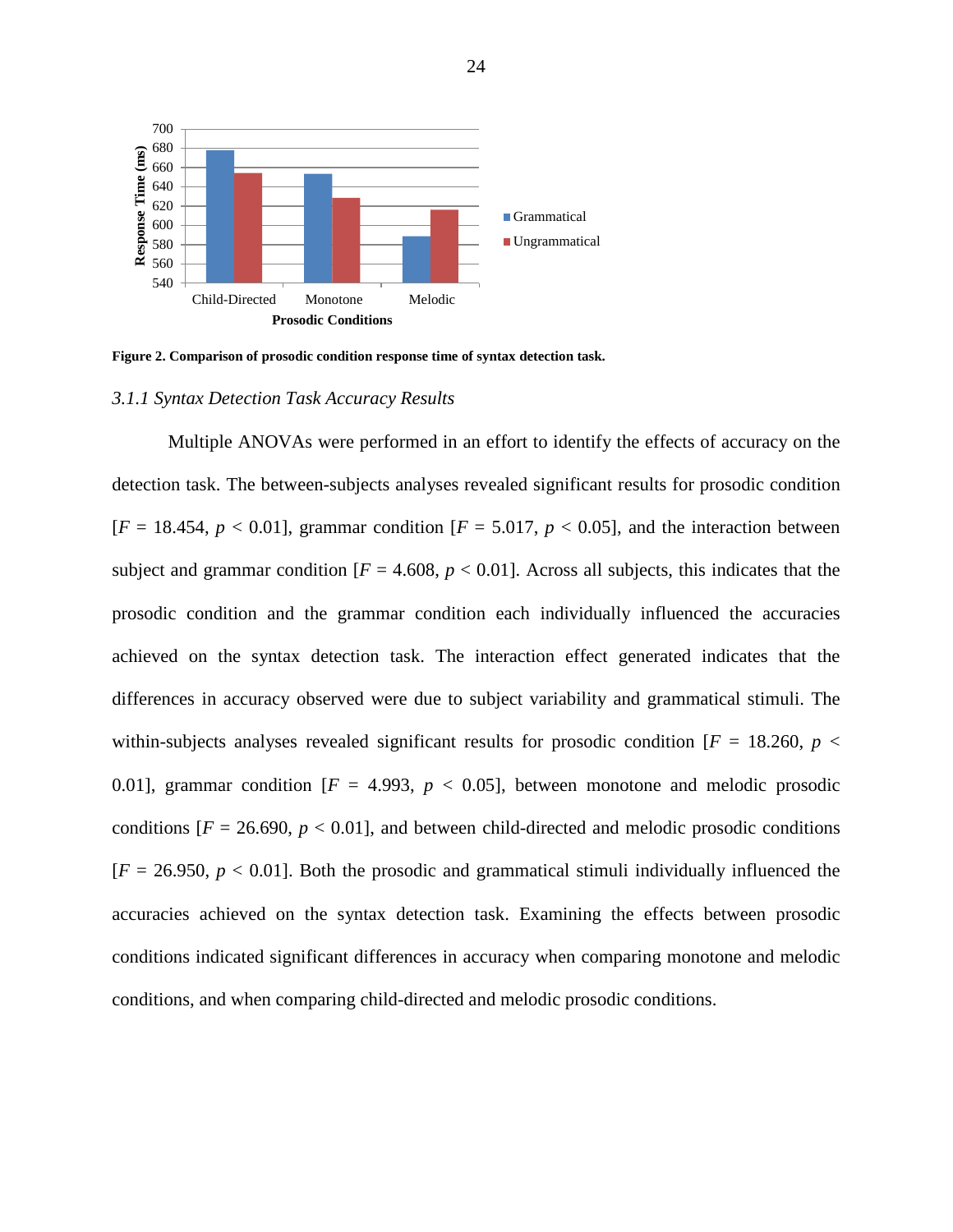# <span id="page-33-0"></span>*3.1.2 Syntax Detection Task Response Time Results*

Multiple ANOVAs were performed in an effort to identify the effects of response time on the detection task. The between-subjects analyses revealed significant results for subject  $[F =$ 3.561,  $p < 0.01$ ], the interaction between prosodic condition and subject  $[F = 2.032, p < 0.05]$ , and the interaction between grammar condition and subject  $[F = 2.249, p < 0.05]$ . Overall, this indicates that subject variability influenced the response time achieved on the syntax detection task. The interaction effects indicate that the differences in response time observed were due to subject variability regarding both prosodic and grammatical stimuli. The within-subjects analyses revealed significant results between the child-directed and melodic prosodic conditions  $[F = 4.703, p < 0.05]$ . Examining the effects between prosodic conditions indicated significant differences in response time when comparing child-directed and melodic prosodic conditions.

| таріс 2. Бенатібі ат Бата тог бунтасис Бенесибіг таріс |                |           | <b>Accuracy</b> |                      | <b>Response Time</b> |       |                      |
|--------------------------------------------------------|----------------|-----------|-----------------|----------------------|----------------------|-------|----------------------|
| <b>Variable</b>                                        | df             | <b>MS</b> | $\bm{F}$        |                      | <b>MS</b>            | F     |                      |
| Between-Subjects                                       |                |           |                 |                      |                      |       |                      |
| Prosody                                                | $\overline{2}$ | 0.022     | 18.454          | $0.000***$           | 22102.139            | 1.172 | 0.324                |
| Grammar                                                | 1              | 0.034     | 5.017           | $0.041$ <sup>*</sup> | 5314.075             | 0.254 | 0.621                |
| Subject                                                | 15             | 0.002     | 0.381           | 0.962                | 108466.559           | 3.561 | $0.004***$           |
| Prosody*Grammar                                        | 2              | 0.000     | 0.329           | 0.722                | 7871.483             | 0.848 | 0.438                |
| Prosody*Subject                                        |                | 0.001     | 0.827           | 0.696                | 18863.277            | 2.032 | $0.028^*$            |
| Grammar*Subject                                        | 15             | 0.007     | 4.608           | $0.000***$           | 20880.860            | 2.249 | $0.029$ <sup>*</sup> |
| Within-Subjects                                        |                |           |                 |                      |                      |       |                      |
| Prosody                                                | $\overline{2}$ | 0.894     | 18.260          | $0.000$ **           | 18.306               | 2.808 | 0.076                |
| Grammar                                                |                | 1.355     | 4.993           | $0.042$ <sup>*</sup> | 1.052                | 0.162 | 0.693                |
| Prosody*Grammar                                        |                | 0.019     | 0.326           | 0.724                | 2.534                | 0.971 | 0.390                |
| Monotone vs. Melodic                                   |                | 1.318     | 26.690          | $0.000***$           | 26.483               | 3.685 | 0.074                |
| Child-Directed vs. Melodic<br>1                        |                | 1.364     | 26.950          | $0.000***$           | 28.400               | 4.703 | 0.047                |
| Child-Directed vs. Monotone                            | 1              | 0.000     | 0.009           | 0.927                | 0.034                | 0.005 | 0.943                |

<span id="page-33-2"></span>

| Table 2. Behavioral Data for Syntactic Detection Task |  |
|-------------------------------------------------------|--|
|-------------------------------------------------------|--|

*Note: \* p < 0.05, \*\*p < 0.01*

# <span id="page-33-1"></span>*3.2 Language Memory Task Behavioral Data*

Overall, participants answered the language memory questions correctly 92.3% of the time. Figure 3 presents the mean accuracies across the six conditions. The in-group condition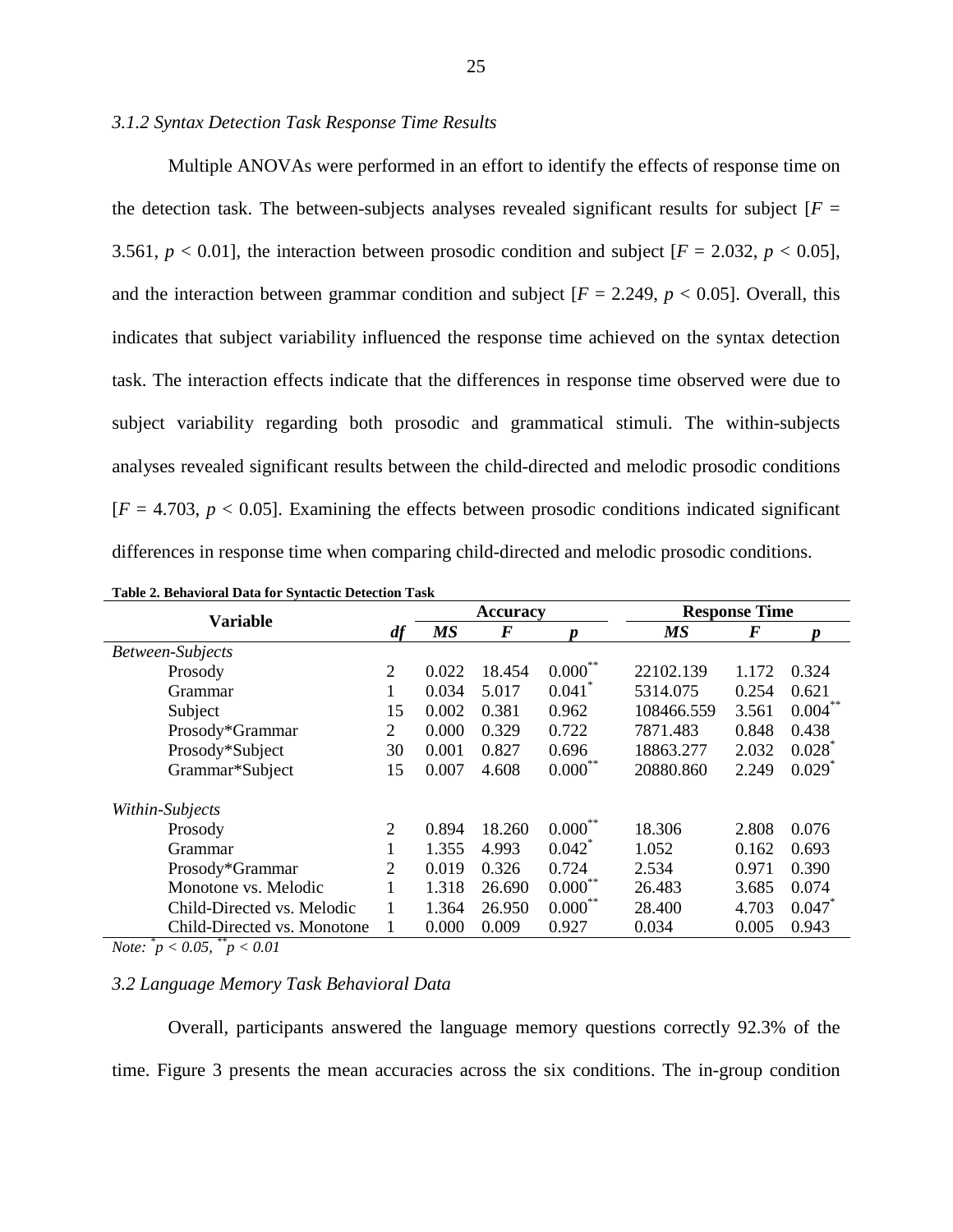yielded an average of 89.0% accuracy across prosodic conditions. Accuracy improved during the out-group condition yielding an average of 96.0%. Regardless of grammar condition, the monotone prosodic condition elicited the lowest accuracy. Figure 4 displays the mean response times across the six conditions. Typically, the out-group condition generated a slower response time than the in-group condition across prosodic conditions. However, the melodic intonation prosodic condition elicited an opposite effect. In addition, the out-group condition appeared to elicit similar response time durations across all prosodic conditions. Table 3 displays the ANOVA values used for both accuracy and response time from the language memory task.



<span id="page-34-1"></span>**Figure 3. Comparison of prosodic condition accuracy of language memory task.**



<span id="page-34-2"></span>**Figure 4. Comparison of prosodic condition response time of language memory task.**

# <span id="page-34-0"></span>*3.2.1 Language Memory Task Accuracy Results*

Multiple ANOVAs were performed in an effort to identify the effects of accuracy on the memory task. The between-subjects analyses revealed significant results for prosodic condition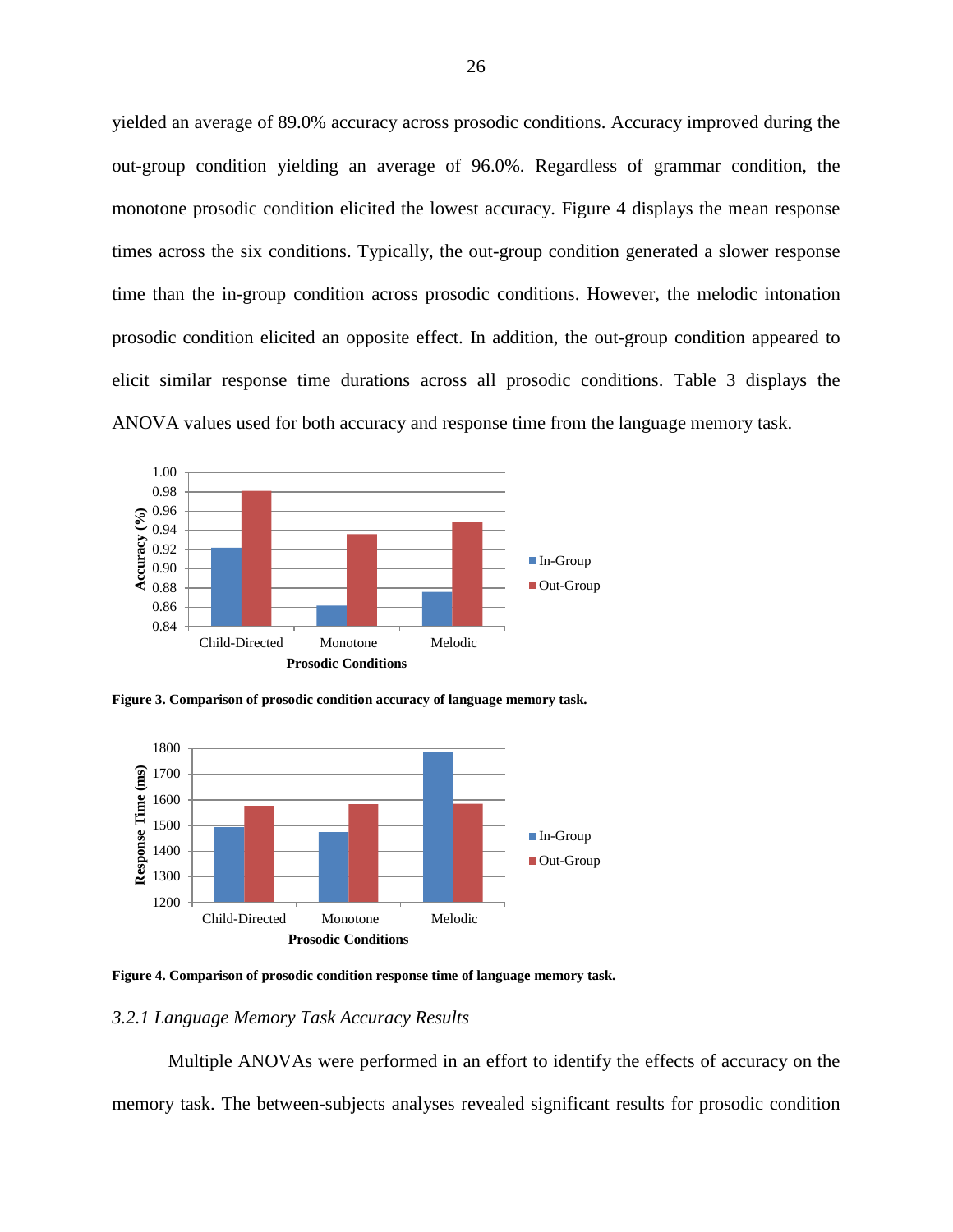$[F = 4.432, p < 0.05]$  and group condition  $[F = 10.032, p < 0.01]$ . Indicating that prosodic condition and group condition individually influenced the accuracies achieved on the language memory task. The within-subjects analyses revealed significant results for group condition  $F =$ 10.030,  $p < 0.01$ ], and between the monotone and child-directed prosodic conditions  $F =$ 12.860,  $p < 0.01$ ]. The group stimuli influenced the accuracies achieved on the language memory task. Examining the effects between prosodic conditions indicated significant differences in accuracy when comparing monotone and child-directed prosodic conditions.

#### <span id="page-35-0"></span>*3.2.2 Language Memory Task Response Time Results*

Multiple ANOVAs were performed in an effort to identify the effects of response time on the memory task. The between-subjects analyses revealed significant results for subject  $[F =$ 5.681,  $p < 0.01$ ], the interaction between prosodic condition and group condition  $[F = 8.558, p <$ 0.01], and the interaction between prosodic condition and subject  $[F = 2.998, p < 0.01]$ . Overall, subject variability influenced the response times achieved on the language memory task. The interaction effects observed for response time indicate the results are due to prosodic condition variability regarding both group condition and subject variability. The within-subjects analyses revealed significant results for prosodic condition  $[F = 7.200, p < 0.05]$ , the interaction between prosodic condition and group condition  $[F = 11.990, p < 0.01]$ , in-group condition  $[F = 12.270, p$  $<$  0.01], between the monotone and melodic prosodic conditions [ $F = 12.270$ ,  $p < 0.01$ ], and between the child-directed and melodic prosodic conditions  $[F = 11.230, p < 0.01]$ . The prosodic and in-group stimuli both individually influenced the response times achieved on the language memory task. The interaction effects observed indicated that the response time differences were due to the prosodic and group stimuli simultaneously. Examining the effects between prosodic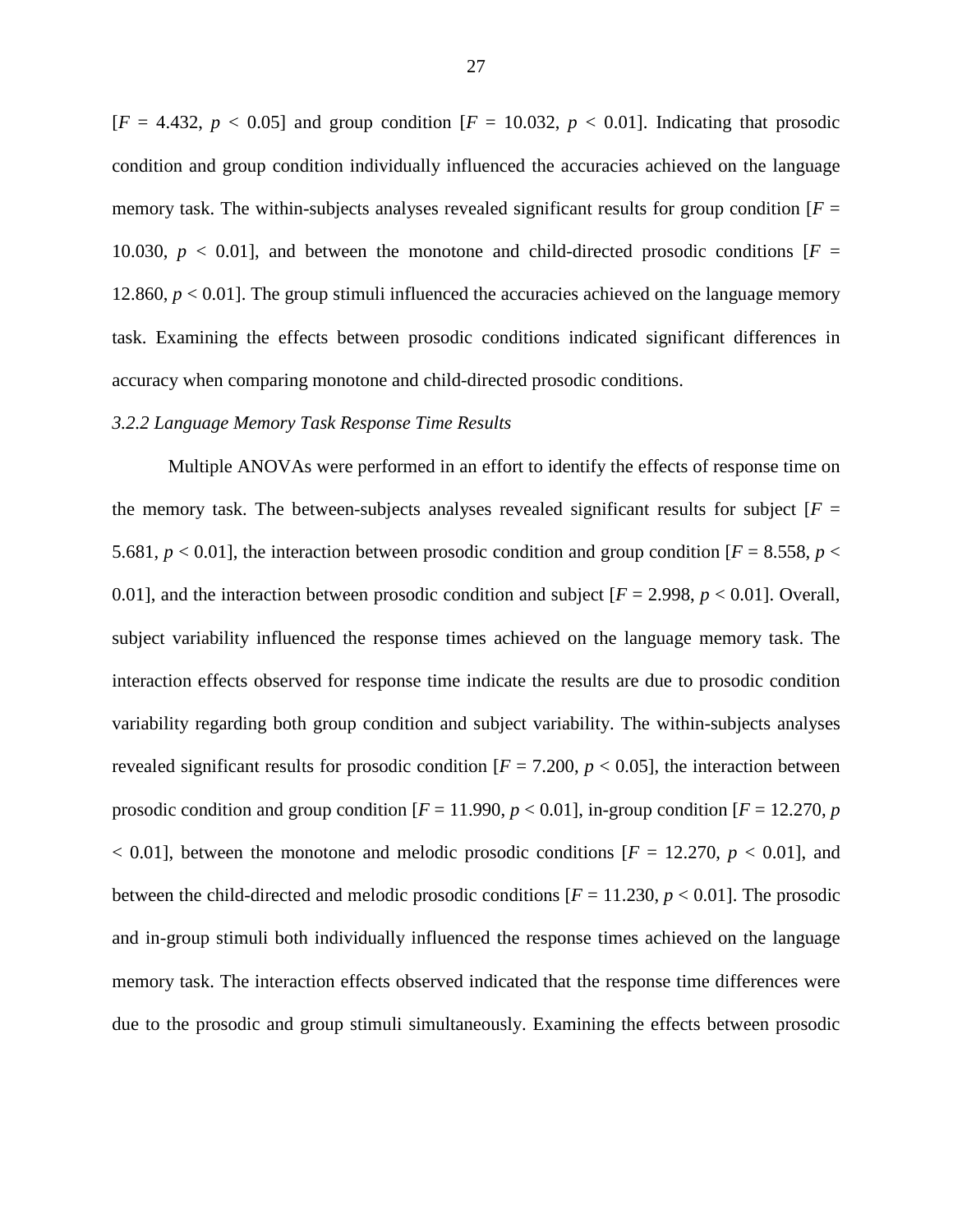conditions indicated significant differences in accuracy when comparing monotone and melodic

<span id="page-36-1"></span>conditions, and when comparing child-directed and melodic prosodic conditions.

|                                          |    |           | <b>Accuracy</b> |                      | <b>Response Time</b> |          |            |  |
|------------------------------------------|----|-----------|-----------------|----------------------|----------------------|----------|------------|--|
| Variable                                 | df | <b>MS</b> | $\bm{F}$        | Ŋ                    | <b>MS</b>            | $\bm{F}$ | Ŋ          |  |
| Between-Subjects                         |    |           |                 |                      |                      |          |            |  |
| Prosody                                  | 2  | 0.022     | 4.432           | $0.021$ <sup>*</sup> | 279569.668           | 2.737    | 0.082      |  |
| Group                                    | 1  | 0.105     | 10.032          | $0.007***$           | 7172.711             | 0.197    | 0.664      |  |
| Subject                                  | 14 | 0.015     | 1.610           | 0.249                | 593115.528           | 5.681    | $0.000***$ |  |
| Prosody*Group                            | 2  | 0.000     | 0.079           | 0.925                | 291501.392           | 8.558    | 0.001      |  |
| Prosody*Subject                          | 28 | 0.005     | 0.797           | 0.724                | 102134.043           | 2.998    | 0.002      |  |
| Group*Subject                            |    | 0.010     | 1.648           | 0.127                | 36334.463            | 1.067    | 0.425      |  |
| Within-Subjects                          |    |           |                 |                      |                      |          |            |  |
| Prosody                                  |    | 0.003     | 0.587           | 0.456                | 472313               | 7.200    | $0.018^*$  |  |
| Group                                    | 1  | 0.105     | 10.030          | $0.007***$           | 7173                 | 0.197    | 0.664      |  |
| Prosody*Group                            | 1  | 0.000     | 0.000           | 0.985                | 514089               | 11.990   | $0.004***$ |  |
| In-Group                                 |    | 0.001     | 0.226           | 0.642                | 985959               | 12.270   | $0.004***$ |  |
| Out-Group                                |    | 0.001     | 0.472           | 0.503                | 443                  | 0.016    | 0.902      |  |
| Monotone vs. Melodic <sup>"</sup>        |    | 0.003     | 0.587           | 0.456                | 985959               | 12.270   | $0.004***$ |  |
| Child-Directed vs. Melodic <sup>a</sup>  | 1  | 0.023     | 3.127           | 0.099                | 701704               | 11.230   | $0.005***$ |  |
| Child-Directed vs. Monotone <sup>a</sup> |    | 0.041     | 12.860          | $0.003***$           | 24111                | 0.267    | 0.613      |  |

 $p < 0.05$ ,  $p < 0.01$ 

<sup>a</sup> Response time statistics were compared using only in-group data

#### <span id="page-36-0"></span>*3.3 Syntax Detection Task EEG Data*

Table 4 displays the average minimum peak score for the N150 ERP. Broken down by ROI, prosody condition, and grammar condition, this table provides several insights useful for determining further potential analyses and future research directions. Table 5 displays the ANOVA results of the EEG peak scores for the N150 ERP examining potential interactions between the experimental variables. The N1 ERP was examined first as assurance that the stimuli elicited the basic auditory response expected in EEG auditory studies. Figure 5 illustrates the average peak occurring around 90 msec for each condition, indicating that all subjects on average were appropriately responding to the presented auditory stimulus. Figure 6 depicts the three ungrammatical prosodic conditions forming an obvious consistent peak around 150 msec.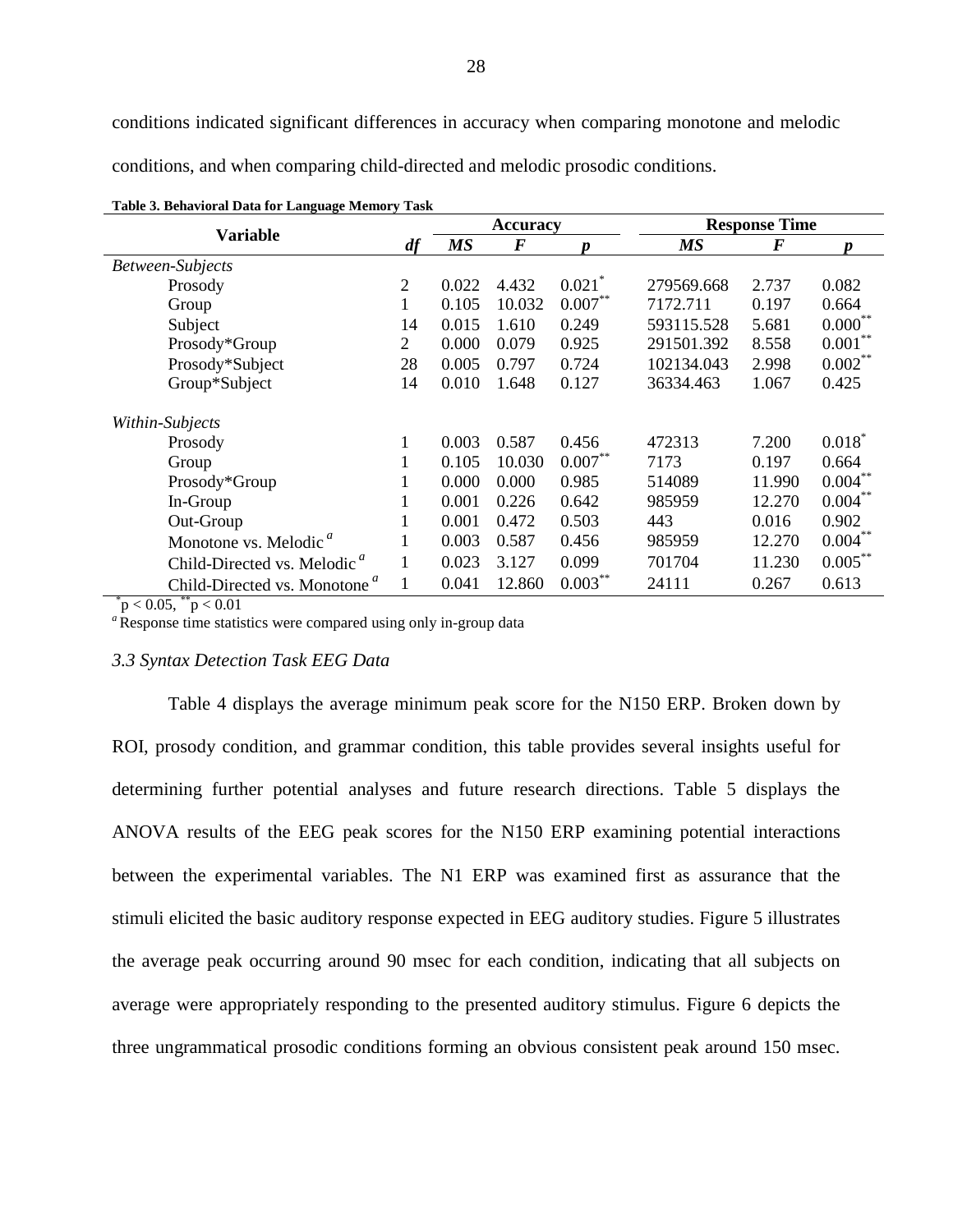The EEG waveform confirms the existence of the N150 potential in response to syntactic violations.



<span id="page-37-1"></span>**Figure 5. Waveform depicting peak 90 msec after stimulus onset across all six experimental conditions.** The gray vertical line delineates the zero-cross for the waveform. The blue vertical line delineates the 90 msec mark illustrating the auditory response. This figure shows the averaged six experimental conditions across all subjects.



<span id="page-37-2"></span><span id="page-37-0"></span>Figure 6. Waveform depicting peak 150 msec after stimulus onset in the left anterior ROI. The gray vertical line delineates the zero-cross for the waveform. The blue vertical line delineates the 150 msec mark illustrating the N150 response. This figure shows the averaged three ungrammatical experimental conditions across all subjects with multiple EEG channels activated. The green waveform depicts the melodic intonation prosodic condition, the purple waveform depicts the child-directed prosodic condition, and the red waveform depicts the monotone prosodic condition.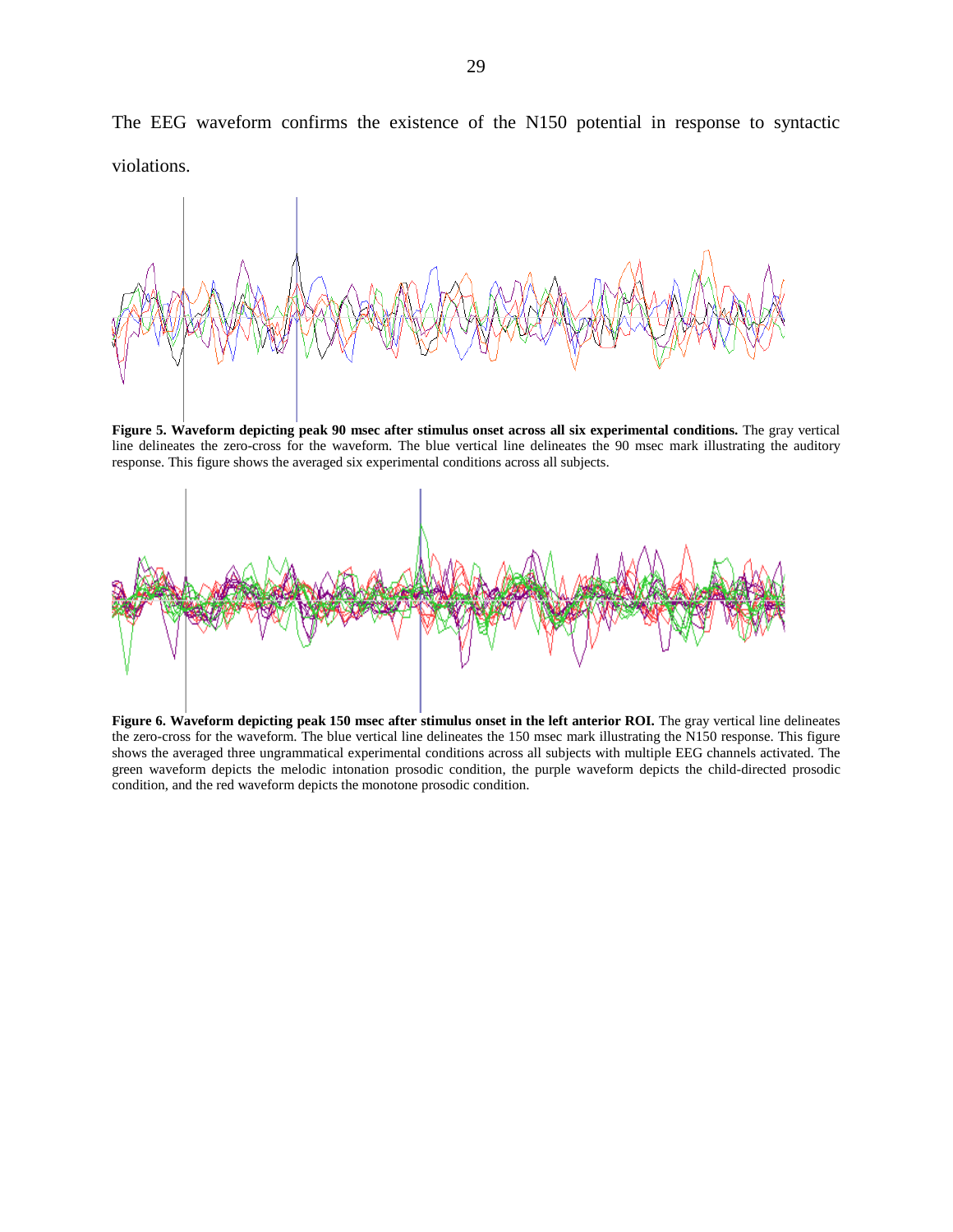|                 | <b>Variable</b> |             |                  | <b>Amplitude</b> |       |                  | Latency |       |  |
|-----------------|-----------------|-------------|------------------|------------------|-------|------------------|---------|-------|--|
| <b>ROI</b>      | <b>Prosody</b>  | Grammar     | $\boldsymbol{M}$ | SD               | SE    | $\boldsymbol{M}$ | SD      | SE    |  |
|                 | Mono            | G           | $-0.661$         | 0.547            | 0.137 | 151.607          | 4.635   | 1.159 |  |
| Left Anterior   |                 | $\mathbf U$ | $-0.884$         | 0.657            | 0.164 | 150.203          | 5.458   | 1.364 |  |
|                 | Child           | $\mathbf G$ | $-0.815$         | 0.370            | 0.093 | 150.354          | 6.494   | 1.623 |  |
|                 |                 | U           | $-0.727$         | 0.542            | 0.135 | 149.704          | 4.892   | 1.223 |  |
|                 | Melodic         | $\mathbf G$ | $-0.822$         | 0.443            | 0.111 | 149.675          | 5.157   | 1.289 |  |
|                 |                 | U           | $-0.757$         | 0.378            | 0.094 | 151.321          | 3.264   | 0.816 |  |
|                 | Mono            | G           | $-0.899$         | 0.602            | 0.150 | 149.993          | 5.654   | 1.414 |  |
| Left Middle     |                 | $\mathbf U$ | $-0.626$         | 0.412            | 0.103 | 148.882          | 3.632   | 0.908 |  |
|                 | Child           | G           | $-0.798$         | 0.409            | 0.102 | 149.451          | 6.270   | 1.568 |  |
|                 |                 | $\mathbf U$ | $-0.791$         | 0.503            | 0.126 | 149.711          | 4.531   | 1.133 |  |
|                 | Melodic         | $\mathbf G$ | $-0.730$         | 0.379            | 0.095 | 147.661          | 4.710   | 1.177 |  |
|                 |                 | U           | $-0.772$         | 0.522            | 0.130 | 149.957          | 5.230   | 1.308 |  |
|                 |                 | G           | $-0.812$         | 0.762            | 0.190 | 150.348          | 5.236   | 1.309 |  |
|                 | Mono            | $\mathbf U$ | $-0.590$         | 0.262            | 0.066 | 149.468          | 5.178   | 1.294 |  |
|                 |                 | G           | $-0.837$         | 0.483            | 0.121 | 147.059          | 5.247   | 1.312 |  |
| Left Posterior  | Child           | $\mathbf U$ | $-0.638$         | 0.478            | 0.119 | 148.895          | 5.242   | 1.311 |  |
|                 | Melodic         | ${\bf G}$   | $-0.692$         | 0.520            | 0.130 | 148.637          | 5.363   | 1.341 |  |
|                 |                 | $\mathbf U$ | $-0.652$         | 0.385            | 0.096 | 148.454          | 6.311   | 1.578 |  |
|                 | Mono            | $\mathbf G$ | $-0.727$         | 0.607            | 0.152 | 150.840          | 5.362   | 1.341 |  |
| Right Anterior  |                 | U           | $-0.906$         | 0.504            | 0.126 | 148.264          | 4.343   | 1.086 |  |
|                 | Child           | $\mathbf G$ | $-0.676$         | 0.512            | 0.128 | 152.096          | 4.841   | 1.210 |  |
|                 |                 | U           | $-0.684$         | 0.409            | 0.102 | 150.710          | 4.624   | 1.156 |  |
|                 | Melodic         | $\mathbf G$ | $-0.942$         | 0.424            | 0.106 | 151.388          | 4.726   | 1.182 |  |
|                 |                 | $\mathbf U$ | $-0.720$         | 0.295            | 0.074 | 148.698          | 4.539   | 1.135 |  |
|                 | Mono            | $\mathbf G$ | $-0.837$         | 0.511            | 0.128 | 148.870          | 5.749   | 1.437 |  |
|                 |                 | $\mathbf U$ | $-0.714$         | 0.508            | 0.127 | 149.847          | 3.569   | 0.892 |  |
|                 | Child           | $\mathbf G$ | $-0.594$         | 0.441            | 0.110 | 150.886          | 4.545   | 1.136 |  |
| Right Middle    |                 | U           | $-0.716$         | 0.394            | 0.098 | 151.966          | 4.596   | 1.149 |  |
|                 | Melodic         | G           | $-0.834$         | 0.467            | 0.117 | 150.844          | 4.463   | 1.116 |  |
|                 |                 | U           | $-0.640$         | 0.422            | 0.106 | 148.487          | 4.516   | 1.129 |  |
|                 | Mono            | $\mathbf G$ | $-0.746$         | 0.783            | 0.196 | 149.059          | 5.104   | 1.276 |  |
|                 |                 | $\mathbf U$ | $-0.620$         | 0.339            | 0.085 | 149.879          | 5.834   | 1.459 |  |
| Right Posterior |                 | G           | $-0.625$         | 0.381            | 0.095 | 148.352          | 5.315   | 1.329 |  |
|                 | Child           | $\mathbf U$ | $-0.648$         | 0.286            | 0.071 | 152.349          | 6.239   | 1.560 |  |
|                 |                 | G           | $-0.692$         | 0.352            | 0.088 | 149.581          | 6.485   | 1.621 |  |
|                 | Melodic         | U           | $-0.525$         | 0.638            | 0.160 | 150.592          | 6.077   | 1.519 |  |

**Table 4. Average EEG Peak Score Amplitudes for Specified ERPs based on ROI**

*Note: "Mono" indicates monotone, "Child" indicates child-directed, "Melodic" indicates melodic intonation, "G" indicates grammatical, and "U" indicates ungrammatical*

# <span id="page-38-0"></span>*3.3.1 N150 Latency Results*

Multiple ANOVAs were performed in an effort to identify the effects of prosody on ERP latency during the syntax detection task. The within-subjects analyses revealed marginally significant results for an interaction effect between grammar, hemisphere, and position  $[F =$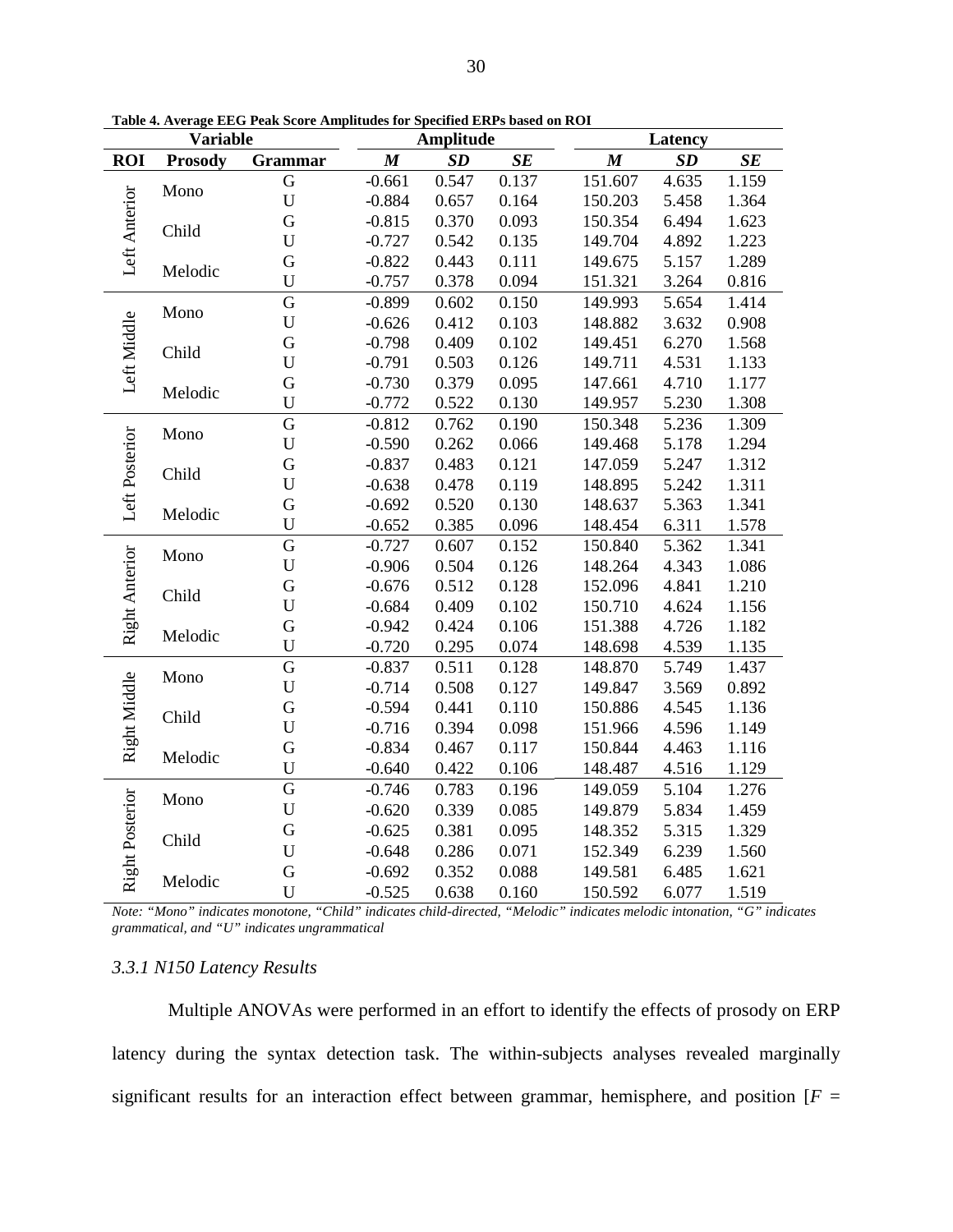2.684, *p* < 0.10]. The interaction effect indicates that the differences in ERP latency observed for the N150 were due to grammatical stimuli and dependent on the electrode hemisphere placement and channel position. As a comparison, we examined each subject's EEG data individually by experiment condition and recorded the latency where the majority of the electrodes formed a cohesive peak on the waveform. From this data in Table 6, another ANOVA was performed and a significant interaction effect was found between prosody and grammar  $[F = 4.178, p < 0.05]$ . This interaction effect indicated that both the prosody and grammar stimuli resulted in the ERP latency differences observed for the N150 response.

#### <span id="page-39-0"></span>*3.3.2 N150 Amplitude Results*

Multiple ANOVAs were performed in an effort to identify the effects of prosody on ERP amplitude during the syntax detection task. The within-subjects analyses revealed significant results for grammar  $[F = 5.251, p < 0.05]$ . This significant result was expected with the N150 response as this ERP is suggested to be highly sensitive to syntax violations. Therefore, significant differences in ERP amplitude due to grammar conditions would be a logical result and is in agreement with previous research on the N150 ERP. A marginally significant result was found for the interaction between prosody, grammar, and hemisphere  $[F = 2.866, p < 0.10]$ . This slight interaction suggests that the amplitude differences observed for the N150 ERP may be more sensitive in one hemisphere and dependent on the prosody stimuli and grammar stimuli. As a comparison, we examined each subject's EEG data individually by experiment condition and recorded the peak score of the electrode with the largest amplitude on the waveform. However, no significant results were found using this hand-measured data.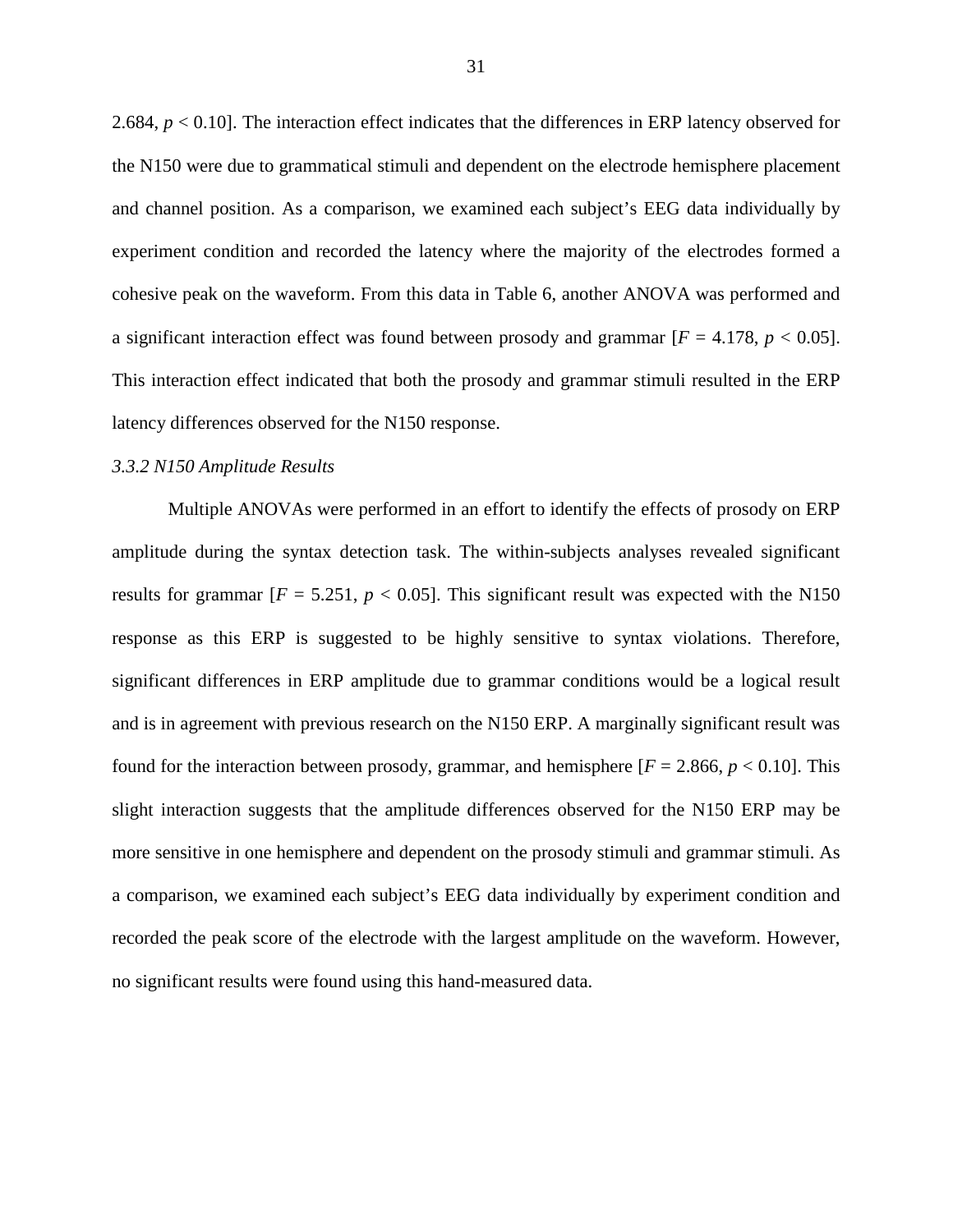| <b>Variable</b>                     |                |        | Latency  |       |       | Amplitude |                      |  |  |
|-------------------------------------|----------------|--------|----------|-------|-------|-----------|----------------------|--|--|
|                                     | df             | MS     | $\bm{F}$ | p     | MS    | $\bm{F}$  | $\boldsymbol{p}$     |  |  |
| Prosody                             | $\overline{2}$ | 16.255 | 0.730    | 0.491 | 0.299 | 0.218     | 0.805                |  |  |
| Grammar                             | $\mathbf{1}$   | 20.136 | 0.009    | 0.926 | 0.095 | 5.251     | $0.039$ <sup>*</sup> |  |  |
| Hemisphere                          | 1              | 48.442 | 1.030    | 0.329 | 0.208 | 0.814     | 0.384                |  |  |
| Position                            | 1              | 35.366 | 1.279    | 0.295 | 0.474 | 1.003     | 0.381                |  |  |
| Prosody*Grammar                     | 2              | 13.254 | 1.925    | 0.166 | 0.056 | 1.338     | 0.280                |  |  |
| Prosody*Hemisphere                  | $\overline{2}$ | 47.262 | 1.376    | 0.270 | 0.178 | 1.006     | 0.380                |  |  |
| Grammar*Hemisphere                  | $\mathbf{1}$   | 25.470 | 0.132    | 0.723 | 0.216 | 0.030     | 0.866                |  |  |
| Prosody*Position                    |                | 20.406 | 0.561    | 0.692 | 0.155 | 0.390     | 0.815                |  |  |
| Grammar*Position                    | $\overline{2}$ | 23.538 | 2.344    | 0.116 | 0.228 | 0.764     | 0.476                |  |  |
| Hemisphere*Position                 |                | 18.754 | 1.052    | 0.364 | 0.180 | 0.219     | 0.805                |  |  |
| Prosody*Grammar*Hemisphere          |                | 48.578 | 0.838    | 0.444 | 0.103 | 2.866     | 0.075                |  |  |
| Prosody*Grammar*Position            | 4              | 17.220 | 0.582    | 0.677 | 0.144 | 2.152     | 0.088                |  |  |
| Prosody*Hemisphere*Position         | 4              | 12.428 | 0.170    | 0.953 | 0.086 | 0.125     | 0.973                |  |  |
| Grammar*Hemisphere*Position         | 2              | 14.069 | 2.684    | 0.087 | 0.069 | 0.375     | 0.691                |  |  |
| Prosody*Grammar*Hemisphere*Position | $\overline{4}$ | 15.827 | 0.586    | 0.674 | 0.048 | 0.362     | 0.835                |  |  |
| Condition                           | 5              | 15.831 | 0.947    | 0.457 | 0.161 | 0.965     | 0.446                |  |  |
| <b>ROI</b>                          | 5              | 31.336 | 1.147    | 0.345 | 0.303 | 0.790     | 0.560                |  |  |
| Condition*ROI                       | 25             | 22.235 | 0.957    | 0.525 | 0.124 | 0.951     | 0.534                |  |  |

<span id="page-40-0"></span>**Table 5. Computer Generated Peak Score EEG Data for Syntax Detection**

<span id="page-40-1"></span>**Table 6. Hand Measured Peak Data for Syntax Detection**

| Variable        |    | Latency    |         |           | Amplitude |       |       |
|-----------------|----|------------|---------|-----------|-----------|-------|-------|
|                 | df | МS         |         |           | МS        |       |       |
| Prosody         |    | 5.7E-05    | 0.087   | 0.917     | 0.615     | 0.312 | 0.737 |
| Grammar         |    | 5.0E-05    | 0.483   | 0.509     | 0.397     | 1.785 | 0.223 |
| Prosody*Grammar |    | $2.5E-0.5$ | 4 1 7 8 | $0.038^*$ | D 221     | .449  | 0.268 |

*Note: These data were found by individually examining each subject's waveform and isolating the largest peak amplitude in the allotted time window for the designated ERP. This ensured that the computer was indeed isolating an obvious peak on the waveform.*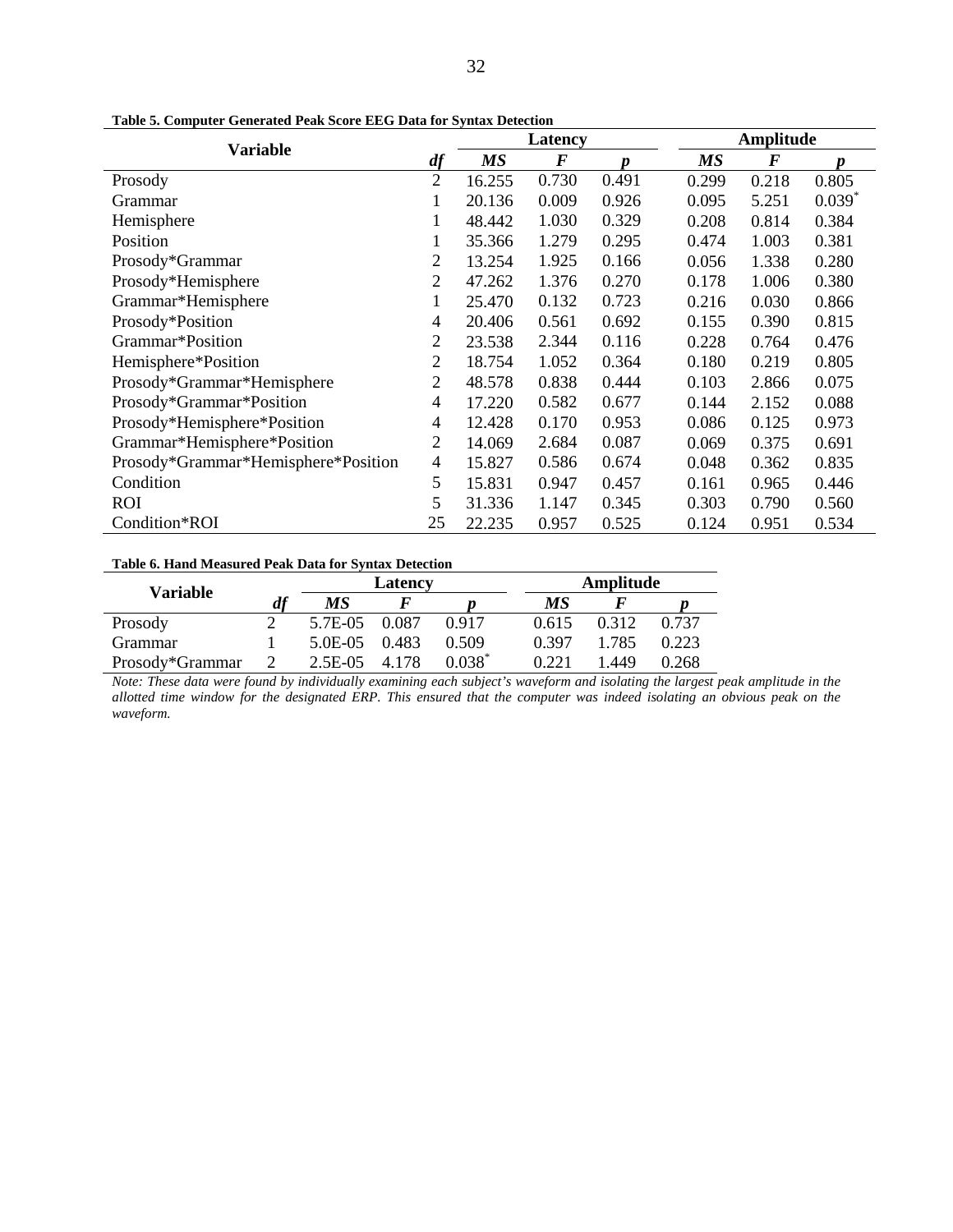#### <span id="page-41-0"></span>**CHAPTER 4: DISCUSSION**

#### <span id="page-41-1"></span>*4.1 Effects of Sentential Prosody on Syntax Detection*

The first purpose of this study was to determine whether prosodic elements of spoken language effect syntactic language detection.

# <span id="page-41-2"></span>*4.1.1 Syntax Detection Behavioral Data Interpretation*

Regarding accuracy, both prosody and grammar conditions significantly influenced performance on the syntax detection task. Illustrated in Figure 1, participants achieved greater accuracy on ungrammatical stimuli trials, and on monotone and child-directed stimuli trials. If the ELAN is sensitive to syntax violations, then the activation of this potential should increase awareness of violation events resulting in greater identification. Trials with either child-directed or monotone prosody yielded similar accuracies regardless of grammar condition and likely yielded higher accuracies due to the closer resemblance to typical speech patterns. Child-directed prosody trials intentionally resembled regular speech; therefore, the achievement of higher accuracy on these trials intuitively made sense.

Regarding response time, both prosody and grammar conditions influenced performance on the syntax detection task individually, as evidenced by the interaction effects of subject variability on prosody and grammar condition. Illustrated in Figure 2, participants achieved faster reaction times during the melodic stimuli trials, and within this prosodic condition, exhibited faster reaction times during grammatical stimuli trials. The opposite effect was observed within the other two prosodic conditions, indicating that higher accuracy typically occurred with longer response times. Although the melodic prosody condition yielded the lowest accuracy, it also produced the quickest reaction times regardless of grammar condition. This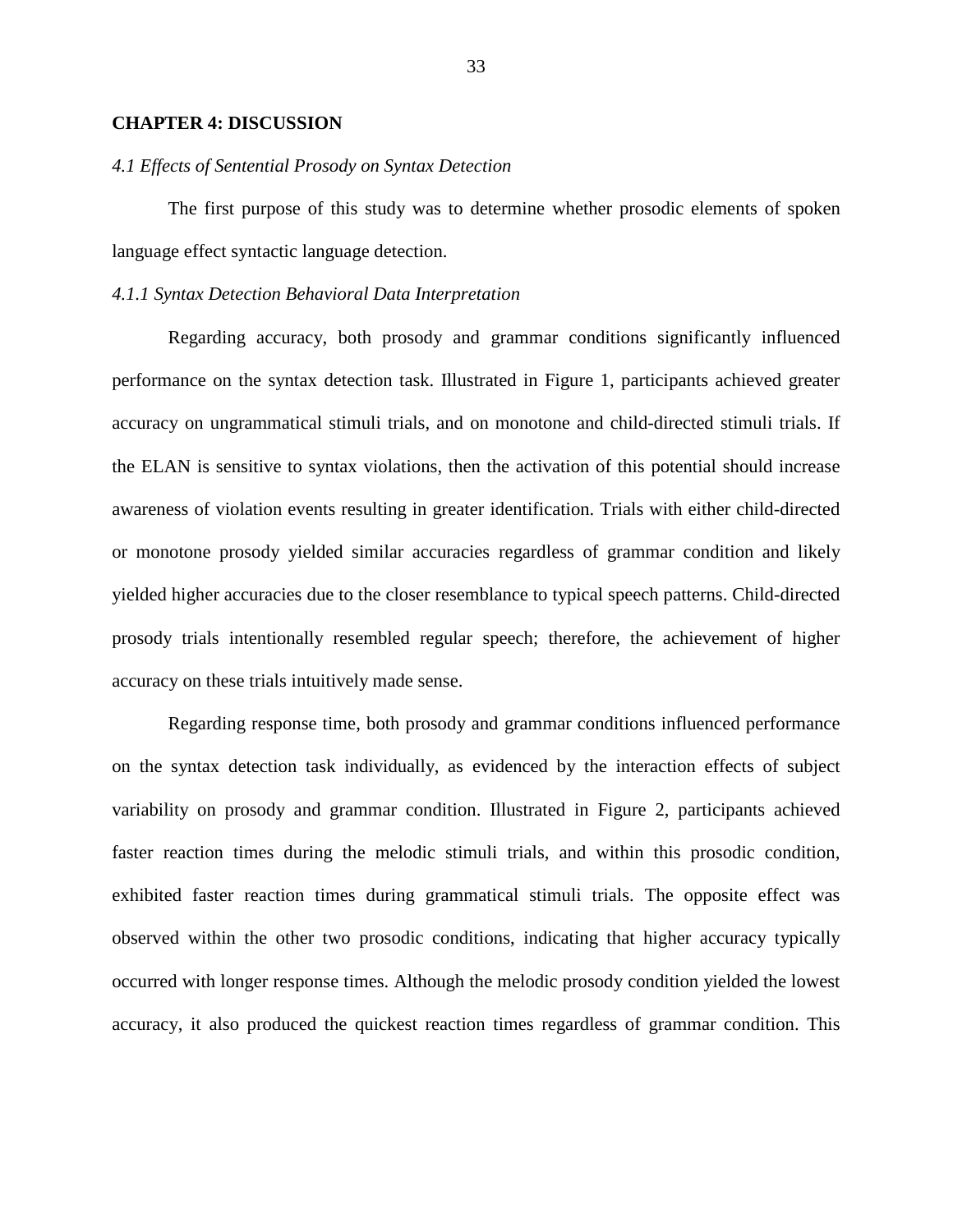would lead us to accept that increased sentential prosody is processed faster; yet, it masks the syntax of language resulting in lower accuracy.

#### <span id="page-42-0"></span>*4.1.2 Syntax Detection EEG Data Interpretation*

Regarding latency, prosody and grammar conditions significantly influenced ERP elicitation on the syntax detection task, while the interaction between grammar, hemisphere, and position had a marginal effect. The earliest N150 response elicited occurred during the ungrammatical monotone prosody trials and the latest N150 response elicited occurred during the ungrammatical child-directed prosody trials. As the ELAN is sensitive to syntax violations, the earliest and latest occurring ERPs should only include the ungrammatical trials. Typically, the ELAN occurs earlier than the ERAN indicating that linguistic syntax is processed slightly faster than musical syntax. If language and musical syntax violations are initially processed in homologous areas of the hemispheres with shared neural resources, then the trials with minimal sentential prosody should yield the earliest occurring ERP. Therefore, the earliest occurring N150 ERP during the ungrammatical monotone prosody trials supports the 'Shared Syntactic Integration Resource Hypothesis' (SSIRH).

Regarding amplitude, the grammar condition significantly influenced ERP elicitation on the syntax detection task, while the interaction between prosody, grammar, and hemisphere had a marginal effect. The largest peak amplitude elicited in the left anterior ROI occurred during the ungrammatical melodic intonation prosody trials and the smallest peak amplitude elicited in the left anterior ROI occurred during the ungrammatical child-directed prosody trials. As the ELAN is sensitive to syntax violations, the smallest and largest occurring N150 amplitude response should only include the ungrammatical trials. These findings support the 'Shared Syntactic Integration Resource Hypothesis' (SSIRH); the largest N150 ERP amplitude occurred during the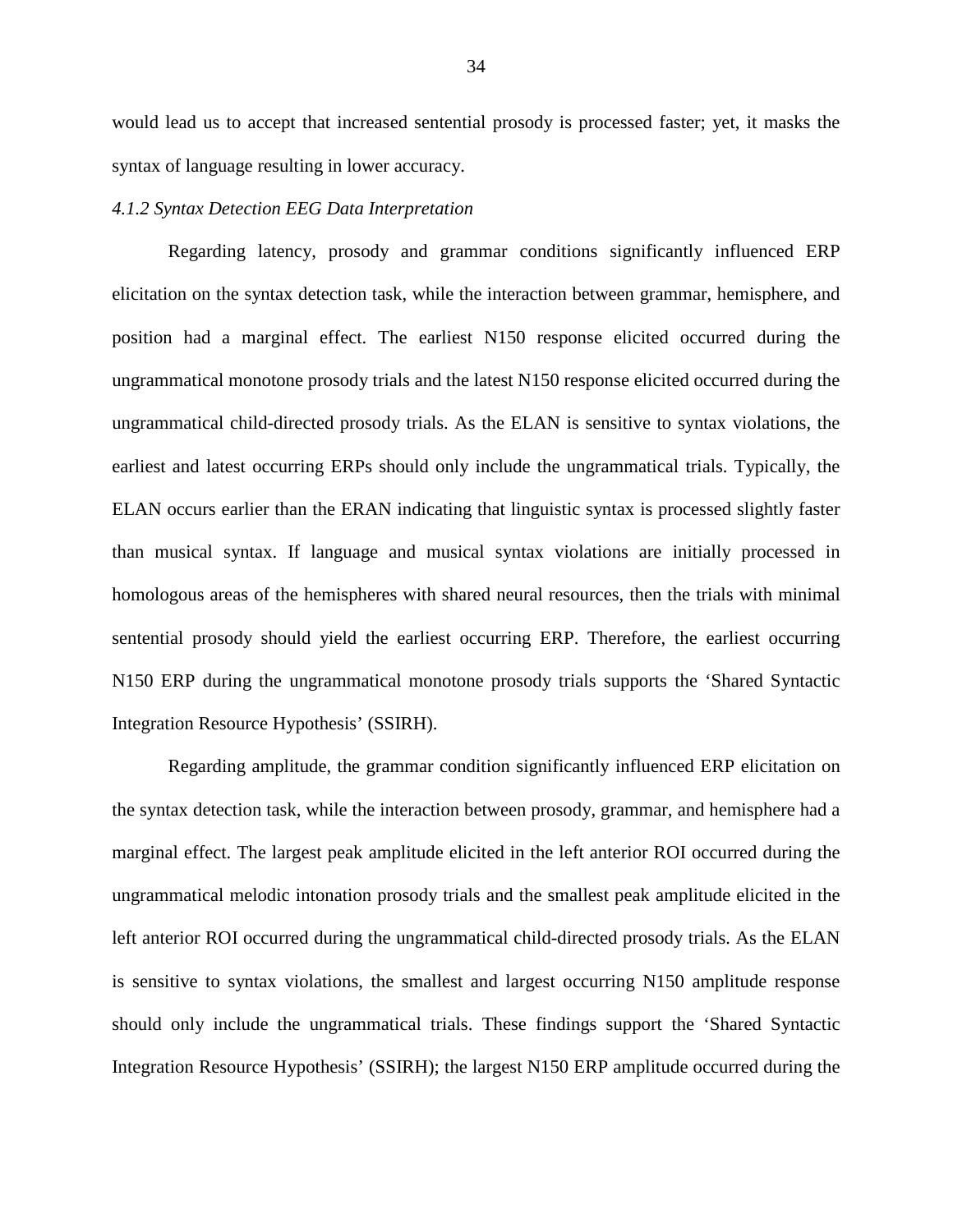ungrammatical melodic intonation prosody trials indicating that the shared neural resources of homologous areas in both hemispheres strengthens the peak response.

# <span id="page-43-0"></span>*4.1.3 Syntax Detection Overall Significance*

Overall, the monotone prosody trials elicited higher accuracies and earlier occurring N150 responses. The child-directed prosody trials produced higher accuracies, while the melodic intonation prosody trials yielded faster response times and larger peak amplitudes. The monotone prosody trials appear to begin processing quicker and generate more accurate responses to syntax violations than the other prosody conditions. With the lack of prosodic information incorporated in the monotone prosody trials, these findings further support the notion that language and music syntax are initially processed in homologous brain areas with shared neural resources. Although the melodic intonation prosody trials elicited lower accuracies, they did produce faster response times and generated the largest peak amplitudes for syntax violations than the other prosody conditions. With the increased prosodic information incorporated in the melodic prosody trials, these findings provide support for bilateral activation of homologous brain areas increasing responsiveness and generating stronger signals.

#### <span id="page-43-1"></span>*4.2 Effects of Sentential Prosody on Language Memory*

The second purpose of this study was to determine whether prosodic elements of spoken language effect working memory of language. Regarding accuracy, both prosody and group conditions significantly influenced performance on the language memory task. Illustrated in Figure 3, participants achieved greater accuracy on out-group stimuli trials and child-directed prosody stimuli trials. Again, the child-directed prosody trials most closely resemble speech; therefore, it is logical to assume that this trial would yield the highest accuracy. Interestingly, the out-group condition yielded the highest accuracies, which could be attributable to the oddball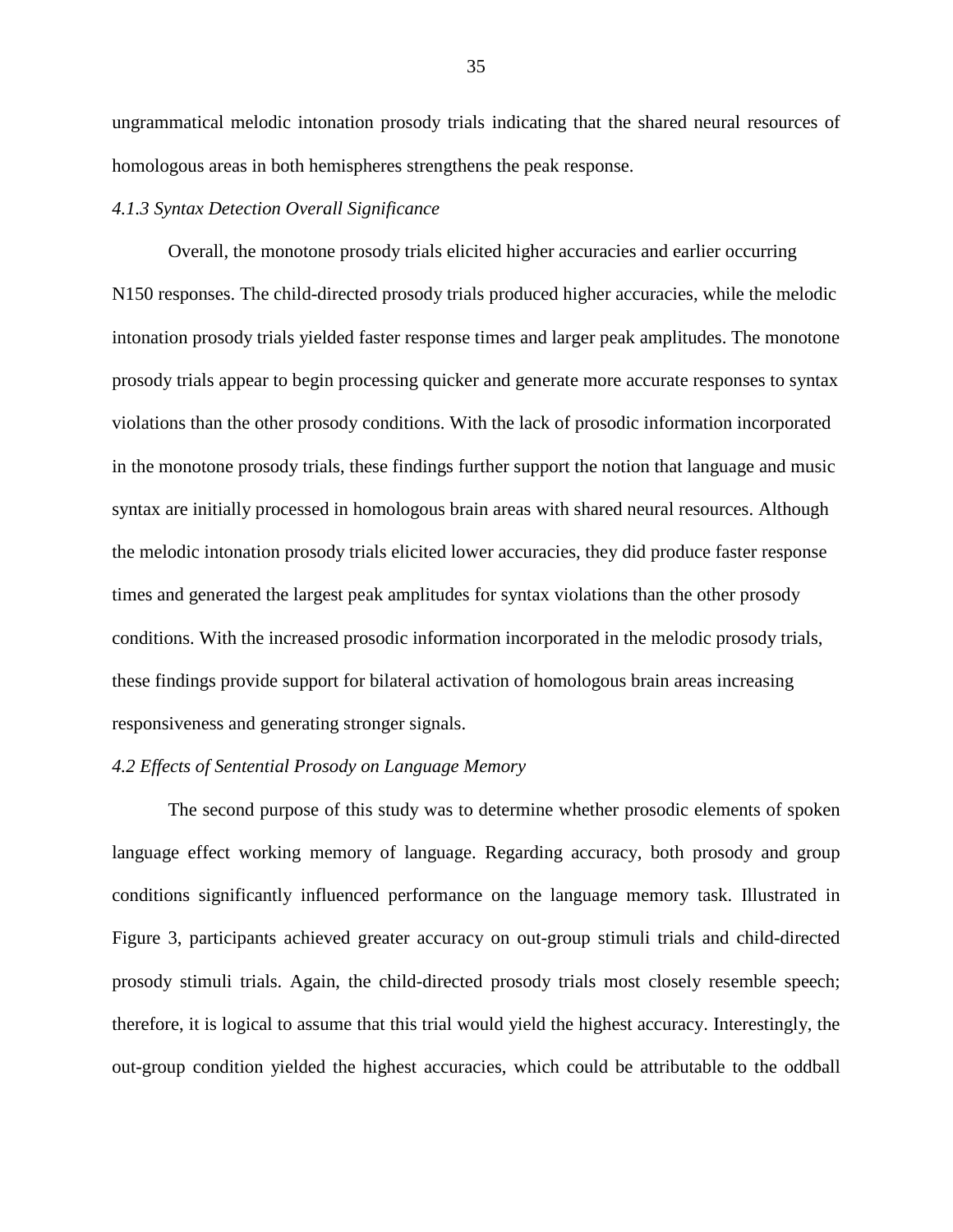paradigm. A novel unrelated stimulus is much easier to rule out of a group than a novel related stimulus is to rule into a group. Although the melodic intonation prosody condition did not generate the highest accuracy, it did not generate the lowest accuracy either. The monotone prosody condition achieved the lowest accuracy providing support to the notion that prosody aids working memory of language to some extent.

Regarding response time, prosody conditions influenced performance on the language memory task depending on group conditions and subject variability. Illustrated in Figure 4, participants achieved faster response times during the in-group condition with either monotone or child-directed prosodic trials. The opposite effect was observed for the melodic prosody condition, indicating that sentential prosody taxes language memory resulting in longer response time. However, this effect was only observed during the in-group conditions. The out-group conditions yielded similar response times across all three prosody conditions, indicating that incongruous stimuli are processed similarly regardless of prosody.

Even though the monotone prosody condition yielded the fastest reaction time, it also achieved the lowest accuracy. On the other hand, the melodic intonation condition yielded the slowest reaction time and a higher accuracy. It would appear that lack of prosody improves reaction time at the expense of decreased accuracy. Therefore, prosody has a positive effect on the accuracy of retention in the working memory of language.

# <span id="page-44-0"></span>*4.3 Interaction Effects of Sentential Prosody on Syntax Detection and Language Memory*

The third purpose of this study was to determine whether prosodic elements of spoken language facilitate an interaction between syntactic language detection and working memory of language. The proposed 'Shared Syntactic Integration Resource Hypothesis' (SSIRH) suggests that similar areas of the inferior frontal lobe activated in both hemispheres share similar neural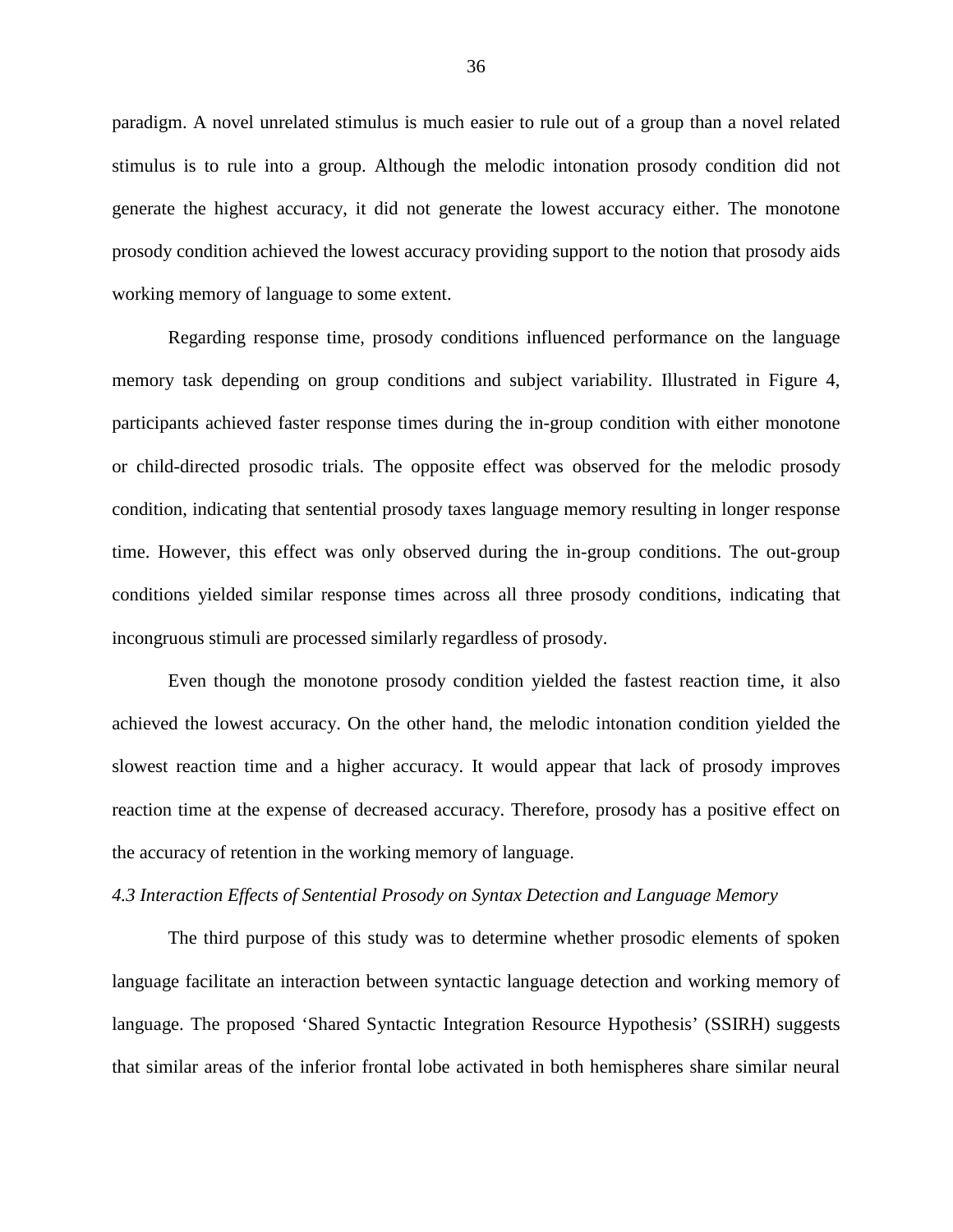resources, which then diverge to differing specific areas in the posterior brain regions for further structural processing. The monotone prosody condition elicited greater accuracy in detecting syntax violations because the shared neural resources had limited prosodic information to process. In contrast, the melodic intonation prosody condition generated faster response times and larger peak amplitudes when detecting syntax violations because the shared neural resources enable quick evaluation of the stimuli and combined responsiveness in peak amplitude.

Juxtaposed to these findings, the monotone prosody condition elicited the quickest response time and lowest accuracy during the language memory task because there was less prosodic information to process, which led to lower retention of presented stimuli. The melodic intonation prosody condition generated a slower response time and higher accuracy during the language memory task because there was more prosodic information to process, which led to greater retention of presented stimuli. Therefore, prosodic elements of spoken language facilitate an interaction between syntactic language detection and working memory of language. Sentential prosody facilitates syntactic language detection, which in turn facilitates working memory of language.

Interestingly, the results revealed the child-directed prosodic condition enhanced syntactic judgment and language memory, whereas the melodic intonation prosodic condition appeared to have a conflicting effect on language processing. This conundrum of reduced detection accuracy and increased memory response time elicited by the melodic intonation prosodic condition may be explained by several deductions. First, the attentional demand increased for simultaneously processing music and language in the melodic intonation prosodic condition mimicking a divided attention task and thereby taxing the brain's limited resources from the shared neural network. Second, the idiosyncratic results may arise due to conflicting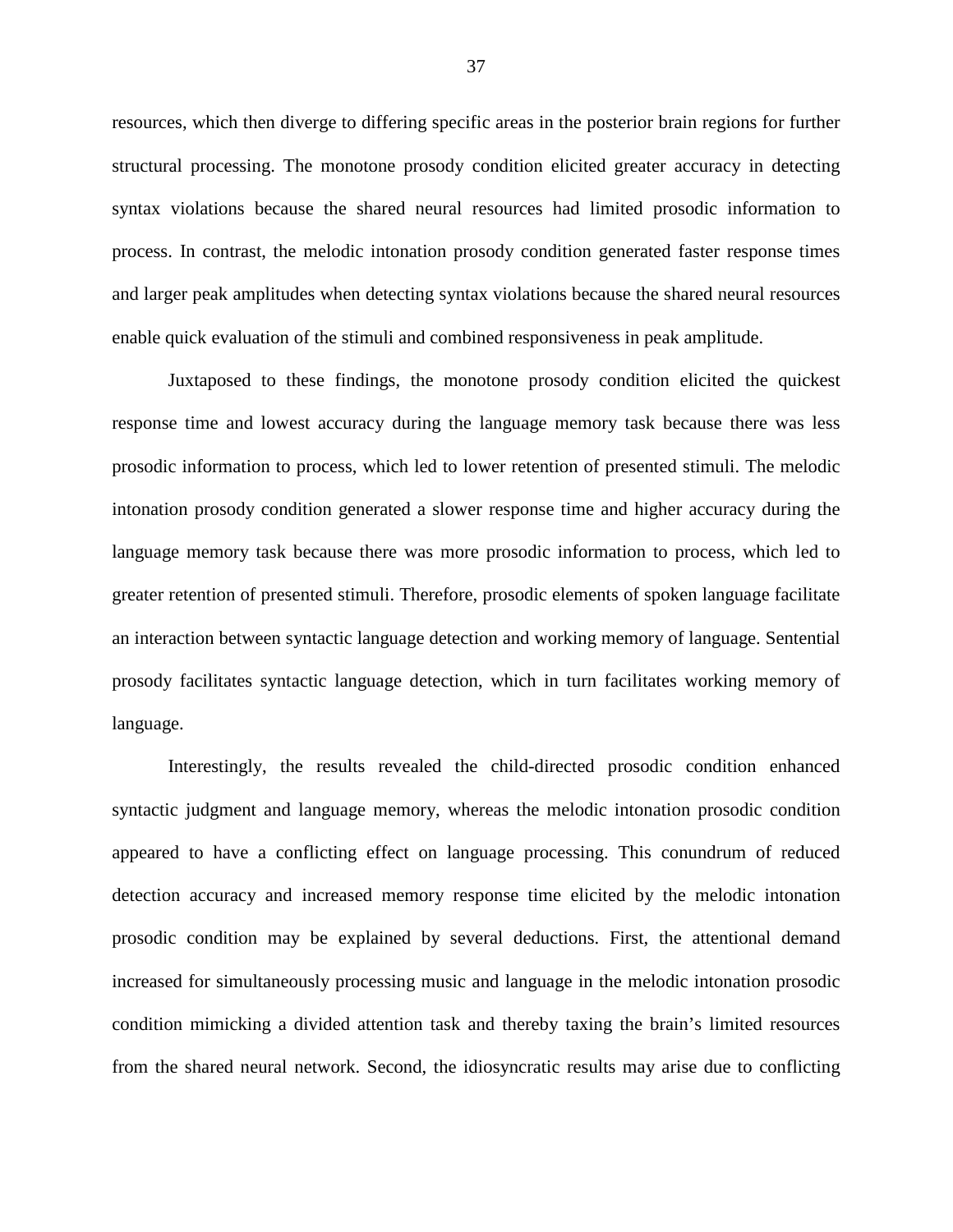responses in the processing of auditory information from the melodic intonation prosodic condition. Third, competition for limited processing resources of language and music stimuli in the melodic intonation prosodic condition may produce conflicting outcomes. Fourth and final, a familiarity effect may factor in to the results of this study. It is possible the subjects were not familiar with the melodic intonation condition or sung-speech. Therefore, accurate results for this experiment may require additional or longer practice periods for the melodic intonation prosodic condition as opposed to the monotone and child-directed prosodic conditions. Further studies are necessary to determine the true underlying nature of these findings.

Another possible alternative explanation for the observed contradictory results involves examination of a different hypothesis. Perhaps the 'Shared Syntactic Integration Resource Hypothesis' (SSIRH) limits the ability to explain the complex neural processing of music and language stimuli. The shift towards a multi-modal processing hypothesis may generate more complete result analysis of the behavioral and EEG data collected. A 'Multi-Modal Syntactic Processing Hypothesis' (MMSPH) would support current clinical research involving specific populations. In the study investing local and global processing of music in individuals with autism spectrum disorders, Mottron, Peretz, & Menard (2000) examined a bias in processing as the explanation for individuals with these exceptional musical abilities. The authors confirmed the presence of enhanced local processing and a potential multi-modal processing of auditory stimuli. Further research is warranted to examine the efficacy of the MMSPH and the SSIRH.

# <span id="page-46-0"></span>*4.4 Limitations*

The largest limitation for this experiment was the small number of subjects. Although 16 total subjects should provide enough power for EEG data analysis, the behavioral data may have been skewed in one direction due to a subject outlier. Even with elimination of data points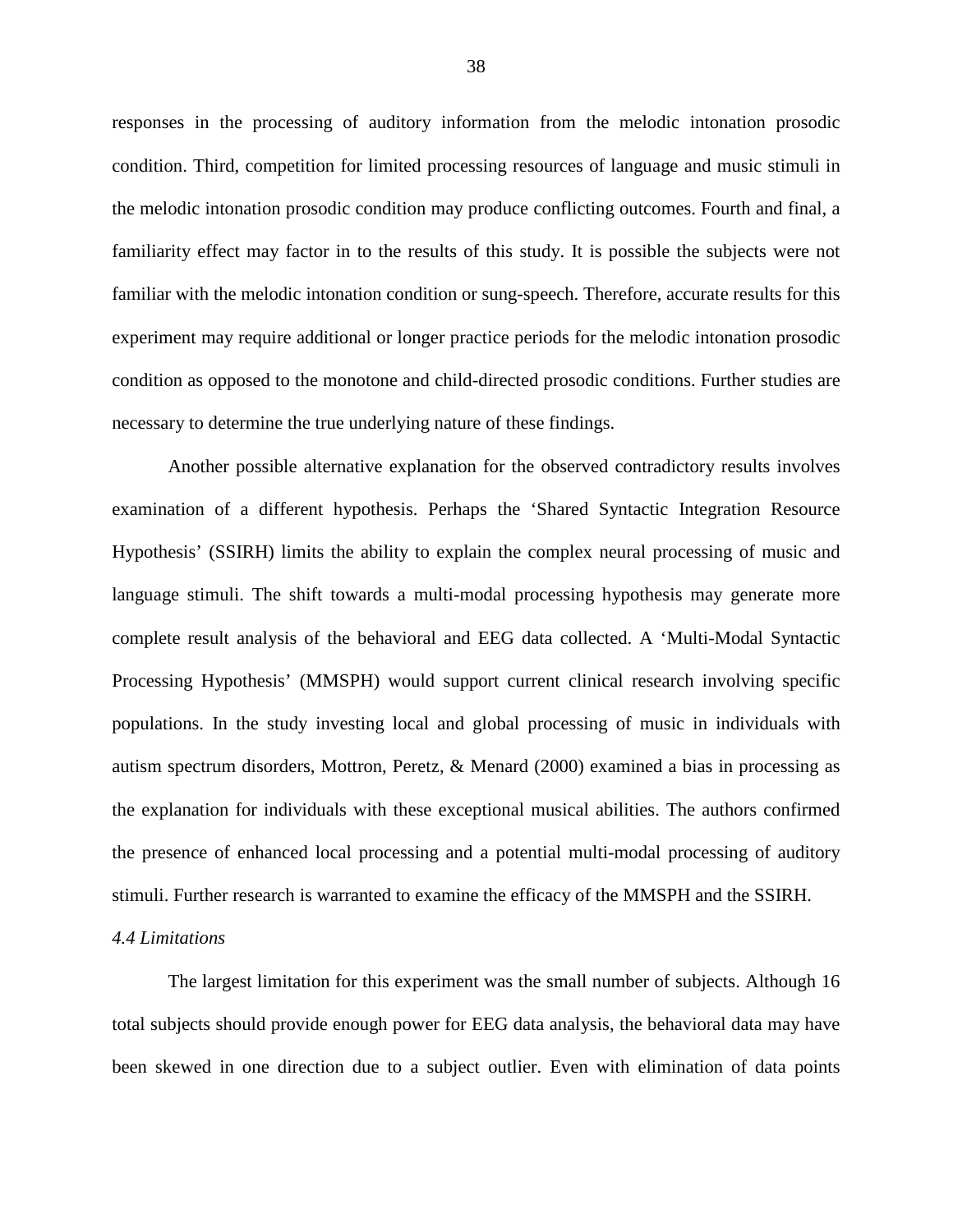exceeding three standard deviations, the variability in responses covered a wide range. Another limitation in this experiment stemmed from the simplicity of the stimuli recording instruments. While the recording methods were satisfactory, better recording equipment and environment as well as a musically trained professional would have greatly enhanced the congruity of stimuli within each prosodic condition. However, having an untrained vocalist record the stimuli may have provided more natural representations of a therapy setting and better support generalization of results to a real therapy setting.

Regarding the stimuli length, one other limitation that may have attributed to the experimental outcomes was the variability of the auditory duration. While duration editing may have enabled equal stimuli length across the prosodic conditions, it also would have distorted the playback of the recordings. In an effort to preserve the naturalness of the auditory stimuli, we decided to forgo splicing and condensing the audio files. Data recording was another area of limitation in this experiment. Due to financial constraints, EEG data was the best option for ERP analysis. Although the data does yield some interesting results, another data collection method such as magnetoencephalography (MEG) may have produced results that are more accurate and the localization of the underlying function neural network.

#### <span id="page-47-0"></span>*4.5 Future Research*

Further research involving language and musical syntax should incorporate accurate and direct localization of underlying ELAN and ERAN potential networks. Use of MEG would greatly enhance the analysis of this type of data by providing the functional localization of the underlying neural ERP network information alongside the EEG waveform. Another alternative for source localization would include use of a 128-channel EEG cap to improve the temporal and spatial resolutions of the brain electrical signals. Use of fMRI would also provide interesting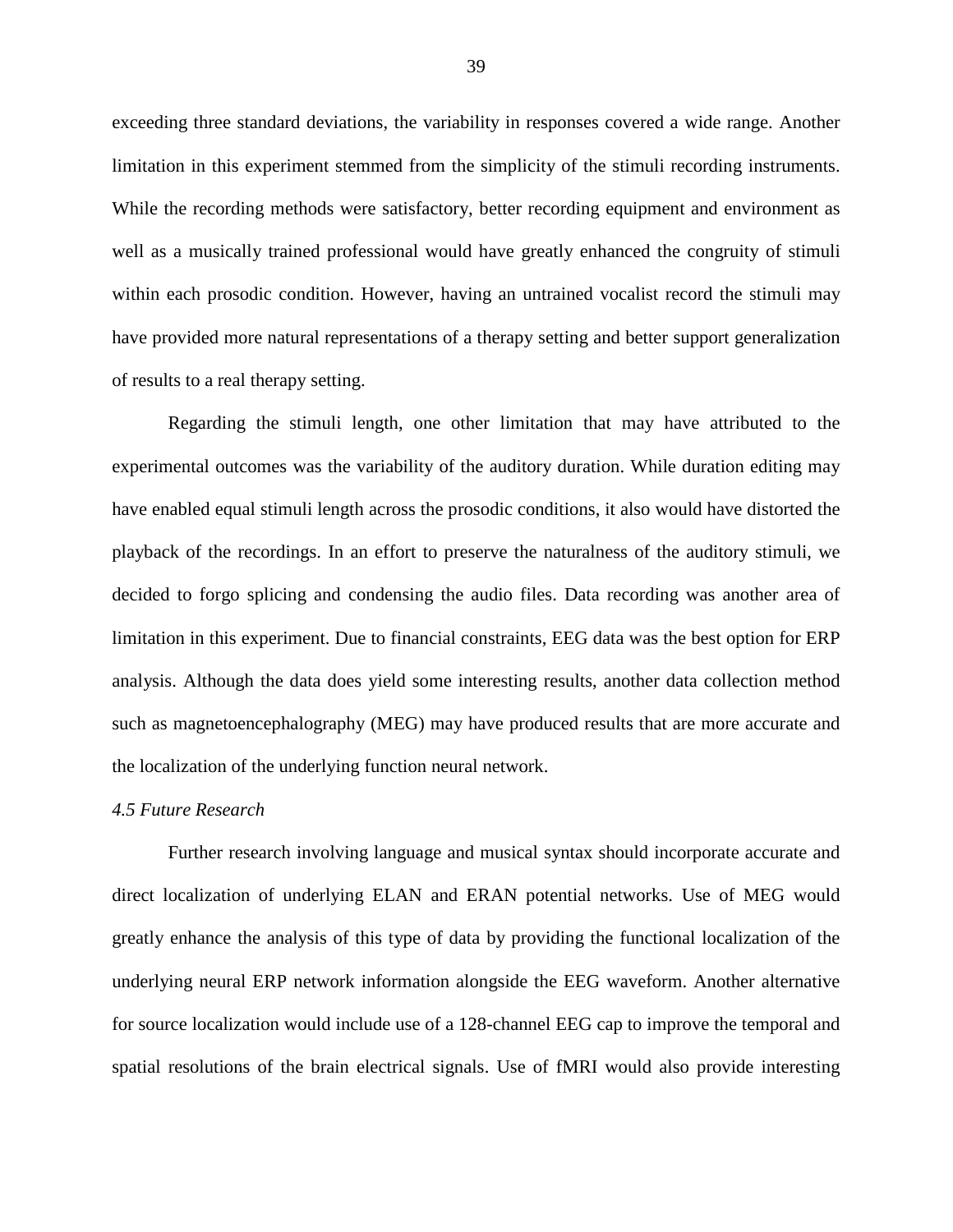insight into the underlying anatomical neural network used for syntactic detection and integration as well as the prosodic condition effects on working memory.

Consideration of incorporating a trained musical professional in the stimuli creation and recording would add to the reliability and stability across the stimuli. Accounting for the stimuli duration across prosodic conditions may also add to the reliability and validity of the results. Adjusting the stimuli to incorporate an entirely new variable of musical syntax involving correct and violation trials would add another level to the analysis and further investigate the shared neural networks for early syntax detection of language and music. A comparison study involving trained and untrained participants on the prosodic conditions in the experiment may yield interesting results. Based on participant feedback, the melodic intonation prosodic condition was the most difficult become accustomed to hearing and accurately judging. Therefore, there may be an inadvertent learning effect for the melodic intonation prosodic condition and a study investing this learning curve with interval evaluations over several training sessions may produce further insight into the use of music in speech therapy.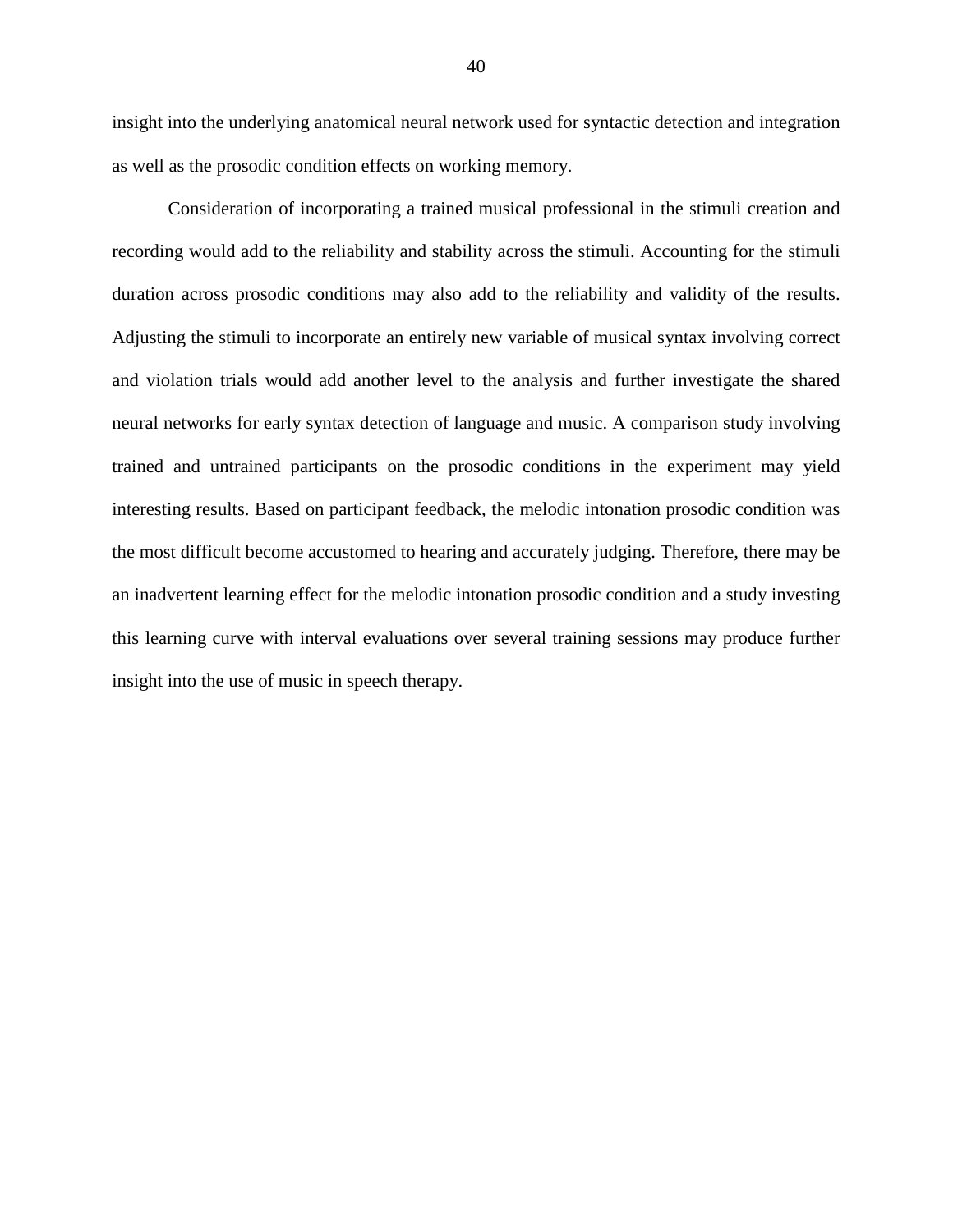# <span id="page-49-0"></span>**CHAPTER 5: CONCLUSION**

This study has determined that investigations of the prosodic elements of spoken language do effect syntactic language detection as well as working memory of language. We also found that prosodic elements of spoken language facilitate a positive interaction between syntactic language detection and working memory of language. The 'Shared Syntactic Integration Resource Hypothesis' (SSIRH) (Patel, 2003) was supported by our EEG brain neural response study when examining the effects of musical components on the processing of linguistic syntax. The larger scope of how this study contributed to the literature shows that music integrated into speech therapy may aid the language impaired by building skills in the related domain of music.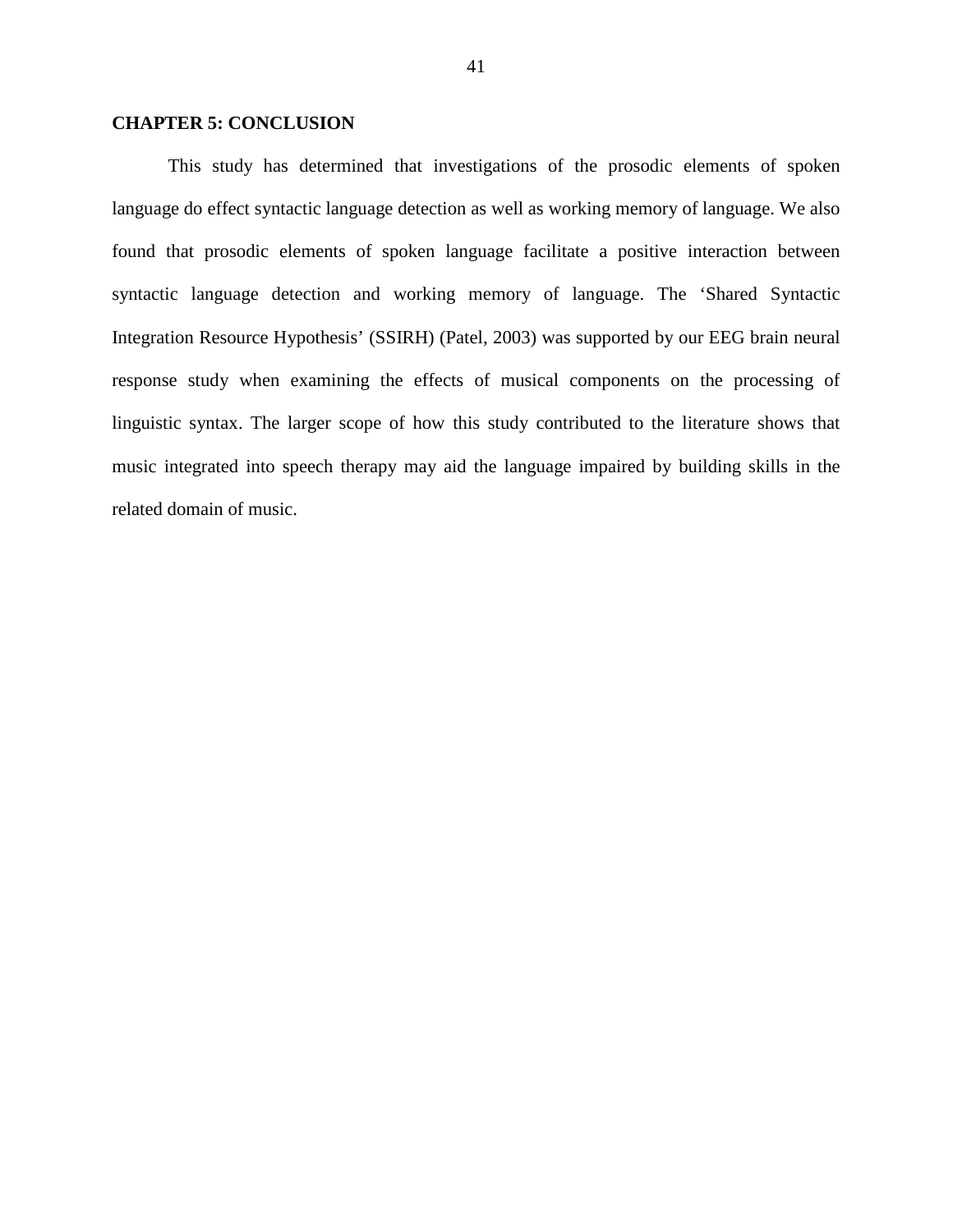#### **REFERENCES**

- <span id="page-50-0"></span>Amunts, K., Lenzen, M., Friederici, A., Schleicher, A., Morosan, P., Palomero-Gallagher, N., & Zilles, K. (2010). Broca's Region: Novel organizational principles and multiple receptor mapping. *PLoS Biol, 8*(9): e1000489. doi: 10.1371/journal.pbio.1000489.
- Angenstein, N., Scheich, H., & Brechmann, A. (2012). Interaction between bottom-up and topdown effects during the processing of pitch intervals in sequences of spoken and sung syllables. *NeuroImage, 61*, 715-722.
- Arimitsu, T., Uchida-Ota, M., Yagihashi, T., Kojima, S., Watanabe, S., Hokuto, I., Ikeda, K., Takahashi, T., & Minagawa-Kawai, Y. (2011). Functional hemispheric specialization in processing phonemic and prosodic auditory changes in neonates. *Frontiers in Psychology, 2*, 1-10.
- Brown, S., Martinez, M., & Parsons, L. (2006). Music and language side by side in the brain: A PET study of the generation of melodies and sentences. *European Journal of Neuroscience, 23*, 2791-2803.
- Besson, M. & Schön, D. (2001). Comparison between Language and Music. *The Biological Foundations of Music, 930,* 232-258.
- Carrus, E., Koelsch, S., & Bhattacharya, J. (2011). Shadows of music-language interaction on low frequency brain oscillatory patterns. *Brain & Language, 119*, 50-57.
- Fedorenko, E., Patel, A., Casasanto, D., Winawer, J., & Gibson, E. (2009). Structural integration in language and music: Evidence for a shared system. *Memory & Cognition, 37*(1), 1-9.
- Friederici, A., von Cramon, D.Y., & Kotz, S. (1999). Language related brain potentials in patients with cortical and subcortical left hemisphere lesions. *Brain, 122*, 1033-1047.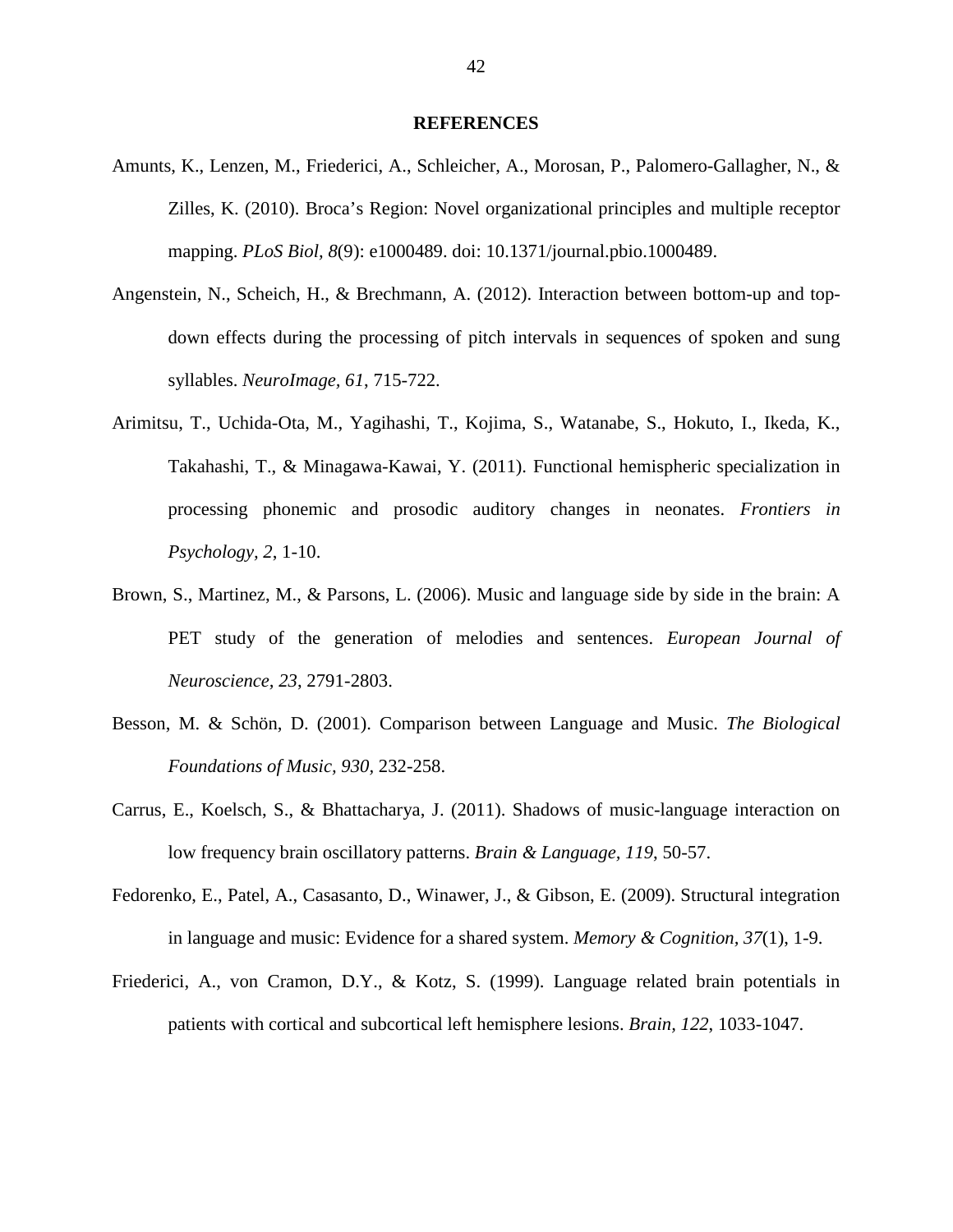- Gandour, J., Tong, Y., Wong, D., Talavage, T., Dzemidzic, M., Xu, Y., Li, X., & Lowe, M. (2004). Hemispheric roles in the perception of speech prosody. *NeuroImage, 23*, 344- 357.
- Gandour, J., Wong, D., Lowe, M., Dzemidzic, M., Satthamnuwong, N., Tong, Y., & Li, X. (2002). A cross-linguistic fMRI study of spectral and temporal cues underlying phonological processing. *Journal of Cognitive Neuroscience, 14*(7), 1076-1087.
- Hahne, A. & Friederici, A. (1999). Electrophysiological evidence for two steps in syntactic analysis: Early automatic and late controlled processes. *Journal of Cognitive Neuroscience, 11(2)*, 194-205.
- Hsieh, L., Gandour, J., Wong, D., & Hutchins, G. (2001). Functional heterogeneity of inferior frontal gyrus is shaped by linguistic experience. *Brain and Language, 76*, 227-252.
- Koelsch, S. (2009). Music-syntactic processing and auditory memory: Similarities and differences between ERAN and MMN. *Psychophysiology, 46*, 179-190.
- Koelsch, S. (2011). Toward a neural basis of music perception-A review and updated model. *Frontiers in Psychology, 2*, 1-20.
- Koelsch, S. (2005). Neural substrates of processing syntax and semantics in music. *Current Opinion in Neurobiology, 15*, 207-212.
- Koelsch, S. & Siebel, W. (2005). Towards a neural basis of music perception. *TRENDS in Cognitive Sciences, 9(12)*, 578-584.
- Koelsch, S., Gunter, T., Wittfoth, M., & Sammler, D. (2005). Interaction between syntax processing in language and in music: An ERP study. *Journal of Cognitive Neuroscience, 17(10),* 1565-1577.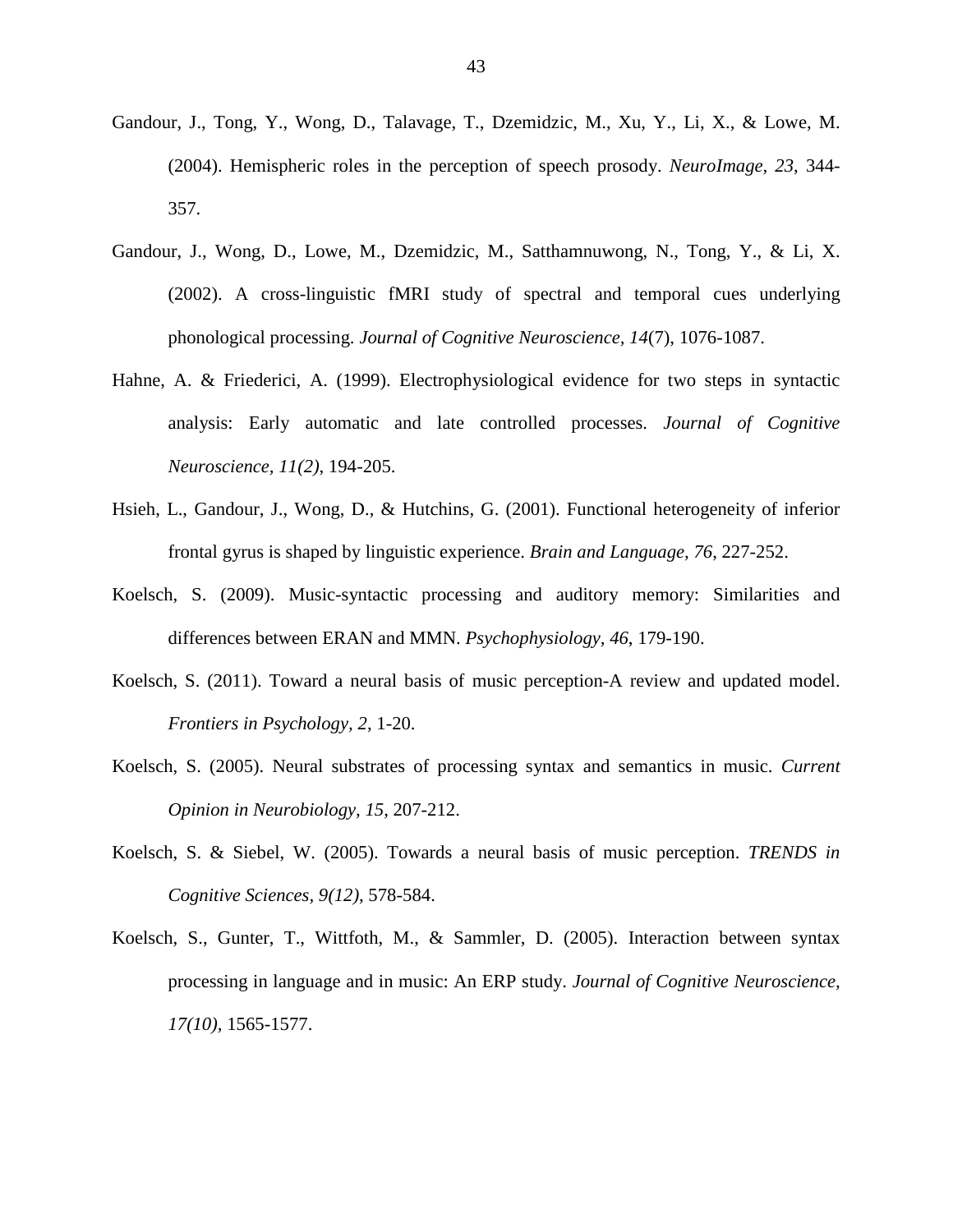- Koelsch, S., Kasper, E., Sammler, D., Schulze, K., Gunter, T., & Friederici, A. (2004). Music, language and meaning: Brain signatures of semantic processing. *Nature Neuroscience, 7(3),* 102-107.
- Li, X., Gandour, J., Talavage, T., Wong, D., Hoffa, A., Lowe, M., & Dzemidzic, M. (2010). Hemispheric asymmetries in phonological processing of tones vs. segmental units. *Neuroreport, 21*(10), 690-694.
- Loewy, J. (2004). Integrating music, language and the voice in music therapy. *Voices: A World Forum for Music Therapy, 4(1)*.
- Longoni, F., Grande, M., Hendrich, V., Kastrau, F., & Huber, W. (2005). An fMRI study on conceptual, grammatical, and morpho-phonological processing. *Brain and Cognition, 57*, 131-134.
- Maidhof, C. & Koelsch, S. (2011). Effects of selective attention on syntax processing in music and language. *Journal of Cognitive Neuroscience, 23(9)*, 2252-2267.
- Mottron, L., Peretz, I., & Ménard, E. (2000). Local and global processing of music in highfunctioning persons with autism: Beyond central coherence? *Journal of Child Psychology and Psychiatry, 41*(8), 1057-1065.
- Patel, A. (2003). Language, music, syntax and the brain. *Nature Neuroscience, 6(7),* 674-681.
- Patel, A., & Daniele, J. (2003). An empirical comparison of rhythm in language and music. *Cognition, 87,* 35-45.
- Patel, A., Gibson, E., Ratner, J., Besson, M., & Holcomb, P. (1998). Processing Syntactic Relations in language and music: An event-related potential study. *Journal of Cognitive Neuroscience, 10(6),* 717-733.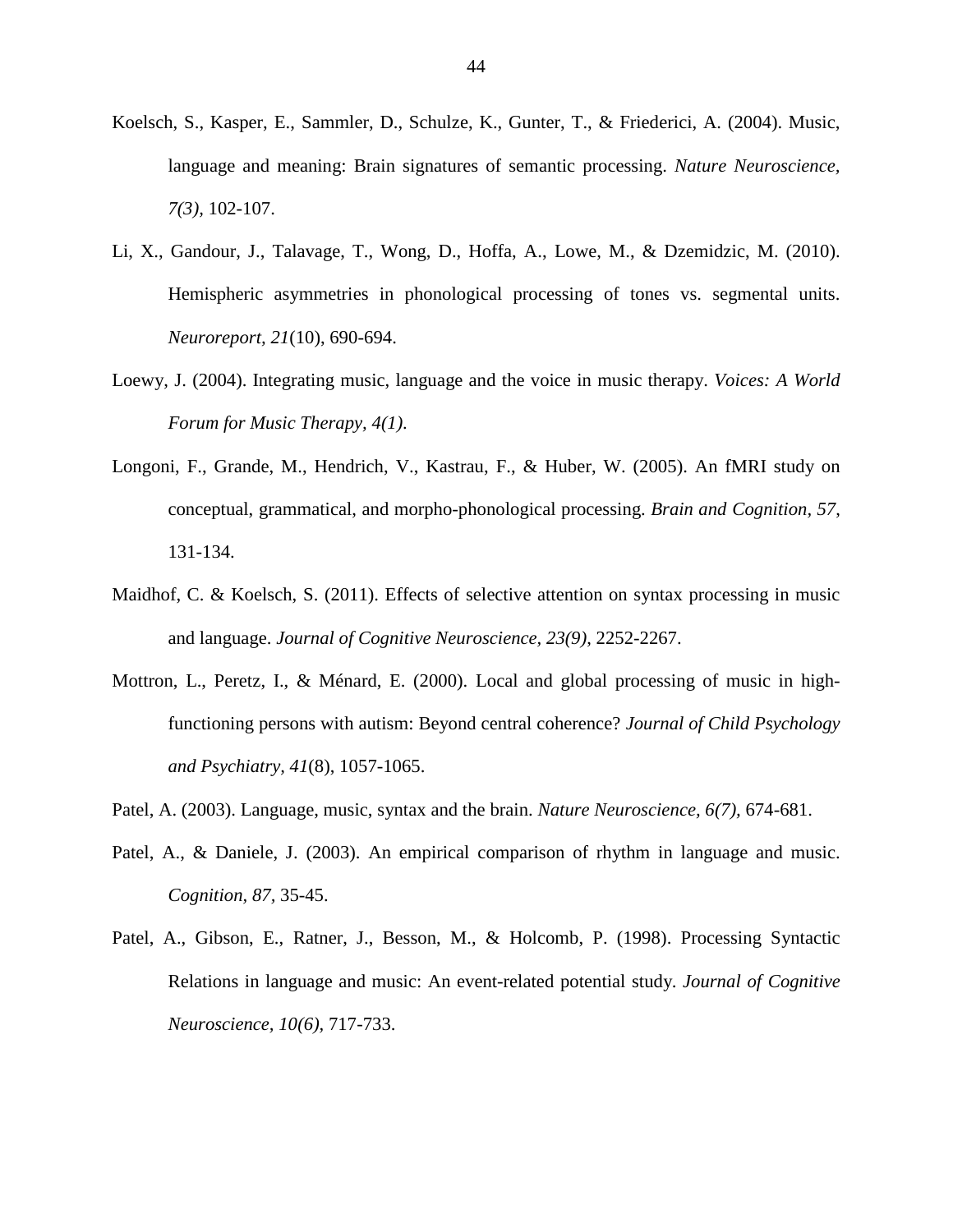- Platel, H., Price, C., Baron, J.-C., Wise, R., Lambert, J., Frackowiak, R., Lechevalier, B., & Eustache, F. (1997). The structural components of music perception: A functional anatomical study. *Brain, 120,* 229-243.
- Sammler, D., Kotz, S., Eckstein, Ott, D., & Friederici, A. (2010). Prosody meets syntax: The role of the corpus callosum. *Brain, 133*, 2643-2655.
- Schellenberg, E., & Peretz, I. (2007). Music, language and cognition: Unresolved issues. *Trends in Cognitive Sciences, 12(2),* 45-46.
- Schön, D., Magne, C., & Besson, M. (2004). The music of speech: Music training facilitates pitch processing in both music and language. *Psychophysiology, 41,* 341-349.
- Schulze, K., Zysset, S., Mueller, K., Friederici, A., & Koelsch, S. (2011). Neuroarchitecture of verbal and tonal working memory in nonmusicians and musicians. *Human Brain Mapping, 32*(5), 771-783.
- Schulze, K., Mueller, K., & Koelsch, S. (2011). Neural correlates of strategy use during auditory working memory in musicians and non-musicians. *European Journal of Neuroscience, 33*, 189-196.
- Sloboda, J. (1986). *The Musical Mind: The Cognitive Psychology of Music*. New York: Oxford University Press.
- Steinbeis, N. & Koelsch, S. (2008). Shared neural resources between music and language indicate semantic processing of musical tension-resolution patterns. *Cerebral Cortex, 18*, 1169-1178.
- Stewart, L., von Kriegstein, K., Warren, J., & Griffiths, T. (2006). Music and the brain: Disorders of musical listening. *Brain, 129,* 2533-2553.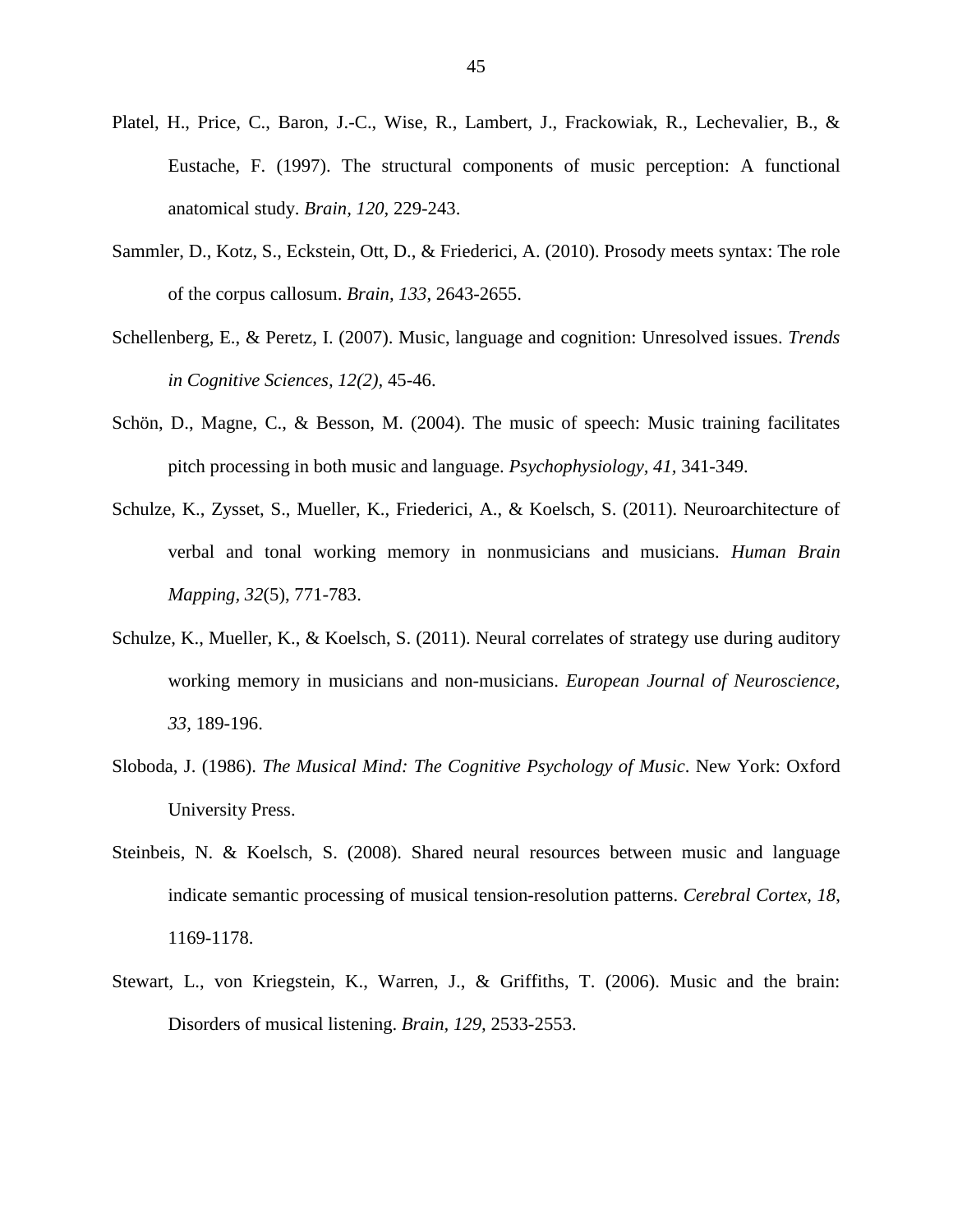- Tervaniemi, M., Medvedev, S., Alho, K., Pakhomov, S., Roudas, M., van Zuijen, T., & Näätänen, R. (2000). Lateralized automatic auditory processing of phonetic versus musical information: A PET study. *Human Brain Mapping, 10*, 74-79.
- Tillmann, B., Janata, P., & Bharucha, J. (2003). Activation of the inferior frontal cortex in musical priming. *Cognitive Brain Research, 16*, 145-161.
- Tong, Y., Gandour, J., Talavage, T., Wong, D., Dzemidzic, M., Xu, Y., Li, X., & Lowe, M. (2005). Neural circuitry underlying sentence-level linguistic prosody. *NeuroImage, 28*, 417-428.
- Tracy, D., Ho, D., O'Daly, O., Michalopoulou, P., Lloyd, L., Dimond, E., Matsumoto, K., & Shergill, S. (2011). It's not what you say but the way that you say it: An fMRI study of differential lexical and non-lexical prosodic pitch processing. *Bio Med Central Neuroscience, 12*, 128-135.
- Watanabe, T., Yagishita, S., & Kikyo, H. (2008). Memory of music: Roles of right hippocampus and left inferior frontal gyrus. *NeuroImage, 39*, 483-491.
- Wigram, T. & Gold, C. (2006). Music therapy in the assessment and treatment of autistic spectrum disorder: Clinical application and research evidence. *Child: Care, health and development, 32*(5), 535-542.
- Xu, Y. (2011). Speech prosody: A methodological review. *Journal of Speech Sciences, 1*, 85- 115.
- Zatorre, R., & Gandour, J. (2008). Neural specializations for speech and pitch: Moving beyond the dichotomies. *Philosophical Transactions of The Royal Society B, 363*, 1087-1104.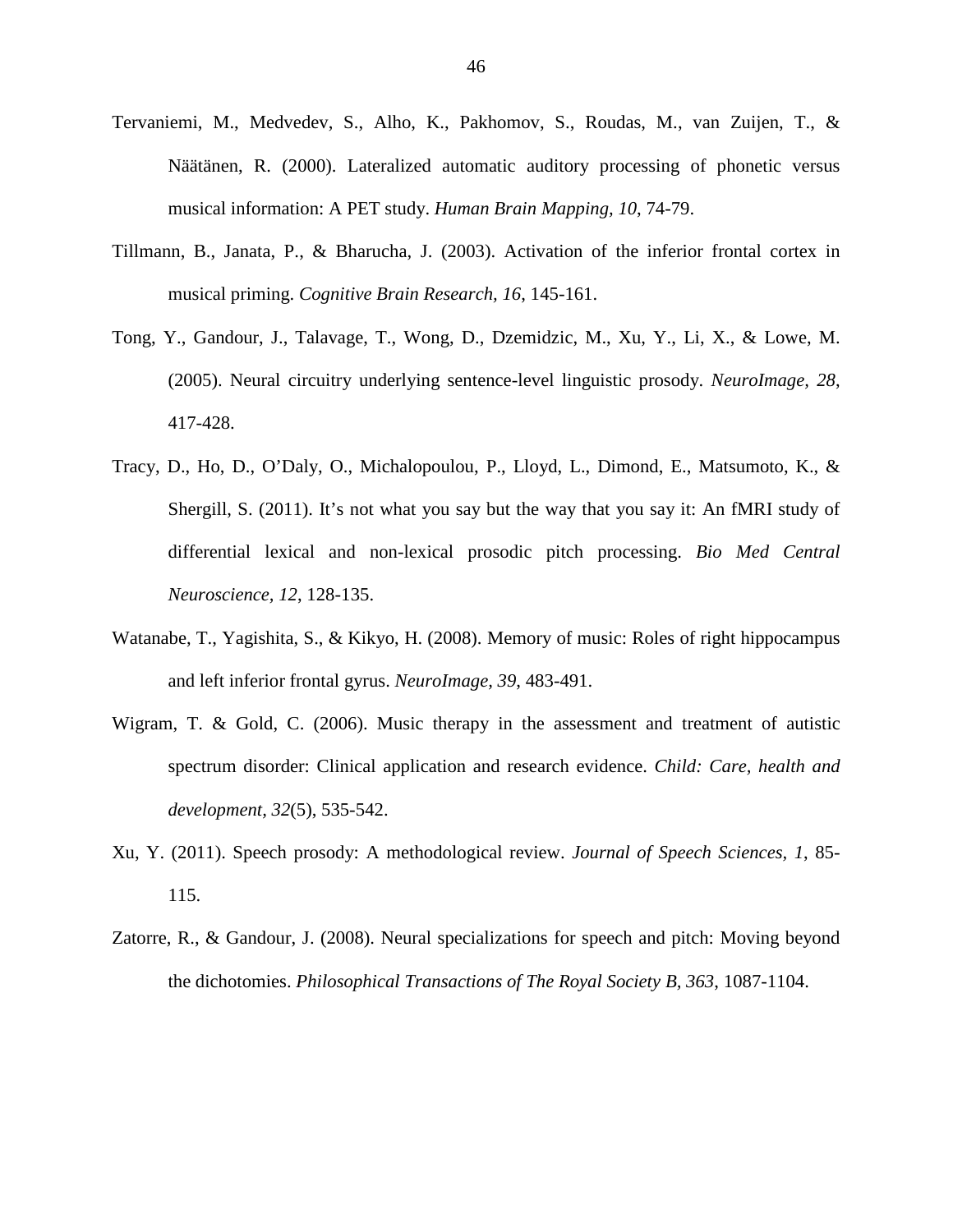- Zhang, L., Shu, H., Zhou, F., Wang, X., & Li, P. (2010). Common and distinct neural substrates for the perception of speech rhythm and intonation. *Human Brain Mapping, 31*, 1106- 1116.
- Zoller, M. (1991). Use of music activities in speech-language therapy. *Language, Speech, and Hearing Services in Schools, 22,* 272-276.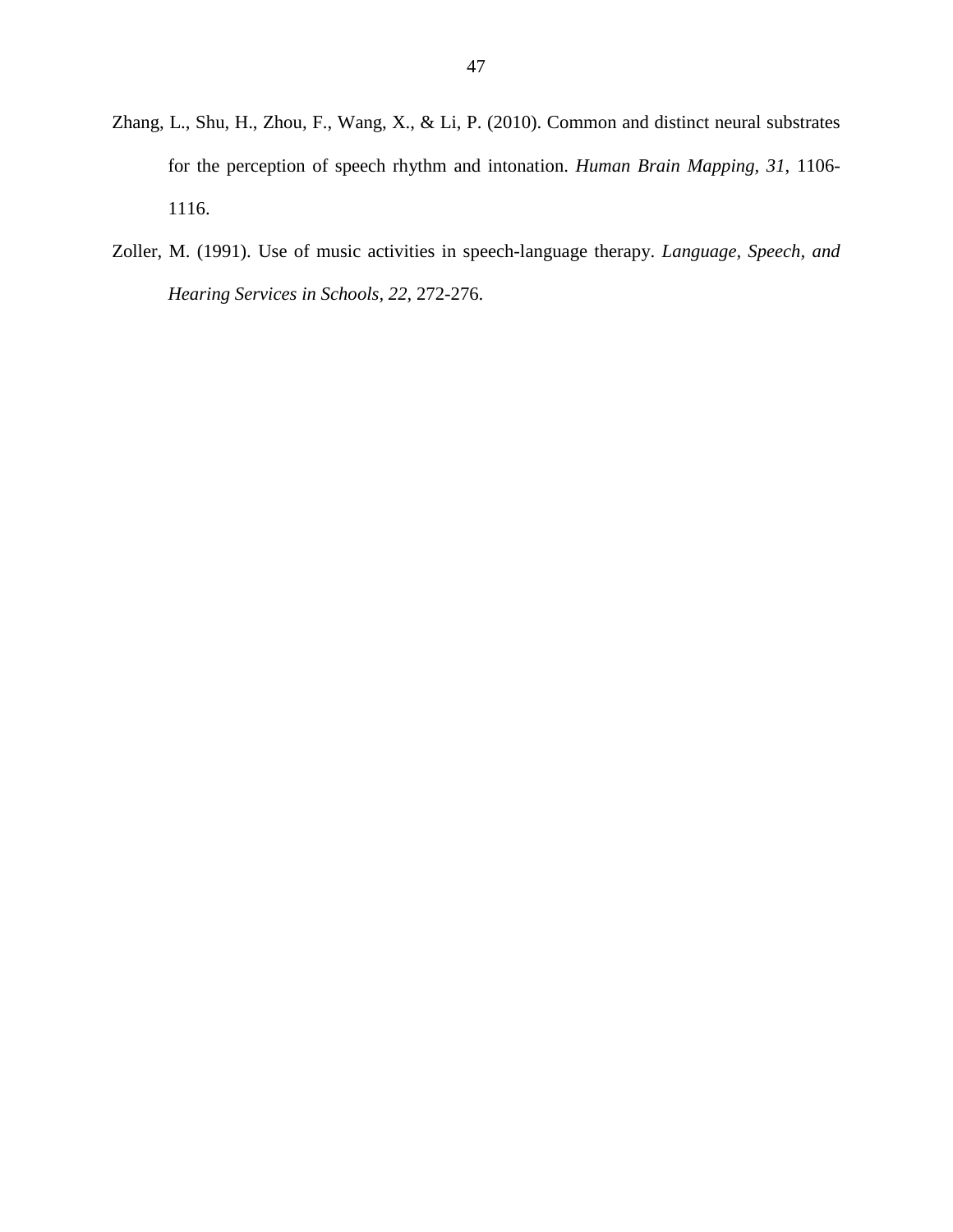#### **ABSTRACT**

# <span id="page-56-0"></span>**STRUCTURAL COMPONENTS OF LANGUAGE: DETECTION AND COMPREHENSION**

by

#### **SAMANTHA R. CROW**

#### **August 2013**

**Advisor:** Dr. Li Hsieh

**Major:** Speech-Language Pathology

#### **Degree:** Master of Arts

Although music and language share many perceptually functional characteristics, research endeavors are still focusing on the underlying neural circuitry. Past research has indicated a distinction of hemispheric lateralization between music and language processing. Recently, efforts have shifted to the notion of an initial general shared pathway in the brain with auditory stimuli differentiated in later processing to specialized regions. Therefore, both linguistic and musical components have been examined in numerous experiments to discern the possible influence of music and language components on auditory perception and comprehension, including their potential interaction. However, the effects of sentential prosody on early language structural processing and short-term working memory have yet to be examined from a linguistic perspective. Sixteen subjects participated in an experiment using behavioral and electroencephalography (EEG) data to assess the effects of sentential prosody variation on syntactic detection and language memory. Findings from this experiment could support current therapy techniques in speech-language pathology and provide an avenue for the development of new therapy techniques using multiple communication modalities.